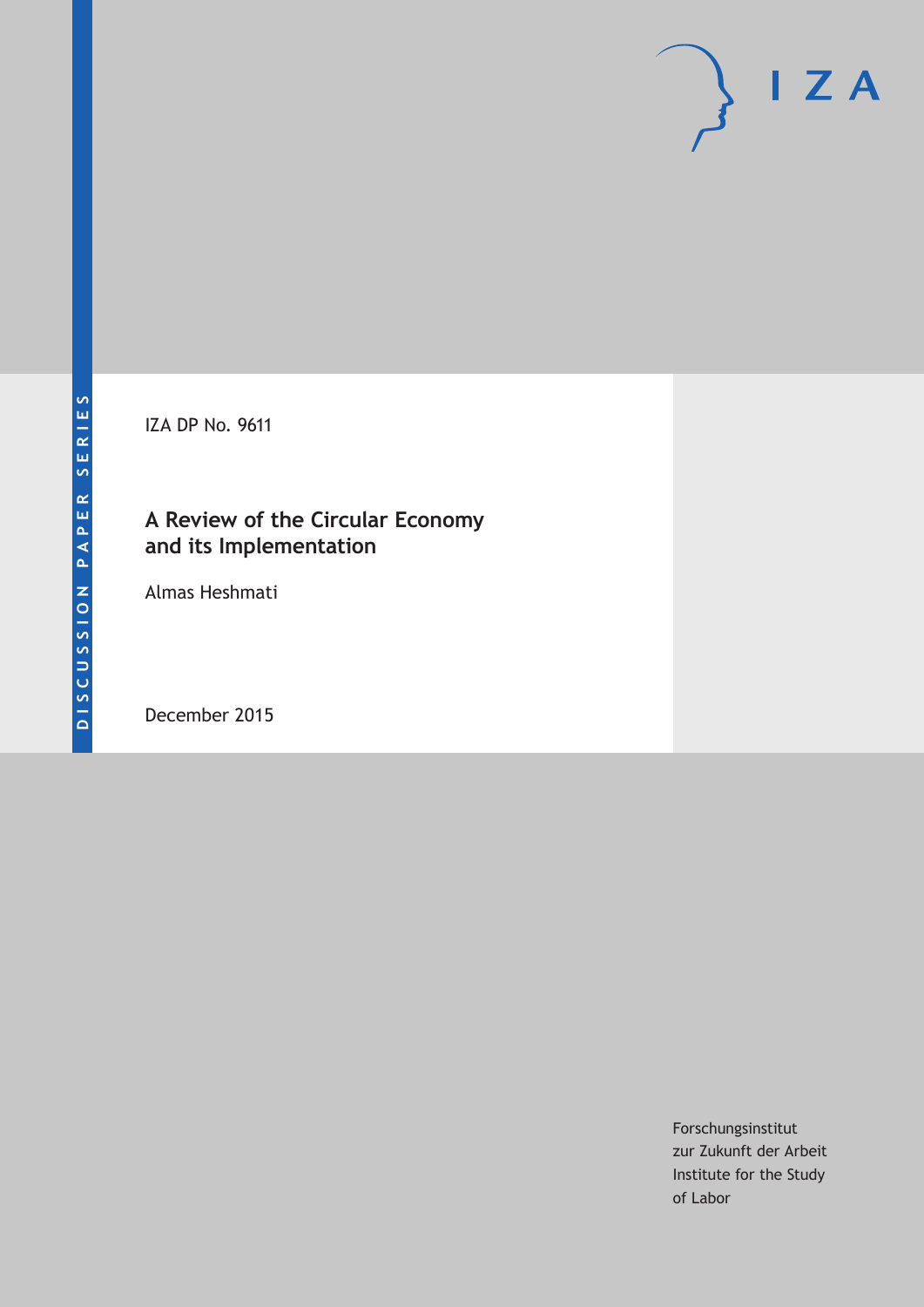# **A Review of the Circular Economy and its Implementation**

**Almas Heshmati** 

*Sogang University and IZA* 

Discussion Paper No. 9611 December 2015

IZA

P.O. Box 7240 53072 Bonn Germany

Phone: +49-228-3894-0 Fax: +49-228-3894-180 E-mail: iza@iza.org

Any opinions expressed here are those of the author(s) and not those of IZA. Research published in this series may include views on policy, but the institute itself takes no institutional policy positions. The IZA research network is committed to the IZA Guiding Principles of Research Integrity.

The Institute for the Study of Labor (IZA) in Bonn is a local and virtual international research center and a place of communication between science, politics and business. IZA is an independent nonprofit organization supported by Deutsche Post Foundation. The center is associated with the University of Bonn and offers a stimulating research environment through its international network, workshops and conferences, data service, project support, research visits and doctoral program. IZA engages in (i) original and internationally competitive research in all fields of labor economics, (ii) development of policy concepts, and (iii) dissemination of research results and concepts to the interested public.

IZA Discussion Papers often represent preliminary work and are circulated to encourage discussion. Citation of such a paper should account for its provisional character. A revised version may be available directly from the author.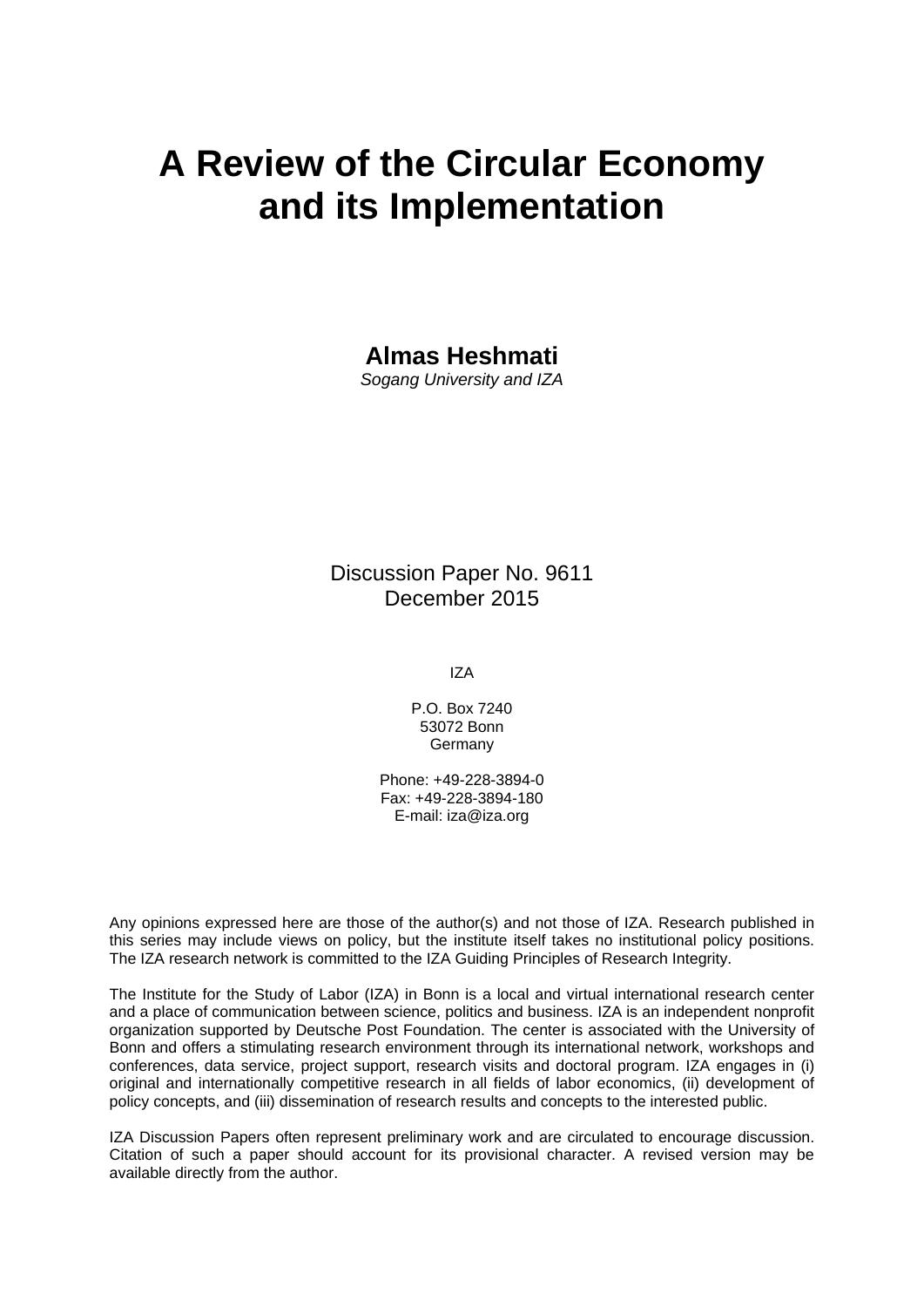IZA Discussion Paper No. 9611 December 2015

# **ABSTRACT**

# **A Review of the Circular Economy and its Implementation\***

Circular economy (CE) is a sustainable development strategy that is being proposed to tackle urgent problems of environmental degradation and resource scarcity. CE's 3R principles are to reduce, reuse and recycle materials. The principles account for a circular system where all materials are recycled, all energy is derived from renewables; activities support and rebuild the ecosystem and support human health and a healthy society and resources are used to generate value. This study is a review of the rapidly growing literature on CE covering its concept and current practices and assessing its implementation. The review also serves as an assessment of the design, implementation and effectiveness of CE related policies. It first presents the concept of CE and compares it with the current linear economy of taking materials, producing goods and disposing waste. It explains why it is imperative to move away from a linear economy towards regenerative sustainable industrial development with a closed loop. The paper then introduces current practices that have been introduced and discusses standards for the assessment of CE's development and performance. The main focus here is on providing a summary of the data analysis of key CE indicators to give a picture of CE practices. Third, based on an analysis of literature, the paper identifies the underlying problems and challenges to CE in an entrepreneurial perspective. Finally, the review provides a conclusion on CE's current development and gives policy suggestions for its future development as part of an entrepreneurial and innovative national level development strategy.

JEL Classification: E01, F18, F64, H23, O44, Q50, Q53, Q55, Q58, R11

Keywords: circular economy, environmental policy, national development strategy, sustainable development strategy, entrepreneurial strategy

Corresponding author:

 $\overline{a}$ 

Almas Heshmati Department of Economics Sogang University Baekbeom-ro (Sinsu-dong #1), Mapo-gu Seoul 121-742 Republic of Korea E-mail: almas.heshmati@gmail.com

<sup>\*</sup> Comments and suggestions from two anonymous reviewers on an earlier version of this manuscript and financial support from Swedish Entrepreneuship Forum are gratefully acknowledge.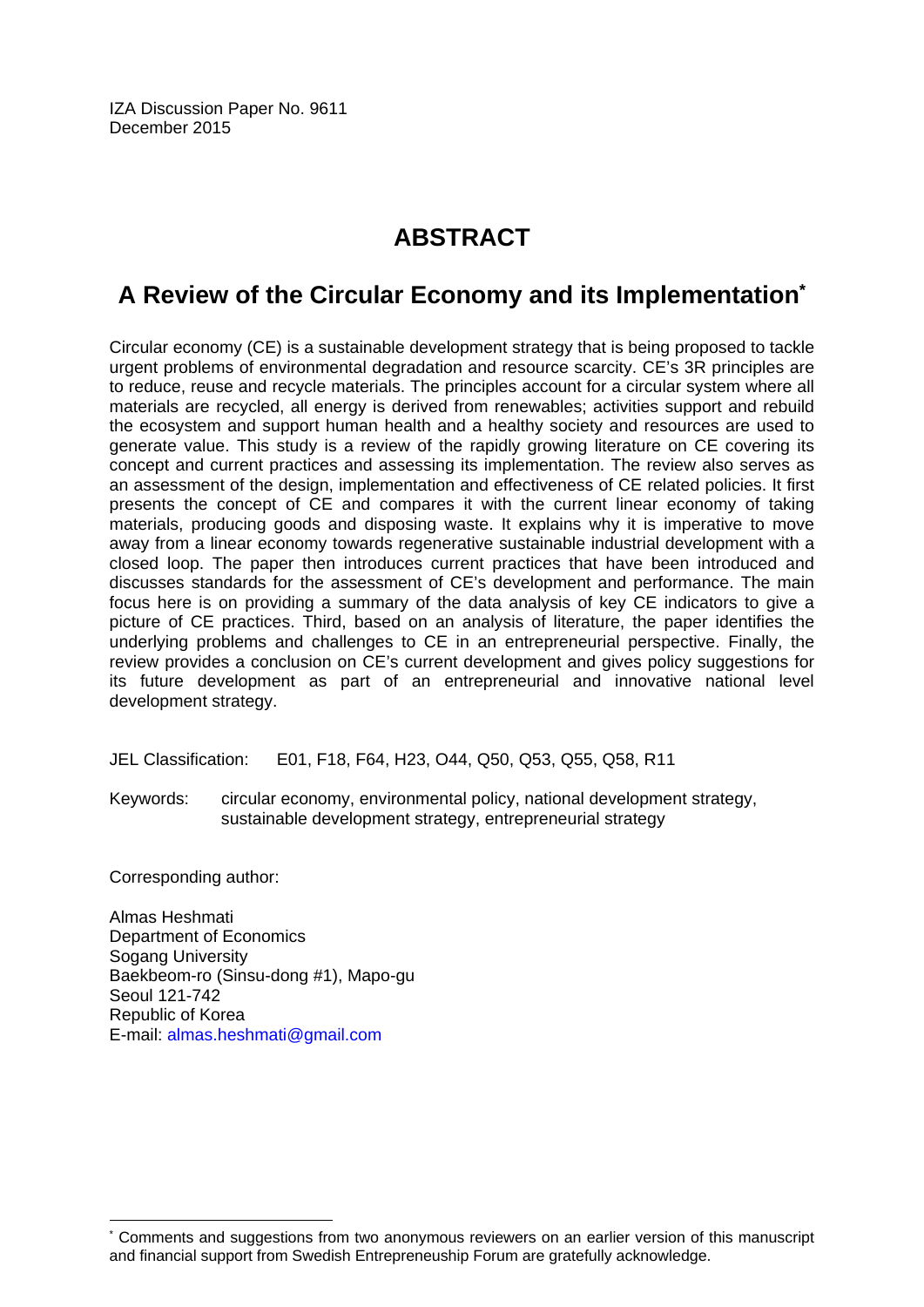#### **1.INTRODUCTION TO CIRCULAR ECONOMY**

Environment and economics are closely inter-related. However, most economics textbooks pay little attention to the environment and in the best case scenario, a chapter illustrating how the economic theory can be applied to diverse environmental issues is added to them. This approach obscures the fundamental ways in which environment affects economic thinking. Circular economy (CE) with its 3R principles of reducing, reusing and recycling material clearly illustrates the strong linkages between the environment and economics. In an effort to breach this gap, the concept of circular economy was first introduced by Pearce and Turner. In their *Economics of Natural Resources and the Environment* (1990) they outline the theories within and between economics of natural resources and their interactions and implications for the concept of how economics works. The authors elaborate on environment both as an input and as a receiver of waste. They illustrate that ignoring the environment means ignoring the economy as this is a linear or open-ended system without an in-built system for recycling.

The amount of resources used in production and consumption by the first law of thermodynamics cannot be destroyed and are equal to waste that ends up in the environmental system. Kenneth Boulding's 1966 essay *The Economics of Coming Spaceship Earth* contemplates the earth as a closed economic system in which the economy and the environment are characterized by a circular relationship where everything is input into everything else. The model of economics and environmental relation in Pearce and Turner (1990) is further extended by Boulding to account for the natural environment's assimilative waste capacity, disposal of non-recyclable resources and non-renewable or exhaustible resources. The search is to find out what needs to occur for economics and the environment to coexist in equilibrium. Leontief (1928, 1991 translation) in *The Economy as a Circular Flow* refers to the economic theory's main focus on price theory and neglecting the material point of view. He suggests re-establishing the correct relationship between the material and value points of view and arranging the two views such that the material approach is of considerable importance (also see Samuelson, 1991).

Rapid environmental deterioration around the world has led to the development of policies for reducing the negative impacts of production and consumption on the environment. A number of countries have introduced acts and laws for establishing the recycling principle of a circular economy. Germany is the forerunner in this as it started implementing CE in 1996. This was accompanied by the enactment of the law 'Closed Substance Cycle and Waste Management Act'. The law provides a framework for implementing closed cycle waste management and ensures environmentally compatible waste disposal and assimilative waste capacity. Another example of an attempt to start implementing CE is in Japan. The Government of Japan has developed a comprehensive legal framework for the country's move towards a recycling-based society (METI, 2004; Morioka et al., 2005). 'The Basic Law for Establishing a Recycling-Based Society', which come into force in 2002 provides quantitative targets for recycling and long-term dematerialization of Japanese society (Van Berkel et al., 2009).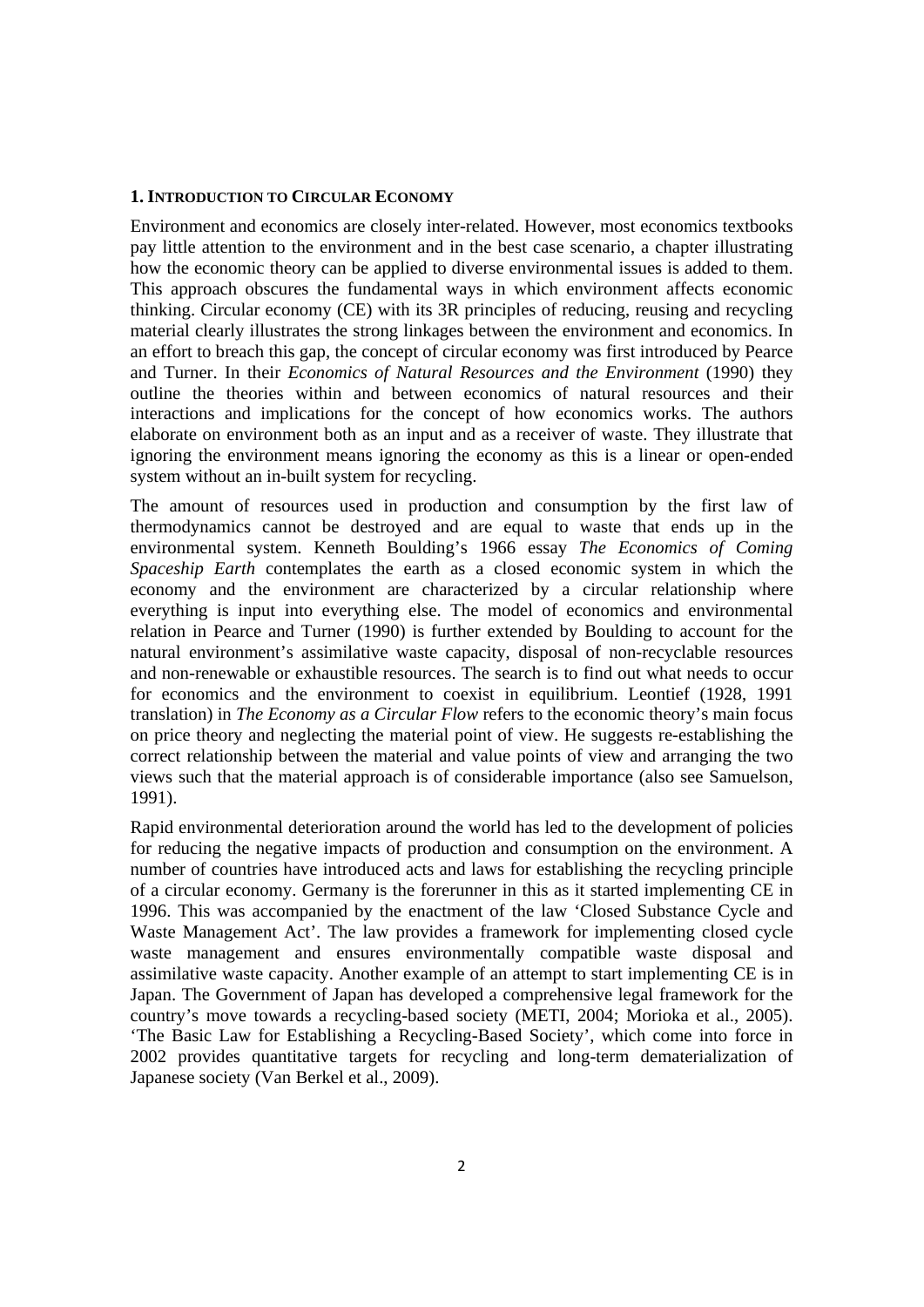China is the third country that is engaged in serious efforts to implement CE on a large scale. However, in contrast to the German and Japanese cases, the Chinese government for various reasons like retaining competitiveness, intends to initially introduce the CE framework on a smaller scale through a number of pilot studies so that it has a better basis for assessing its large scale and full coverage in the longer run. This policy is similar to economic liberalization which started with costal free economic zones.

Several other countries like Sweden have for a long time successively introduced various incentive programs. They have also tried to facilitate optimal conditions for gradual and effective increase in the rate of recycling through public education. The policy has been successful and to the satisfaction of policymakers and environmentalists. Sweden, Germany and several other European countries have managed to incorporate green political parties in their political systems and processes of decision making which have both encouraged and eased a transfer towards a circular economy.

Another significant effort by the European Commission (2012) is the *European Resource Efficiency Platform (EREP) – Manifesto and Policy Recommendations*. The manifesto calls on business, labor and civil society leaders to support resource efficiency and move to a circular economy. It provides an action plan for transitioning to a resource efficient Europe and ultimately becoming regenerative towards CE. The common feature in these countries' CE policies is preventing further environmental deterioration and conserving scarce resources through effective use of renewable energy and managing production and consumption wastes, especially through integrated solid waste management.

The limited existing evidence on the implementation of the circular economy in practice in China and elsewhere suggests that consensus has been reached on the concept of CE which in many ways resonates with the concept of industrial ecology. This concept emphasizes the benefits of reusing and recycling residual waste materials. It includes energy, water, different byproducts as well as knowledge (Jacobsen, 2006; Park et al., 2010; Yuan et al., 2006). Industrial symbiosis is an extended concept which states that the overall benefits come from integrated economic and environmental aspects. According to Anderson (1994) economic benefits are attributed to firms' agglomeration attracting pools of common production factors such as capital, labor, energy, materials and infrastructure reducing unit costs and raising factor productivity. Other economic benefits resulting from firms' proximity include gains from transportation and transaction costs and technology spillovers between firms (Coe et al., 2004). The environmental benefits arise from reduced discharged waste and reduced use of virgin materials (Andersen, 2007). A third dimension – social -- is added to the economic and environmental aspects by Zhu (2005). According to him an ecological economy is required to bring about a fundamental change in the traditional way of open and linear development. The three aspects jointly promote competitiveness through efficient resource allocation and higher productivity by redesigning industrial structures reducing negative externalities and finally by improving the overall well-being in society.

This study is a review of the rapidly growing literature on CE covering its concept and current practices as also assessing its implementation. The review serves as an assessment of the design, implementation and effectiveness of CE's policy and practices. It is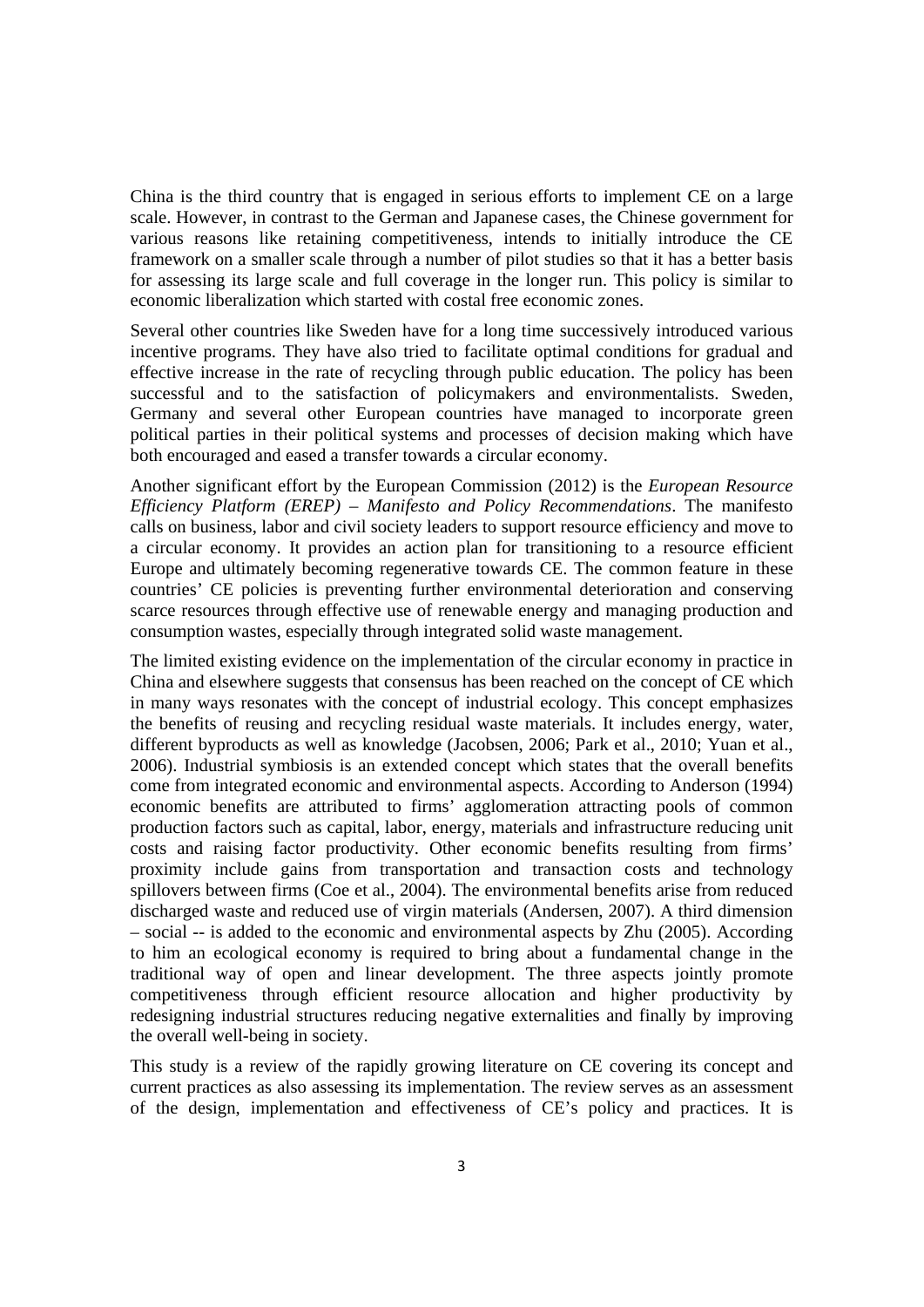conducted in a number of steps. First, the CE concept is presented and compared with our current linear economy where one uses materials, producing goods and disposing waste and explains why it is imperative to move towards a regenerative sustainable industrial development with a closed loop. Second, current CE practices are introduced and the standards for the assessment of its development and performance are discussed. Third, based on an analysis of literature, the underlying problems and challenges in an entrepreneurial perspective are analysed. Finally, the review provides a conclusion to CE's development and makes some policy suggestions for future improvements, adaptations and further development as part of an entrepreneurial and innovative national level development strategy.

The rest of this review is organized as follows. In Section 2 the importance of CE as a development strategy is discussed. Current CE practices are presented in Section 3. An assessment of CE and national indicators are classified in Section 4 which leads to the development of a circular economy development index system. Section 5 looks at the development of a circular economy in pilot studies while Section 6 discusses the challenges and barriers in the successful development of a circular economy. The discussion is extended to the future of CE as an entrepreneurial and innovative sustainable national level development strategy in Section 7. The last section gives policy recommendations and conclusions.

#### **2. CIRCULAR ECONOMY AS A DEVELOPMENT STRATEGY**

Zhou (2006) finds developing CE an urgent and long-term strategic task for China to build a resource-saving and environment-friendly society. The timing is seen as optimal as China is in an accelerating stage of urbanization and industrialization. The country has invested significant resources and efforts in developing CE with the objective of promoting ecoindustrial development (EID). By using the coexistence of a healthy economy and environmental health such a development attempts to integrate environmental management so as to meet environmental, economic and community development goals (Chertow, 2000). Discussing CE's development in China, Geng and Duberstein (2008a) describe the measures being implemented for its long-term promotion. These include formulating objectives, legislations, policies and incentive measures for China to leapfrog its way from the current environmentally damaging development to a more sustainable path. They identify a series of barriers and challenges to CE's implementation and draw conclusions from these. Geng et al. (2010a) evaluate the applicability and feasibility of the ecoindustrial park standard indicators.

In a review of CE as a development strategy in China which aims at improving efficiency of material and energy use, reducing CO2 emissions, promoting enterprises' competitiveness and removing green barriers in international trade, Su et al. (2013) evaluate the implementation of the strategy in a number of pilot areas. The rich Chinese literature on CE's practical implementation is seen as a way of tackling the urgent problems of environmental degradation and resource scarcity in the country. They study and compare the performance of pilot cities Beijing, Shanghai, Tianjin and Dalian. There is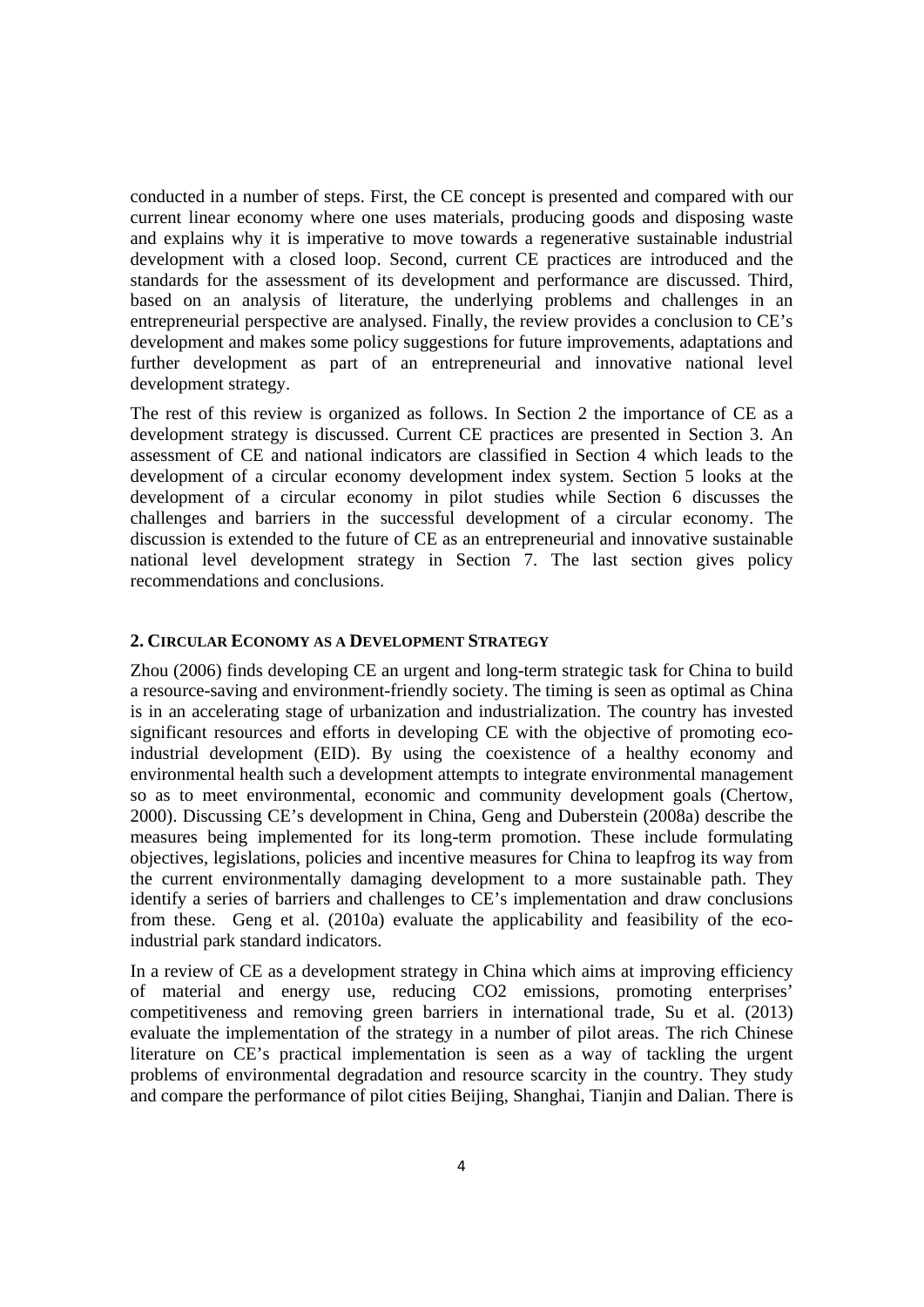evidence of positive changes but the authors are not sure if the improvement trends will hold. They identify the underlying problems and challenges and offer conclusions regarding CE's current and future developments. The current practices are carried out at the micro, meso and macro levels and cover production, consumption, waste and water recycling management. Evidence suggests that CE presents a unique policy strategy for avoiding resource depletion, energy conservation, waste reduction, land management and integrated water resources management. The challenges include lack of clear, standardized quantitative measurements and goals, data quality, shortage of advanced technology, poor enforcement of legislations, weak economic incentives, poor leadership and management and lack of public awareness. Deploying a wider range of policies and economic incentives is required to overcome these challenges so that a successful CE can be implemented as a development strategy.

Implementing CE based on the 3R principles (of material use reduction, reuse and recycling) is embedded in both production and consumption as the flow of materials and energy penetrates both these areas. Zhu and Qiu (2007) elaborate on the principles and flows. They see CE as a sustainable economic growth model which aims at effective use and circulation as the principle. It also considers low demand and consumption, low emissions and high materials, water and energy use efficiency in production and maximizes uses of renewable resources as core characteristics. Reduction refers to minimizing inputs of primary energy and raw materials which can be achieved through improvements in production efficiency. Reuse suggests using byproducts and waste from one stage of the production in another stage. This includes the use of products to their maximum use capacity. Finally, recycling of used materials substitutes consumption of virgin materials (see also Zhu and Qiu, 2008 and Zhu et al., 2010). In another related research Li et al. (2011) schematically illustrate the agricultural development of CE and compare it with traditional agriculture. The important theoretical models of China's agricultural circulation economy practice are: multi-industry, ecological protection type and agricultural waste recycling development models. The main differences in these are in the conservation of resources and recycling. The authors recommend implementing the agro-circular economy development models accounting for these modes in the context of the Erhai Lake Basin.

China's special environmental circumstances have led to the government sparing no efforts to push CE as an economic development strategy into a nation level and full scale practice to mitigate environmental challenges. The  $12<sup>th</sup>$  five-year plan (2011-15) for the nation's economic and social development is evidence of the government's determination to continuously implement and further develop CE. Motivation for this comes from a number of reasons attributed to the problems of land degradation, expansion of desertification, deforestation, water depletion, air pollution, loss of biodiversity and waste generation. First, China is facing great environmental challenges due to large scale and rapid industrialization and urbanization which combine with lack of strong environmental regulations and oversight. Chinese national statistics suggest a 7.5 per cent annual growth rate in CO2 emissions (Guan et al., 2012). The emission rate which is lower than the rate of economic growth is a result of heavy reliance on energy-intensive industries and coal as the primary energy source.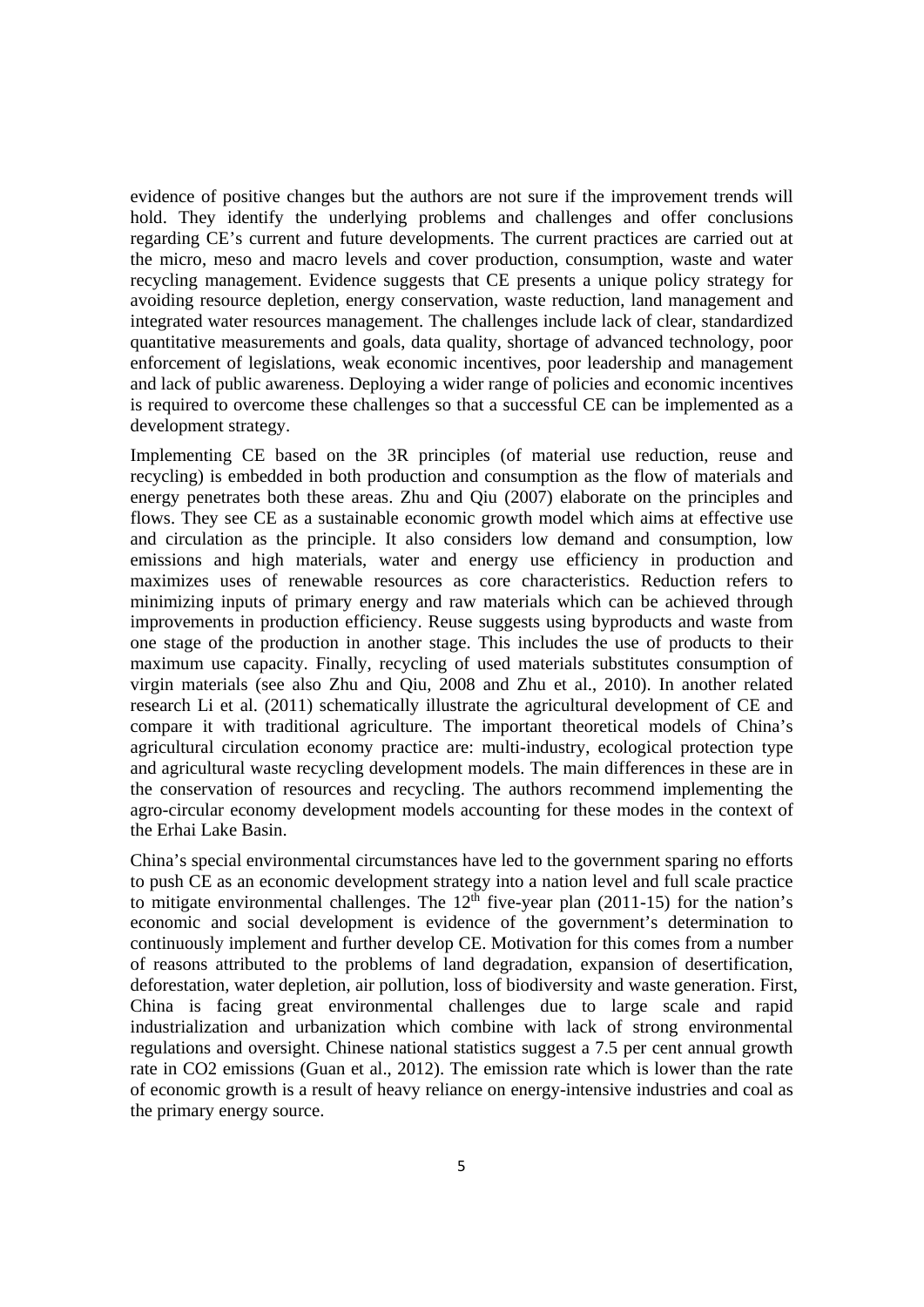The second reason for continuously implementing and further developing CE is severe shortage of resources and energy to meet growing demands and high rate of economic growth so that a pathway to sustainable development can be found (Li et al., 2010). CE is an alternative way of reducing the large gap in resource requirements and supply shortages in relation to the population and industry structure (Vermander, 2008). The boom in economic growth and surge in the output of heavy and energy intensive industries have implied a doubling of energy consumption over the last decade (Guan et al., 2012). Energy is mainly sourced from non-renewable polluting sources. Heshmati (2014a) suggests use of demand response to reduce the consumption of electricity.

The third strong argument for CE as a development strategy in general and for China in particular is the recent decade of strict production and environmental standards, regulations in international trade and tendencies towards implementation of higher labor standards. These are called 'green barriers' which are expected to hurt developing countries' competiveness and export earnings. Implementation of these standards requires acquisition of advanced technologies and implementation of green reforms in production and transportation. In this regard Wang and Liu (2007) view CE as providing a fundamental solution for removing green barriers and for China to gain enhanced national competiveness in its international trade relations.

The fourth reason for investing in a new development strategy is that CE strengthens national security because it promotes alternative primary energy resources and because of its saving and efficiency in the use of materials. The effects are reflected in sustainable energy and material supplies. In addition, positive environmental effects help improve the health and overall well-being in society and advance knowledge, technology and modernization (Heck, 2006). The positive effects spill over national borders and impact global well-being.

This discussion indicates that urgent environmental problems, resource shortages and scarcity and potential strong competitiveness in international trade and overall well-being benefits of CE in the short and long-run for a country like China support the new national level development strategy. The strategy which aims at changing and saving materials and energy use induces radical changes in education, technology and regulations. The strategy has been implemented in a number pilot study areas. Several studies provide explanations about the concept and its practical implementations. However, there is also evidence of CE's limited success. Designing effective policies, evaluating their effectiveness and creating measurements and evaluation standards are among the areas which require intensified interdisciplinary research. A chronologic summary of selected empirical studies on CE, sustainable development and entrepreneurship is provided in Appendix A.

# **3. CURRENT PRACTICES OF CIRCULAR ECONOMY**

**3.1 The case of China** as a single and major CE implementer.

China is the only country that has developed the concept of CE and has practiced it as a development strategy on a large scale. This explains the reason for the emphasis that is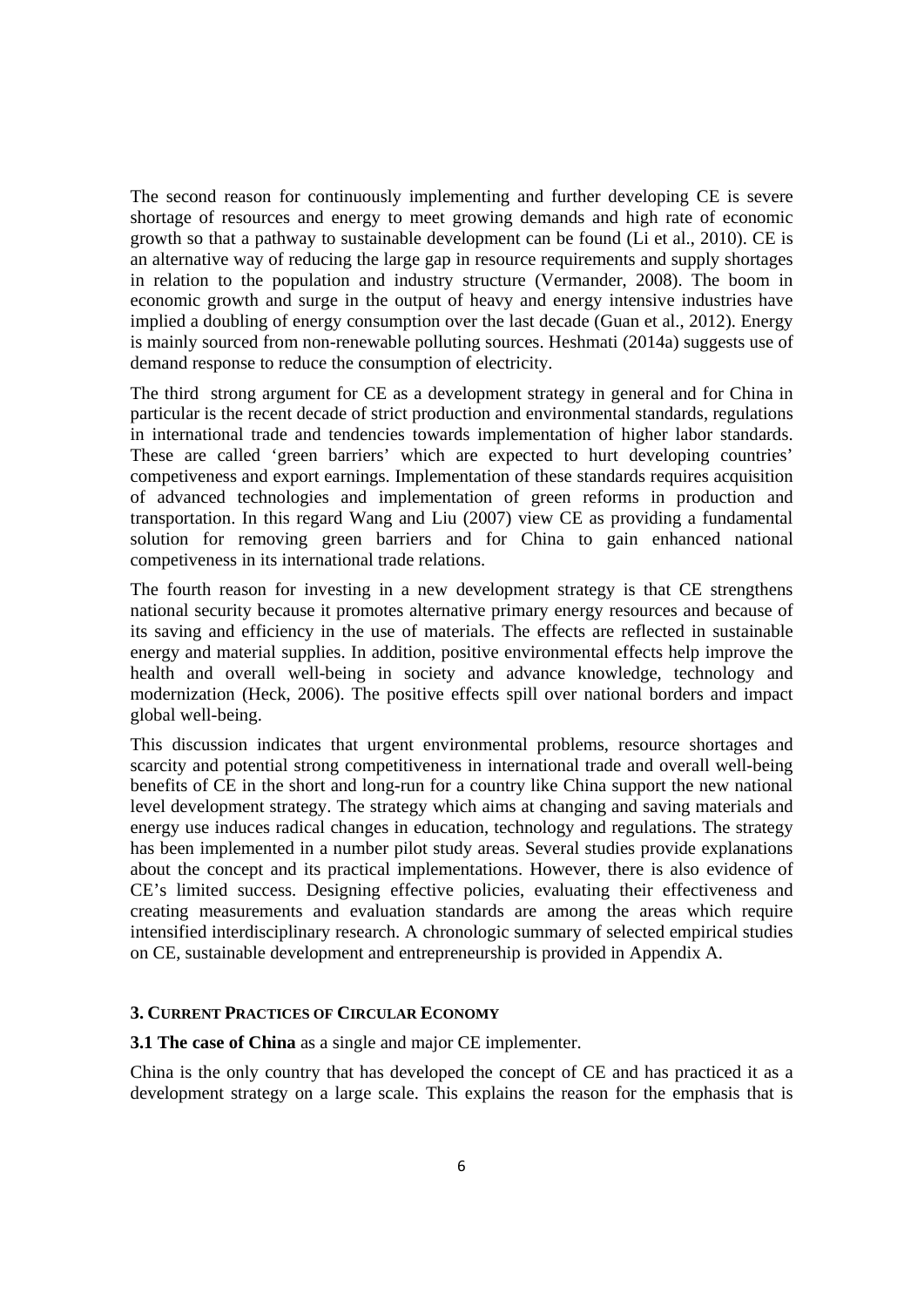placed on the case of China in investigating current CE practices. Ideally, successful implementation of the CE policy must take place simultaneously at all three levels of aggregation: micro, meso and macro. This is emphasized in a number of studies (Geng and Duberstein 2008a; Su et al., 2013; Yuan et al., 2006; Zhu and Huang, 2005). Su et al. (2013) categorize on-going CE practices into four areas of production, consumption, waste management and other support. The authors maintain that the complexity of practices increases with the aggregation level suggesting that the micro and meso levels are vibrant as compared to the macro level. Inspired by Su et al.'s (2013) categorization each combination of these levels and areas are now described.

At the low level of aggregation and activity area, namely production of firms and agricultural products, producers are encouraged and required to adapt cleaner production methods and eco-designs. Clean production refers to low levels of emissions, while ecodesign refers to incorporating environmental aspects in production processes designs and products that are efficient and sustainable through innovative designs and production lines. China's Cleaner Production Promotion Law was enacted in 2003 (Geng et al., 2010b; Negny et al., 2012; Peng et al., 2005). The law addresses key issues related to generating pollution and the efficient use of resources at all stages of the production process. Implementation for heavily polluting enterprises to reduce their energy intensity, material use and negative externalities is compulsory (Hicks and Dietmar, 2007). A survey conducted by Yu et al. (2008) on electrical and electronic manufacturing firms showed little evidence of eco-design in their products. Considering consumption and waste management areas, green consumption and use of environmentally friendly services and products is promoted and the generated wastes have to be recycled into new production stages as part of an industrial eco-system (Geng and Cote, 2002; Geng and Duberstein, 2008b).

At the intermediate meso level, the CE practices include developing eco-industrial parks and eco-agricultural systems. These must be complemented with other measures such as environmental friendly designs of industrial parks and managing the waste accordingly. Building waste trading systems and venous industrial parks for resource recovery from green products are other measures (Geng et al., 2009a). By applying the concept of industrial symbiosis, eco-industrial parks utilize common infrastructure and services. This enables clusters of firms to cooperatively manage resource flows and trade industrial byproducts which decrease environmental externalities and reduce both firms' and the nation's dependency on resources. The reduced overall production cost raises industrial productivity and competitiveness. A similar effect is achieved from the eco-agricultural system (Chertow, 2000; Liu et al., 2012; Yin et al., 2006). In parallel with eco-industrial and eco-agricultural parks, the program includes green design for residential communities to create an eco-friendly habitation environment. Again the focus is on regulation and management of urban consumption of energy, water and land to reduce their use, as well as on managing and recycling of waste water and solid waste to improve the quality of life and general public well-being (Zhu and Huang, 2005).

Finally, the CE practice at the aggregate macro level requires forming complex and extensive cooperative networks and active cooperation between industries and industrial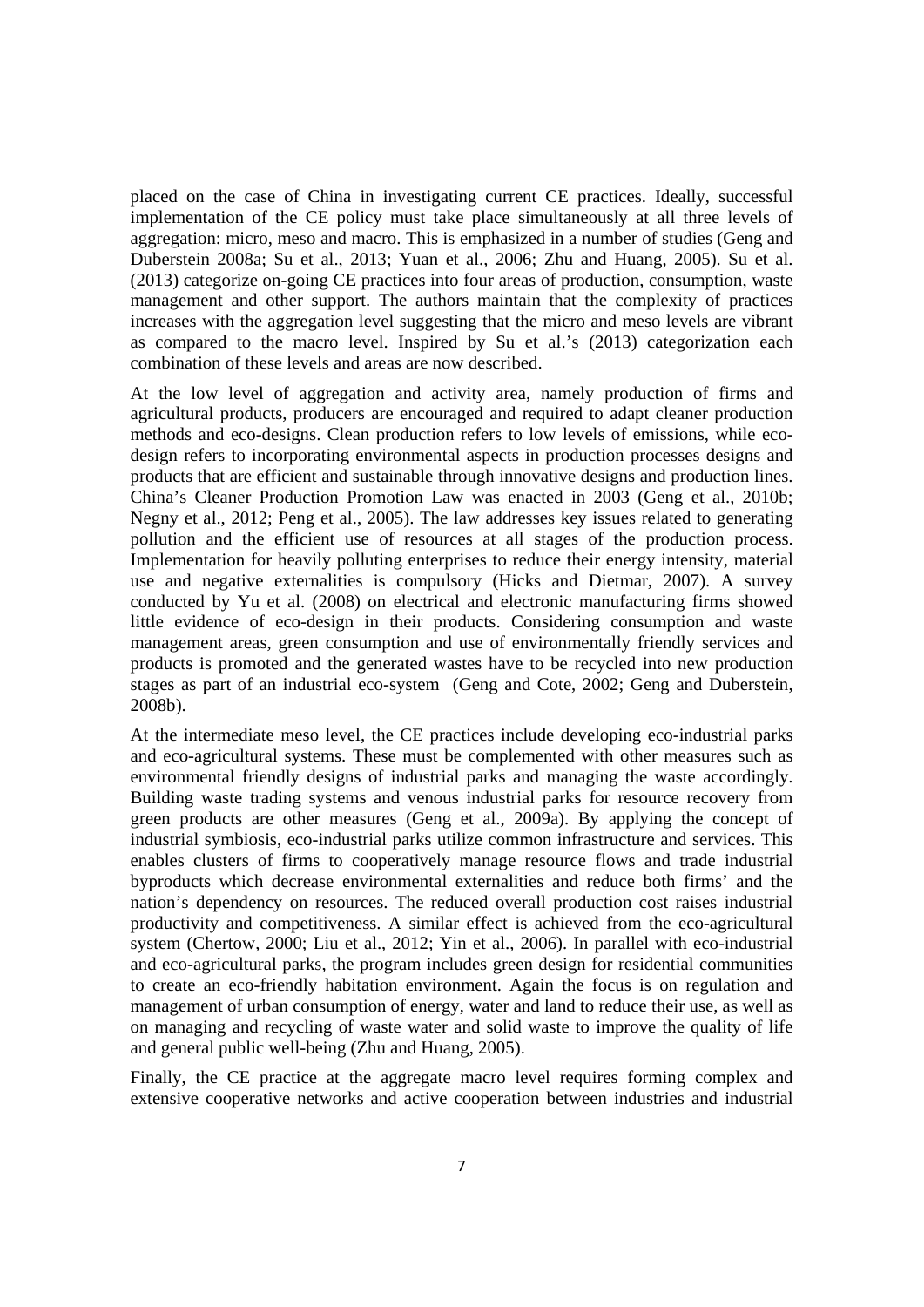parks including primary, secondary and tertiary sectors in production areas and in the residential sector. In the context of China, the macro level is aimed at major cities or region/provinces. The objectives of the 3R principles can be achieved by proper design and management of urban infrastructure and sub-urban industrial production and agricultural layouts, as well as through inventive public programs to phase out energy intensive and polluting technologies and replacing them with environmental friendly technologies and activities. Regarding the consumption area, Stahel (1986) and Zhu (2005) suggest a system of renting and a service economy as a shift from a system of selling and buying to just utilization of products. The suggested system will reduce resources' needs and the wasted and lower production capacity will be compensated for by the creation of a new service economy. An urban symbiosis as an extension of an industrial symbiosis which needs to be developed to take care of waste management through transfer of waste materials for environmental and economic benefits from recycling and reusing (Geng et al., 2010a).

The last area of other support includes initiatives from governmental and nongovernmental organizations covering all areas of production, consumption and waste management at all levels of aggregation. China regulates the environment and CE implementation through two agencies: the Ministry of Environmental Protection (MEP) and the National Development and Reform Commission (NDRC). The former is in charge of the National Pilot Eco-industrial Park Program with the main focus on the meso level, while the latter is in charge of the National Pilot Circular Economy Program focusing on both meso and macro levels (Zhang et al., 2010). As part of other support, a number of laws and policies related to CE have been introduced in the recent decade including the cleaner Production Promotion Law of 2003, the amended law on Pollution Prevention and Control of Solid Waste in 2005, various initiatives to facilitate implementation of CE and the circular Economy Promotion Law in 2009 (Ren, 2007). Regulations and initiatives are further strengthened by the development of environmental and non-governmental organizations to change attitudes towards the environment in society. This is facilitated by investments in education, providing information and active public participation to increase environmental awareness (Xie, 2011).

#### **3.2 Other practiced cases**

Besides China, many individual countries which are mainly industrialized, newly industrialized and emerging economies partially apply the 3R principles (reduce, reuse and recycling of material). The reduce component is mostly practiced in production as a result of competition and the necessity of achieving high input use efficiency. In developed nations' households recycling of certain materials such as glass, plastic, paper, metal and burnable solid waste is becoming more common. Municipalities take the responsibility of treating and reusing waste water from households as well as solid waste and recycling auto and household appliances. Treatment of waste water from industry is also regulated but reuse of material is less developed and provides far from full coverage. In practice greater attention is paid to the consumption rather than the production stages. Regulations remain one step behind environmentally hazardous technology development and monitoring producers' responsibilities.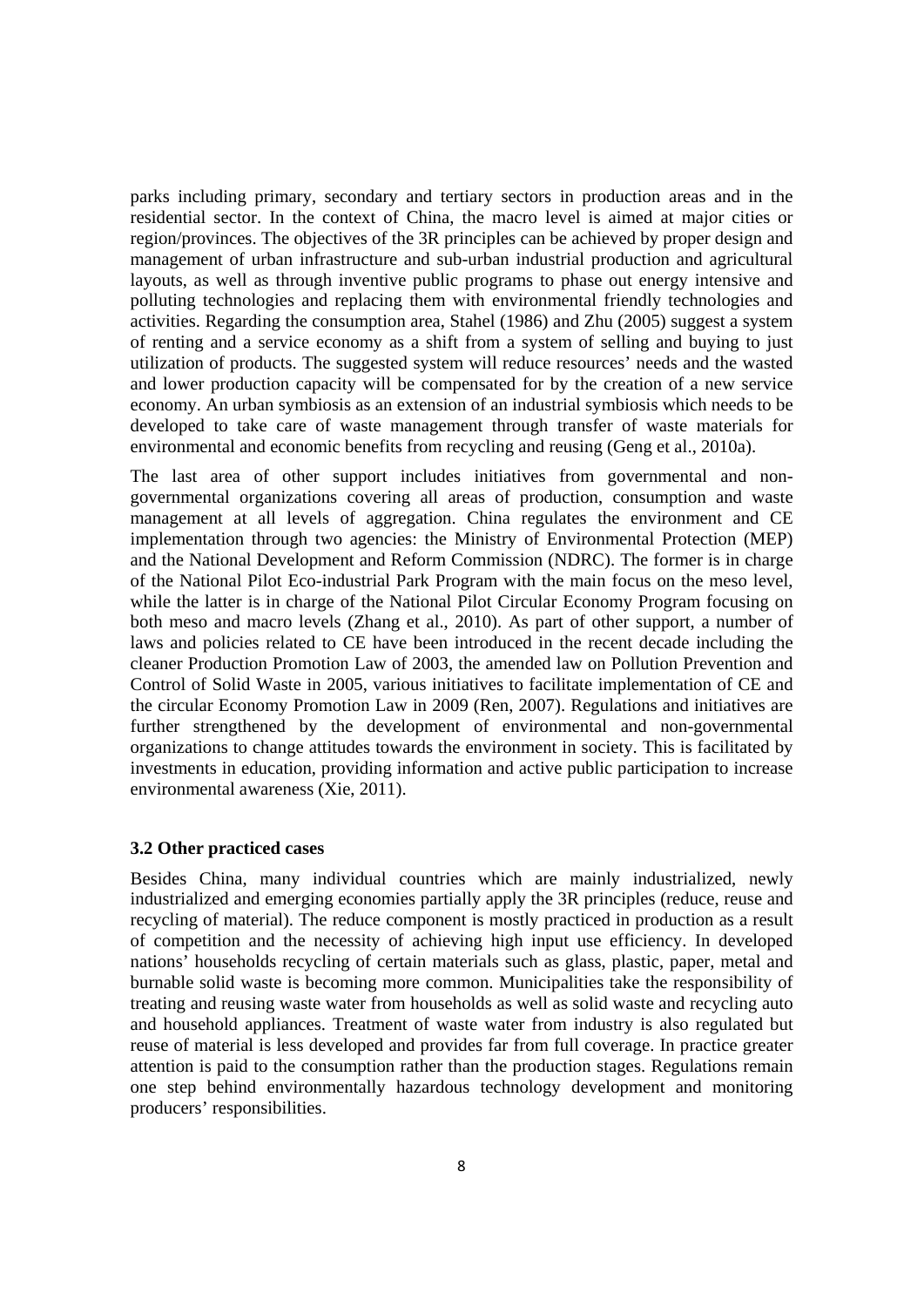Europe has developed concepts and mechanisms for a common environmental policy for its members and regions. These cover all aspects including production, consumption, waste management and environmental policies. It is not necessarily called a circular economy but the patterns are closely in line with the circular economy's principles. *The European resource efficiency platform (EREP): Manifesto and policy recommendations (EC, 2012)* is a call on labor, business and civil society leaders to support resource efficiency and to move to a circular economy. The document presents a manifesto for a resource-efficient Europe, lists actions for a resource efficient Europe and suggests ways towards a resource efficient and circular economy. This effort is a result of the growing pressure on resources and on the environment to embark on a transition to a resource-efficient and ultimately regenerative circular economy. A circular resource-efficient and resilient economy is expected to be achieved in a socially inclusive and responsible way by encouraging innovations and targeted investments, smart regulations and standards, abolishing environmentally harmful subsidies and tax breaks, creating market conditions for CE friendly products, integrating resource scarcities and vulnerabilities into wider policy areas and setting targets and standard indicators to measure progress. Estimates suggest that by using resource efficiency as an economic strategy EU could reduce its material requirements by 17-24 per cent and create 1.4-2.8 million jobs (EC, 2012: 5). The manifesto call on the European Parliament, Commission and the Council to make resource efficiency and the circular economy an essential building block in the Europe 2020 agenda in an effort to deliver smart, sustainable and inclusive economic growth. Product service systems (PSS) have been heralded as an effective instrument for moving society towards a resource-efficient economy. In a review of product services for a resource-efficient and circular economy, Tukker (2015) sheds light on business to consumer relations and the PSS inflexibility as the reason why the system has still not been widely implemented.

In the report *Towards the circular economy* published by Ellen MacArthur Foundation (EMF, 2012) emphasis is placed on the economic and business rationale for an accelerated transition to the current system. The foundation views CE as providing a framework for system level redesign offering opportunities to harness innovations and creativity to enable a positive and restorative economy. Steady-state economics claim a low circulation rate of natural and social-economic systems to achieve sustainable development. However, due to its anti-consumerism and anti-technical tendency, this ecological view of evolutionary economics has never been in the mainstream. Pin and Hutao (2007) suggest that a circular economy can be enriched by the steady state economy for China which is not rich in natural and environmental resources and which is highly dependent on substance recovery. In relation to a discussion of zero growth and the possibilities of maintaining past standards through political and social mobilization and transition to some regulated *steadystate* capitalism, Garcia-Olivares and Sole (2015) are of the view that zero growth and competition conditions will probably transform the system into a post-capitalist *Symbiotic Economy*.

In a recent study, Kalmykova et al. (2015) investigate resource consumption drivers and pathways to resource efficiency and reduction. They studied the economy, policy and lifestyle impacts on the dynamics of resource use at the national (Sweden) and urban scales (Stockholm and Gothenburg) during 1996-2011 (see Tables 1 and 2). Empirical resources'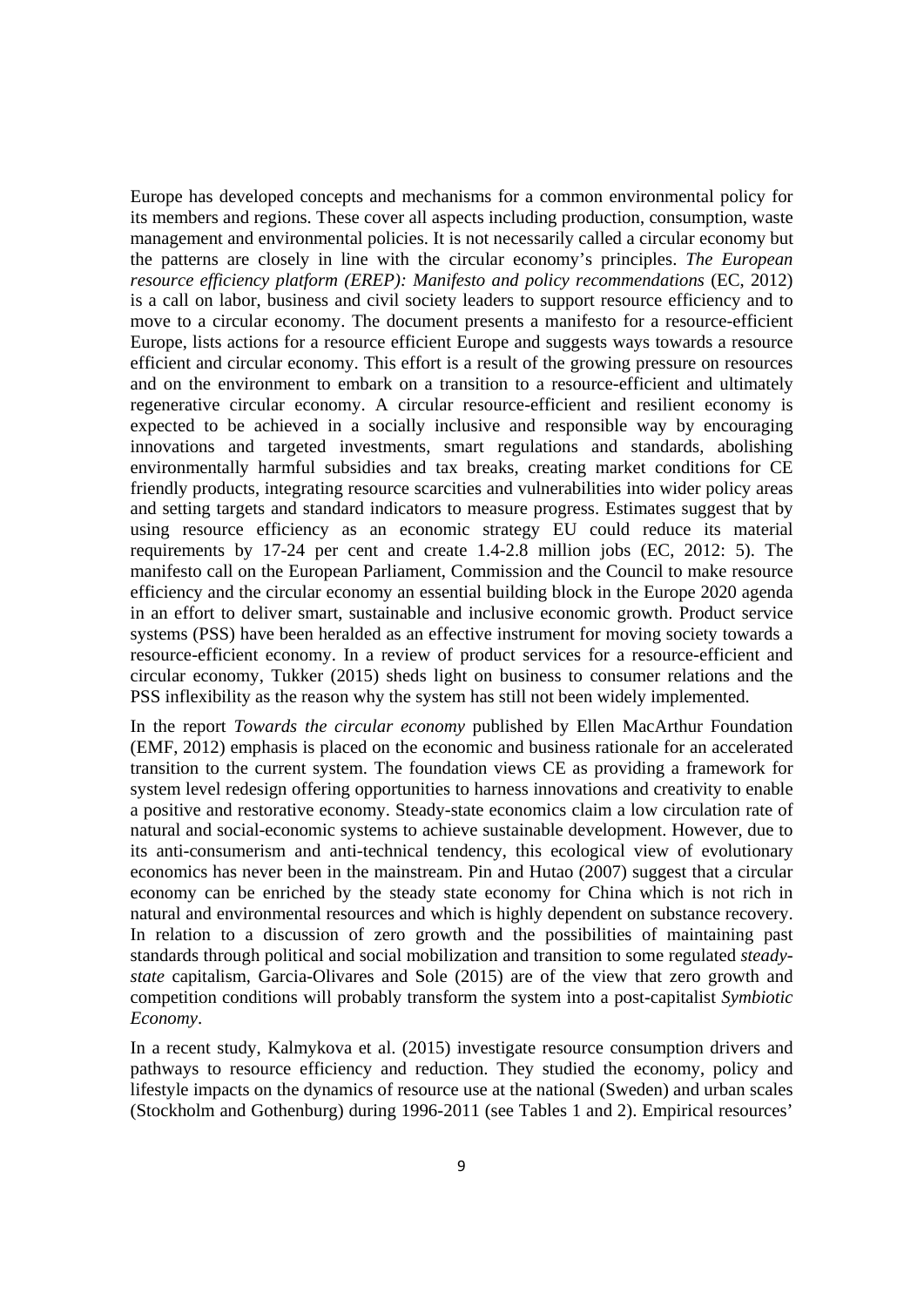(domestic material consumption, fossil fuels, metals, non-metallic materials, biomass and chemicals and fertilizers) consumption trends show that the implemented policies have failed to reduce resources and energy to desired levels. The biased focus on energy use efficiency has reduced the consumption of fossil fuels, but waste generation outpaces improvements in material recycling impeding the development of a circular economy. Policies that have been implemented have addressed efficiency in use but not on reducing demand for resources including non-fuel resources (see also Li et al., 2013 and Kalmykova et al., 2015). The role of recycling within the hierarchy of material management strategies is investigated by Allwood (2014). His focus is on growth trends in global demand for materials during 1960-2010 and covers airplane passengers carried, transport CO2 emissions, steel, cement, paper and car production, built space, silicon wafer production and electric motor data. His data analysis suggests that the vision of a future sustainable material economy is not prescribed by the ambition to create a circular economy, but aims to minimize its total environmental impacts. Reducing demand and reusing products, components and materials have greater potential of reducing environmental impacts.

#### **4. ASSESSMENT OF CIRCULAR ECONOMY PRACTICES**

A system of indicators is required to assess the successful development and implementation of CE. The indicators are expected to be metric measures of CE's development and outcomes to provide guidelines for decision makers to further develop and assess the effectiveness of various used policy instruments. Environmental and other government agencies and scholars in different countries have made efforts to develop and promote a unified set of indicators. However, in practice implementation approaches and the heterogeneity of enterprises, industries and regions and their characteristics and operational environments have implied that different sets of assessment indicators need to be concurrently developed. As mentioned earlier developments have taken place at different levels of aggregation such as micro, meso and macro and in different areas of activities including production, consumption, waste management and policies (see Table 3). The set of indicators should account for heterogeneity in different dimensions.

At the lowest level – the micro level -- depending on their characteristics and conditions, different sets of firm-specific indicators are being developed to implement CE in different enterprises. The set of indicators should ideally include a common set across enterprises in an industry and another set that is purely firm-specific. For instance, a set of indicators was developed by Chen et al. (2009) for one iron and steel enterprise. The set included four indicators at the primary level, 12 indicators at the secondary level and 66 indicators at the tertiary level. Some other scholars have focused on indicator systems at the meso or industry level (Du and Cheng, 2009). Du and Cheng (2009) employed the DEA efficiency analysis method with nine input-output indicators and the Malmquist productivity index to assess cleaner production performances of enterprises in the iron and steel industry. Wu et al. (2014) analysed the effectiveness of the CE policy using DEA. Other researchers (for example, Shi et al., 2008) used 22 indicators to estimate cleaner production barriers including policy and market, financial and economic, technical and information and managerial and organizational barriers. Geng et al. (2010b) developed an energy based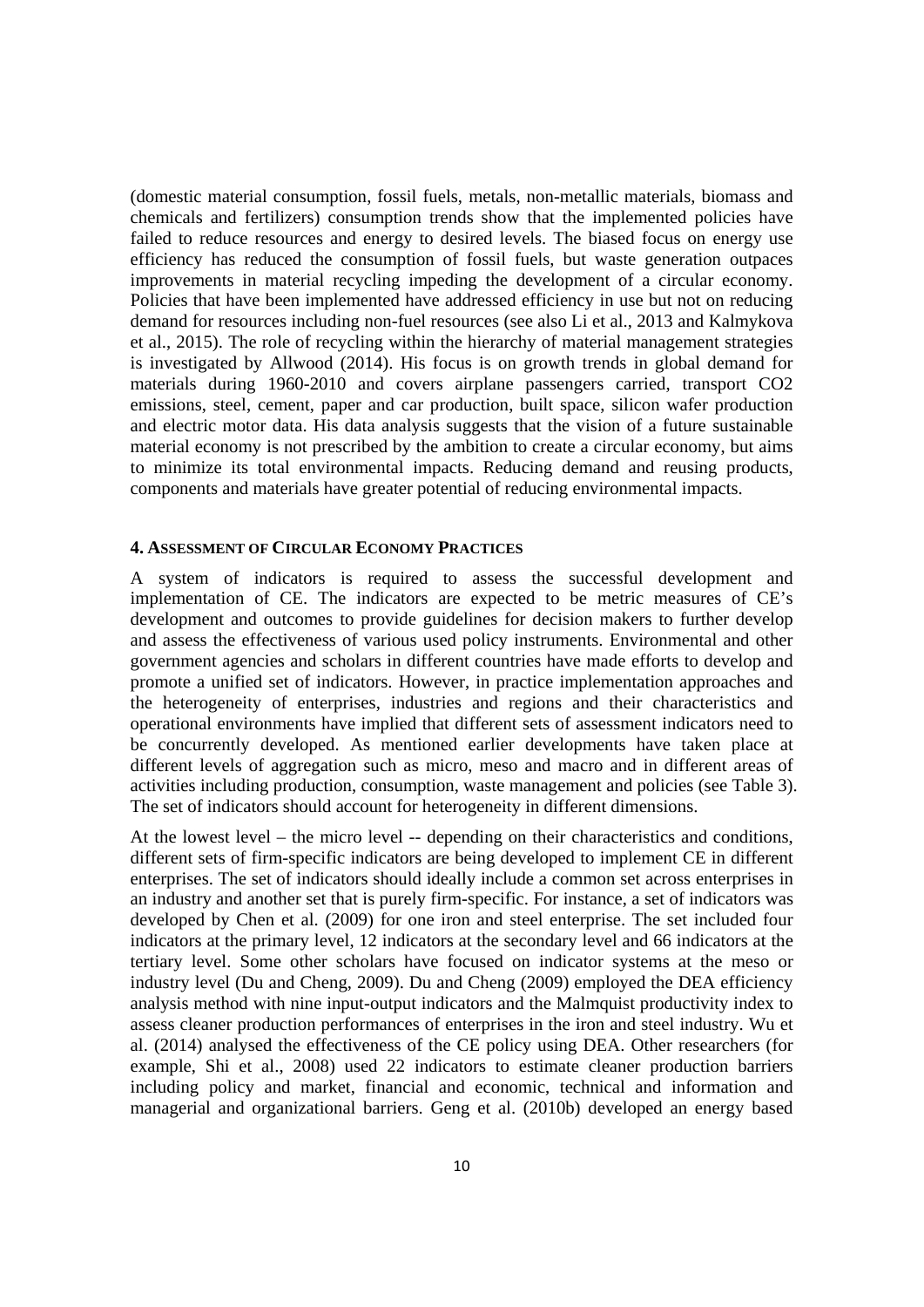indicator system to evaluate the overall eco-efficiency of one industrial park and Wang et al. (2008) have looked at interactions among barriers to energy saving.

At the meso level, the two Chinese government agencies NDRC and MEP have published two sets of partially overlapping evaluation indicator systems aimed at eco-industrial parks (EIPs) (Geng et al., 2009, 2012; Li, 2011). NDRC's indicator system has 13 indicators grouped into four main dimensions: resource output rate, resource consumption rate, integrated resource utilization and reduction rate in waste discharge (see Table 4 and Su et al., 2013). The output rate dimension refers to resource productivity, the input rate dimension refer to input use intensity or efficiency, the third dimension examines the reuse rate of industrial waste and finally the last dimension is built on the 3R principle of reuse, reduce and recycling of industrial waste. The MEP indicators system has 21 indicators grouped into the same four dimensions as the NDRC system but it differs in structure and covers economic development, material reducing and recycling, pollution control and administration and management (see Table 5). The MEP system grouped the industrial parks into three sector-integrated groups and designed three sector-specific sets of indicators (Geng et al., 2009a). Dai (2010) also applied the biological theory to develop two indices of eco-connectivity and byproducts and waste recycling in an EIP and Geng and Cote (2003) have suggested the use of an internationally standardized environmental management system.

At the aggregate macro level better data availability allows more assessment studies to be conducted. The NDRC system at the meso level is also employed at the macro level but one more dimension is added here accounting for the importance of recycling materials at the regional level. This added dimension is clearly in line with CE principles and indicates the government's commitment to promoting resource efficiency and conservation in line with CE. Scholars have suggested improving upon the indicator's systems as they have a limited focus on the 3R principles and cover only environmental aspects. A more systematic evaluation system is suggested by several researchers so that indicators of economic and technology development and social aspects can also be incorporated in it (Chen, 2006; Geng et al., 2009a; Jiang, 2010; Jia and Zhang, 2011; Li and Zhang, 2005; Meng and Shen, 2006; Qian et al., 2008; Qin et al., 2009; Wang, 2009; Wang et al., 2006; Yang et al., 2011). Zhu and Zhu (2007) and Zhu et al. (2007) have argued for an ecoefficiency indicator system. They emphasize that productivity in use of materials and waste management should be used in evaluating and planning energy consumption and in the generation of pollutants.

A major limitation of all the indicator systems described earlier is the way in which the individual indicators are grouped into one single dimension or index. The different approaches listed here have been used in computation of indices of development, competitiveness, technology and well-being. These include use of same weights, principal components and factor analyses, analytic hierarchy processes, fuzzy synthesis appraisals, the grey correlation degree method and the full permutation polygon synthetic indicators method (Jiang, 2010 and 2011; Li and Zhang, 2005; Li et al., 2009; Qian et al., 2008; Xiong et al., 2008, 2011; Zhang and Hwang, 2005). A summary of the measurement methods and their findings is presented in Su et al. (2013).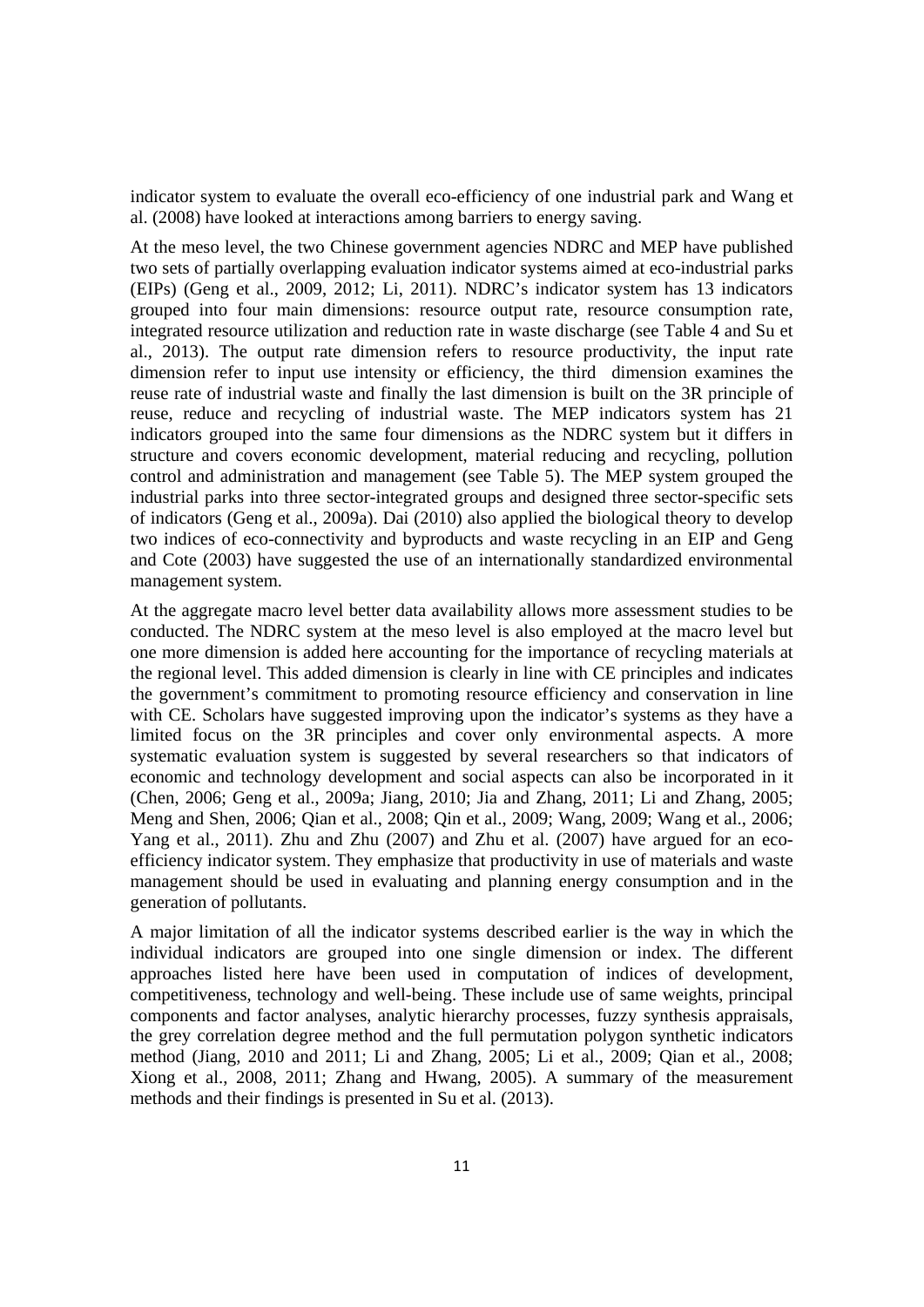#### **5. DEVELOPMENT OF THE CIRCULAR ECONOMY**

#### **5.1 The case of pilot cities in China**

Dalian city in China is an important pilot study where the CE strategy was implemented during 2006-10 (see Table 6). The industrial and business area characteristics of the city and the local government's initiatives led to the aspiration of transforming it into a leading environmental friendly city. The strategy had several objectives including further improving resource use efficiency and improving the level of material reuse, recycling and recovering solid waste and waste water (Dalian Municipality, 2006, 2007; Geng et al., 2009b). By comparing data from 2005 and the target and actual data from 2010 Su et al. (2013) assessed how many of the strategy's goals have been achieved. Ten indicators were selected for this purpose and grouped into four aspects: energy and water efficiency, waste discharge, waste treatment and waste reclamation.

As part of the CE strategy, in 2007 the Dalian municipality decided to shut down small scale facilities with high energy use rates and encourage energy saving technologies and production scales instead. Other plans and supply and demand driven policies were also introduced to improve water use efficiency through price incentives and quota management, waste management, waste reporting and tracking systems (Dalian Municipality, 2007; Geng et al., 2009b; Qu and Zhu, 2007; Wang and Geng, 2012). Thus, the policy included close cooperation between the government, enterprises and households. The emphasis was on relationships between energy use, economic size and industrial value added. In an assessment of CE's implementation, Su et al. (2013) found that the goals stated here had been well achieved. Calculated changes in the ten indicators between 2006 and 2010 showed that the CE policies had been successfully implemented in terms of resource use efficiency and waste discharge, treatment and reclamation.

The Dalian pilot study and its successful CE implementation strategy can serve as a success example for other regions with similar characteristics. Su et al. (2013) compare Dalian's performance with three other CE pilot cities (Beijing, Shanghai and Tianjin) using the same ten evaluation indicators system. These cities are economically developed but have different industrial and demographic characteristics. The percentage changes in each indicator for all the four cities between 2005 and 2010 were computed and compared (see Table 7). The relative performance of the cities for each indicator was also calculated (see Table 8). The results show that with a few exceptions all four cities have achieved improvements in all four aspects of the CE strategy. However, the cities' performances differ from one indicator to another and their positions with reference to best practice technology and policy changes also differ. The relative measures also show the degree of success in material use, waste discharge reductions and waste reclamation increase as compared to the best performance used as the benchmark. The numbers indicate evidence of both over- and under-shooting of the pilot cities target levels.

This study based on data covering the four pilot cities in China with different economic and demographic characteristics provides a comprehensive picture of the achievements of implementing CE in China. The results show evidence that the strategy has been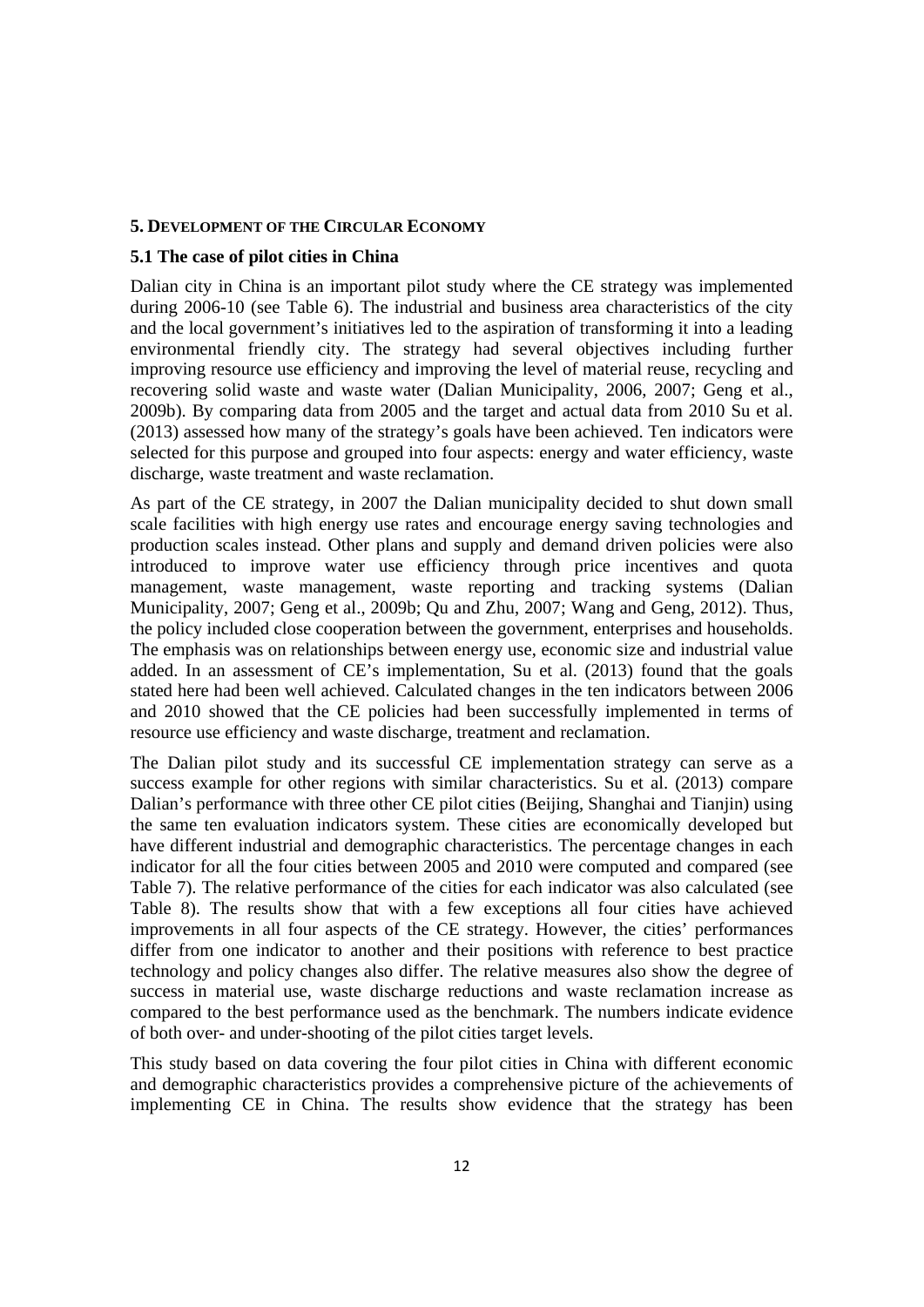implemented effectively and with desired outcomes, in particular in terms of the use and efficiency of resources. Here resources refer to energy, water and land. The positive outcomes seem to be a result of relocation of heavy industries and application of instrument regulations, as well as the four cities' level of development and manpower and technology and financial resources to achieve efficiency in resource use. It is important to mention that the results are based on Chinese official statistics which lack trust and possibly suffer from systematic inaccuracies. The many large percentage positive changes at a time when the environmental conditions in China are deteriorating suggest that the results have been interpreted with caution. This also makes a case for the need to have some other case studies from European countries with lesser uncertainties associated with data quality and estimation of effects of environmental policies.

### **5.2 Other selected industry cases**

The circular economy, or some of its general or specific elements, have been applied or are in the process of being applied by certain industries. This section reviews the outcomes of such implementations. Related Chinese industries include industrial structure, iron and steel, papermaking, emerging industries, process industries, process engineering, leather tannery, mining, chemicals, the construction industry, printed circuit boards industry, circular and eco-agriculture, oil and gas exploitation, electric power, green supply chain and tourism management. A brief summary of these industries and state of their CE implementation is now explained.

Industrial structure, resource efficiency and environment are closely inter-related. Wang and Zhang (2011) analyse the status of industrial structure, resources and environment in Shandong province and discuss the problems and countermeasures for optimizing the agricultural and industrial structure to adjust it to CE's optimal implementation conditions. They discuss the role of the government, science and technology and economic support as well as market mechanisms in adjusting, optimizing and upgrading the industrial structure to guarantee optimal allocation of resources for a sustainably healthy economy. Process engineering is a complex multi-scale discipline which deals with the transformation of mass by energy to products in different industries. Reh (2013) asserts that process engineering plays an important role in CE's implementation. Reh discusses the challenges and progress in recycling in steel and pulp and paper industries. The process industry accounts for a large share of energy consumption in China (see also Li et al., 2008 for a study of energy conservation in China's process industry).

Iron and steel is an energy intensive and highly polluting industry. Ma et al. (2014) investigate the mode of CE in this industry in China. A case study of Wu'an city's private enterprises shows significant improvements but there is much room for additional environmental quality improvements. Another energy intensive and polluting industry is the papermaking industry. Li and Ma (2015) investigate how Guangdong Silver Island Lake Papermaking Park realizes cleaner production and sustainable development by CE through inter-industry resource integration. A study of a phosphorus chemical firm's application of resources and eco-efficiency in industrial metabolism under CE by Ma et al.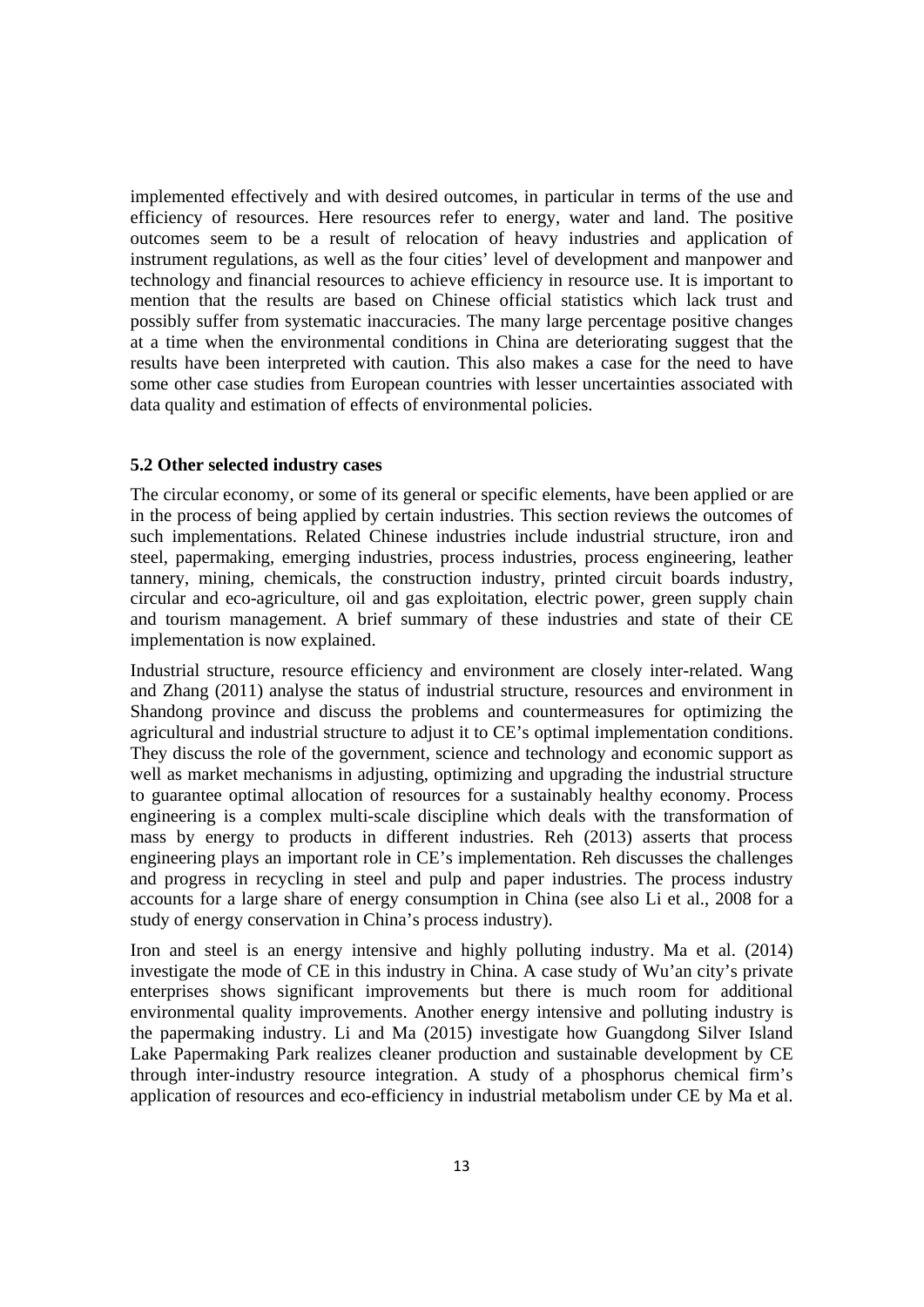(2015) demonstrates that technological progress in mineral processing increases economic benefits and improves resource efficiency. Zhao et al. (2012) discuss the model of mining CE at different levels according to the mineral resource recycling situation in China. As an example they suggest constructing a CE system in coal mine enterprises and in the mineral value chain.

In the European Union (EU) as part of a CE system in the construction industry there is a desire to keep the added value in products as long as possible to eliminate waste. Smol et al. (2015) and Marzena et al. (2015) advocate a transition to a CE which requires changes throughout the value chains. Along the same lines, Wen and Meng (2015) assess industrial symbiosis for promoting CE with a case study of the printed circuit boards industry in China. The industrial chain system's CE performance can be improved by prolonging the production chain. Shen and Qi (2012) suggest that in addition to improving and optimizing traditional linear industries, CE's development should also include strengthening emerging new high-tech industries. These industries will play a decisive and leading role in the socioeconomic development of the nation. Establishing favorable policies, financial support, technology advancements and developing emerging industries are preconditions and countermeasures for developing CE in the western Chinese region.

Energy conservation is a choice with double dividends of reducing energy use and tackling environmental problems. Li et al. (2010) analyse energy conservation in the process industry with emphasis on energy utilization efficiency, energy consumption mode and waste emissions. They studied three cases of developing CE in chemical, metallurgical and electric power industries for enforcing CE and energy conservation. In another study, Li and Su (2012) evaluated CE's development levels in Chinese chemical enterprises. Their analysis shows that the petrochemical industry is in a transitional stage from the traditional development model to the circular mode. The results show that the industry has made notable progress which considered developing new energy saving processes, energy use efficiency, resource utilization and recovery of waste heat. They point out that for energy conservation more attention should be paid to process intensification and system integration (see Table 9). The leather industry also leads to tremendous environment pollution and to the destruction of biological chains. Hu et al. (2011) investigate the ecological utilization of leather tannery waste with a CE model for improving resource productivity and eco-efficiency and alleviating waste. They suggest developing tannery company level CE processes.

Agriculture's close connection with the natural eco-system allows for a harmonious process whereby material can circulate in the natural eco-system. Successful development of eco-agriculture achieves a circular flow between material and energy. As measures of constructing CE, Han and He (2011) suggest improving community awareness about environmental protection and resource conservation, environmental certification of products and establishing an overall plan for CE and its implementation. Li et al. (2011) also express urgency in implementing an agro-circular economy in the Erhai Lake Basin to achieve comprehensive energy utilization, ecological breeding, comprehensive utilization of agricultural waste and agricultural eco-tourism patterns. Modern eco-agriculture is central to realizing the sustainable development of circular and low-carbon agriculture.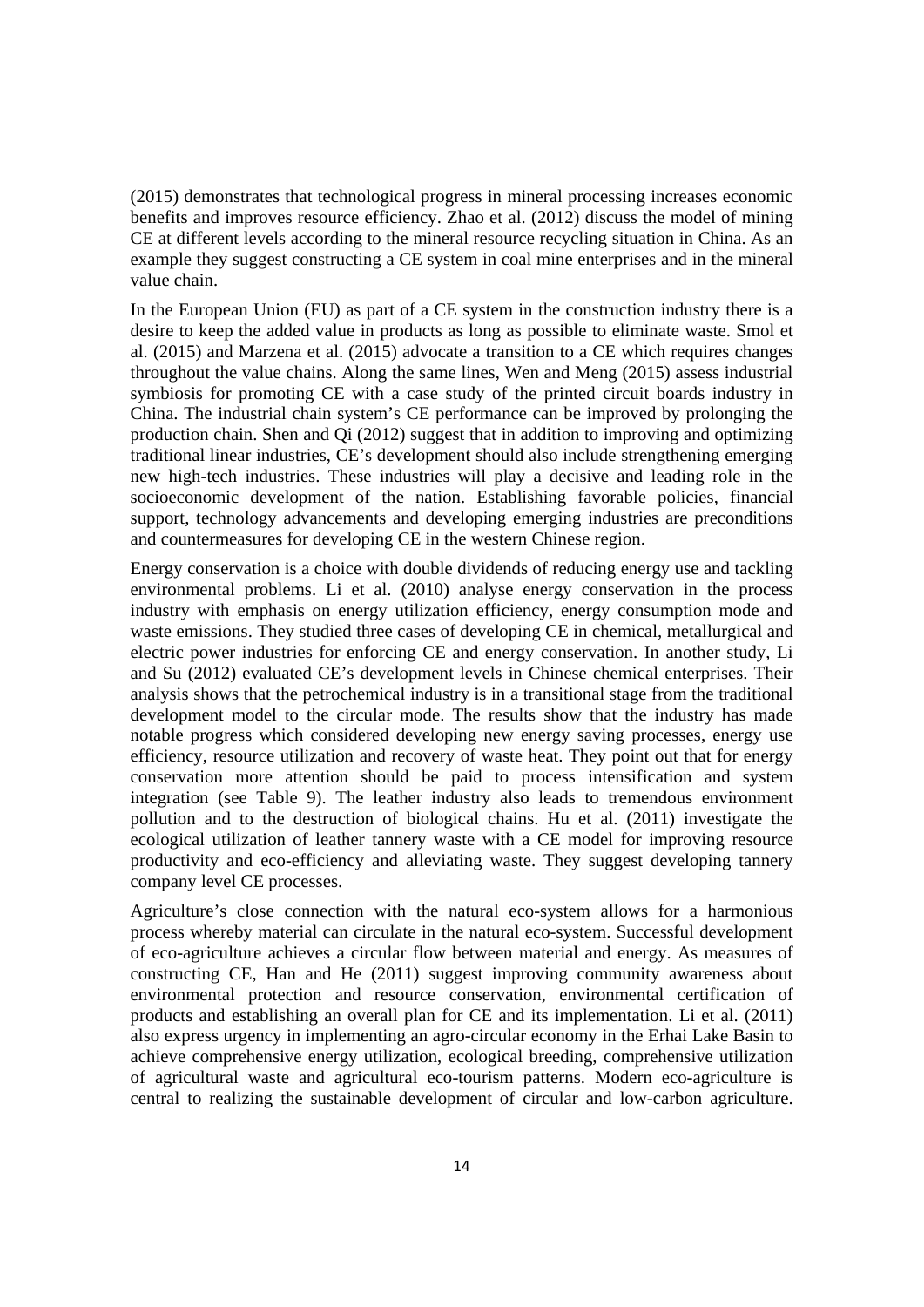Cao et al. (2011) studied the role of modern eco-agriculture in constructing a rural CE in Shandong province. They found several restrictive factors in the sector including the aggravated contradiction between land and population, shortage of water and biology resources, ecological environmental deterioration, lagged technology development, low education and technical capabilities of farmers and imperfect service systems. They suggest policy systems for technology development, support and incentive measures for developing sustainability of eco-agriculture and circular agriculture. Huang (2011) has also studied models of CE in agriculture.

In the energy area, CE has been a successful practice in the oil and gas industry in some developed countries. Huang and Zhang (2011) suggest that the achieved practical development modes can influence CE strategies so as to achieve harmonious development of the oil and gas exploitation industry and also for the ecological environment in China. They recommend enterprise-society-government collaborations, developing an industry chain strategy, innovation strategy and improving energy efficiency and CE support systems to push forward the CE development mode of the industry. In another related study, Zhang and Huang (2011) present an early-warning method and its application of complex CE systems for exploiting oil and gas. The proposed early-warning index system accounts for different warning grades (economic, social, ecological and resource subsystems) and warning degrees (no, micro, middle, heavy and violent). The systems indecision analyses can guide the formulation of regulatory policies to achieve long-term sustainable development.

The coal-based energy structure is a main source of  $CO<sub>2</sub>$  and pollutant discharges and it is increasing with economic growth. Promoting low-carbon development of electric power generation is important. In this regard, Zeng and Zhang (2011) employ the DEA method to promote the electric power industry from the perspective of benchmarking CE efficiency. The input-output index system that they use reflects the 3R principles for measuring efficiency of coal-fired power plants. The benchmarking helps choose the best efficiency benchmark of CE in the power industry's environmental management to reduce, reuse and recycle pollutants (see also Li, 2012). In another study, Long and Zhang (2009) discuss CE development countermeasures in a coal mining area. Their analysis of an example led them to conclude that the development of CE and the introduction of negative entropy flows could promote the balance of the eco-system. Hao et al. (2009) and Ren (2011) discuss the index system of cities' sustainable development based on CE.

The difference between green and traditional supply chain management is analysed by Jiang and Zhou (2012). They find that the implementation of green supply chain management maximizes resource utilization, reduces resource consumption and enhances image, operational performance and compatibility, and thus helps in achieving sustainable development. The information management system has been developed significantly. In developed countries appropriate infrastructures are in place. The knowledge can be used in the supply chain of tourism management to enhance supplies and customer relationships and satisfaction conducive to CE. Guo et al. (2011) find that China has the potential of becoming a major node in global supply chain networks for tourism management by bridging Europe and USA (see also Hua, 2011).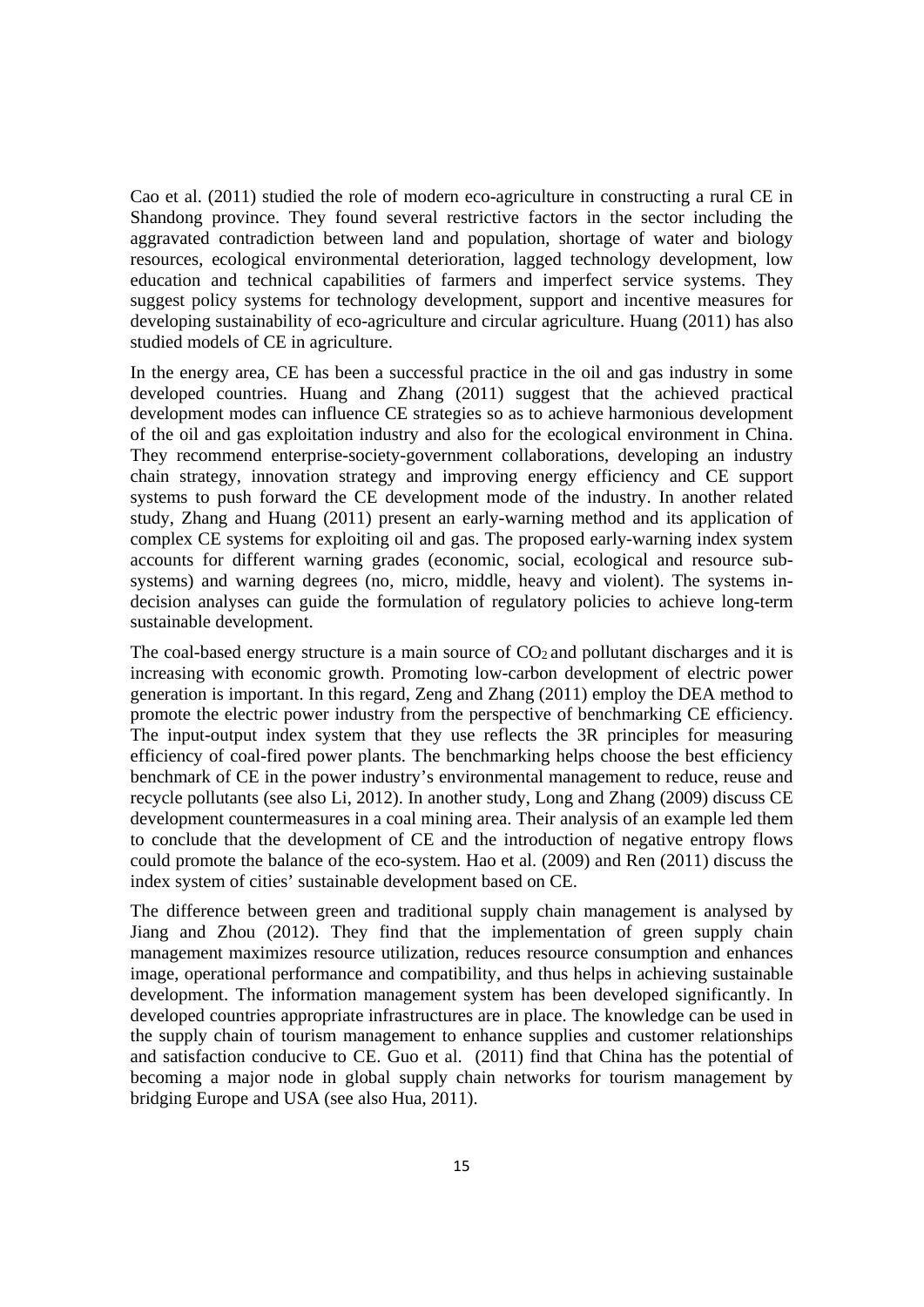#### **5.3 Entrepreneurship and CE**

Entrepreneurship is the process of starting a business, a startup company or an organization. In the process, an entrepreneur develops a business plan and acquires required resources and is fully responsible for the outcomes. It has dimensions such as social, political and knowledge entrepreneurships. Small businesses and entrepreneurships are considered major drivers of economic growth, breakthrough innovations and job creation. In order to promote risk-taking and entrepreneurship, governments fund different agencies and invest in establishing business incubators and science parks to support entrepreneurial-related activities and potential entrepreneurs and their successful innovations. Literature on the relationship between entrepreneurship and CE is in its infant stage. However, several studies (for example, Edler and James, 2015; Hall et al. 2010; Iyigun, 2015; Pacheco et al., 2010; Stefanescu and On, 2012; Uslu et al., 2015) elaborate on entrepreneurship and sustainable development as a broad social goal which is the subject of this section. Parker (2012) provides a comprehensive survey of the theories of entrepreneurship, innovation and business cycles, while Köhler (2012) compares the neo-Schumpeterian theory of Kondratiev waves and the multi-level perspective on environmental innovation and societal transitions.

As mentioned earlier, at the micro level (which is relevant for entrepreneurship), depending on their characteristics and conditions different sets of firm-specific indicators and regulations are being developed for implementing CE at the enterprise level. This has led to challenges for existing firms and opportunities for new enterprises. A set of indicators assessing the progress made by CE's implementation should ideally include a common set across enterprises in an industry and another set that is purely firm-specific. The use of existing sets of indicators suggested in various studies (for example, Chen et al., 2009; and Du and Cheng, 2009 for iron and steel enterprises) will help shed light on their effects on entrepreneurship. Other researchers (for example, Shi et al., 2008) have used indicators to estimate cleaner production barriers including policy and market, financial and economic, technical and information and managerial and organizational barriers which add value to guidelines aimed at easing entrepreneurship and new entries adapting to the implementation of CE.

As a result of technological developments, expansion in knowledge, globalization and flow of resources and evolution of new societies, entrepreneurial activities have been an important source of social and ecological sustainability. The *Journal of Business Venturing* (JBV) (Volume 25, Issue 5) has published a special issue on '*Sustainable Development and Entrepreneurship'*. Hall et al. (2010) reviewed emerging research concerned with sustainable development and entrepreneurship. They state that entrepreneurship is a major channel for sustainable products and processes and a possible solution for many social and environmental concerns. They discuss uncertainties regarding an entrepreneurship's role and present suggestions for future research. Sustainable development is defined in the *Brundtland Report* of the World Commission on Environment and Development as development that meets the needs of the present generation without compromising the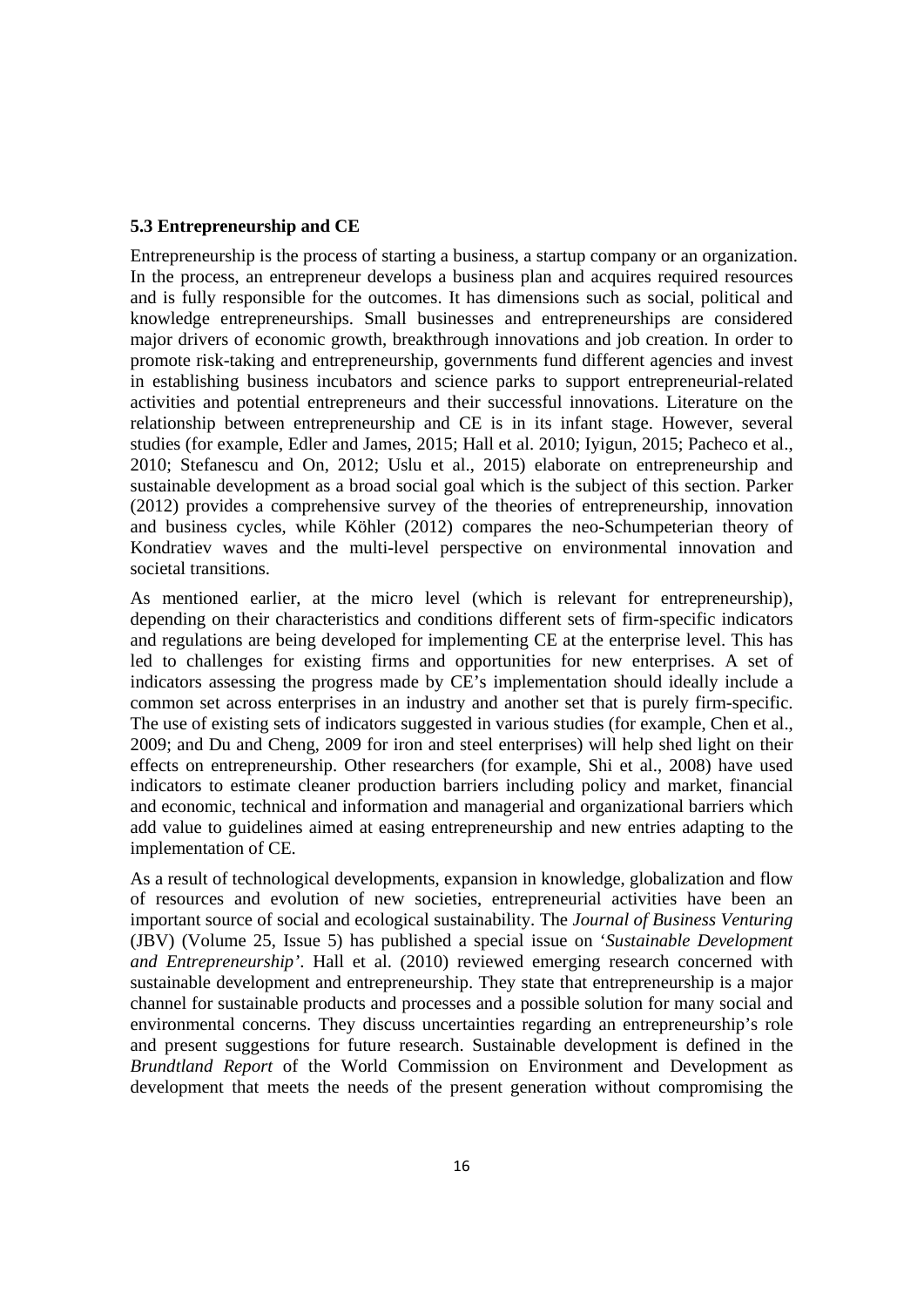ability of future generations to meet their own needs (WCED, 1987). This research is of great value considering the relationship between entrepreneurship and circular economy.

Based on support from recent research, York and Venkataraman (2010) view entrepreneurship as supplementing the efforts made by governments, NGOs and existing firms so as to provide solutions to rather than the causes of environmental degradation. Entrepreneurs can contribute to solving environmental problems by helping institutions to achieve their goals and by creating environmentally sustainable products, services, processes and institutions. The authors present a model using which they illustrate how entrepreneurs can address environmental uncertainty, provide innovation solutions and engage in resource allocations to address environmental degradation. An entrepreneurship's efficacy in the process of transforming from a linear to a circular system will certainly depend on the nature of market incentives that are provided. Pacheco et al. (2010) call this limitation a 'green prison' where entrepreneurs are compelled to environmentally degrading behavior attributed to the divergence between individual rewards and collective goals for sustainable development. The state plays a key role in facilitating entrepreneurs moving from the green prison by creating or altering conditions for competitive games. Pacheco et al. (2010) provide evidence of such actions and discuss their implications.

York and Vankataraman (2010) and Pacheco et al. (2010) suggest a two-way causal dependency between the state and entrepreneurship when it comes to the environment. The pattern of how incumbents and new entrants engage in sustainable development is illustrated in a model proposed by Hockerts and Wustenhagen (2010). They suggest that new entrants' engagement with sustainable entrepreneurship activities influences the incumbents positively to pursue sustainability-related opportunities and the compounded impact promotes the industry's sustainability transformation. Meek et al. (2010) add another dimension to the state-incumbent-entry relationship with development sustainability, namely the potential effects that social norms can have on the effects of a state-sponsored policy aimed at encouraging entrepreneurships' environmentally responsible economic activities. Parrish (2010) focuses on sustainable development as a broad social goal. He sees entrepreneurship as a dynamic force of change contributing to this goal. Parrish investigates an organization's design expertise necessary for sustainability-driven entrepreneurs to succeed in a competitive market context. He identifies divergences from conventional principles of entrepreneurship and also links these to values and motives. Kuckertz and Wagner (2010) find that business experience affects the influence sustainability orientation of entrepreneurial intentions.

The European resource efficiency platform, manifesto and policy recommendations provide the basis for action for a resource efficient Europe and provide ways towards a resource efficient and circular economy (EC, 2012). The importance of entrepreneurship and sustainable development for social-economic development is well recognized. The 2008 international economic crisis has affected national economies in different ways and with different intensities. Stefanescu and On (2012) analyse the correlations between the indicators of entrepreneurial activities and sustainable development before and after the crisis in European countries. The principal component analysis (PCA) results show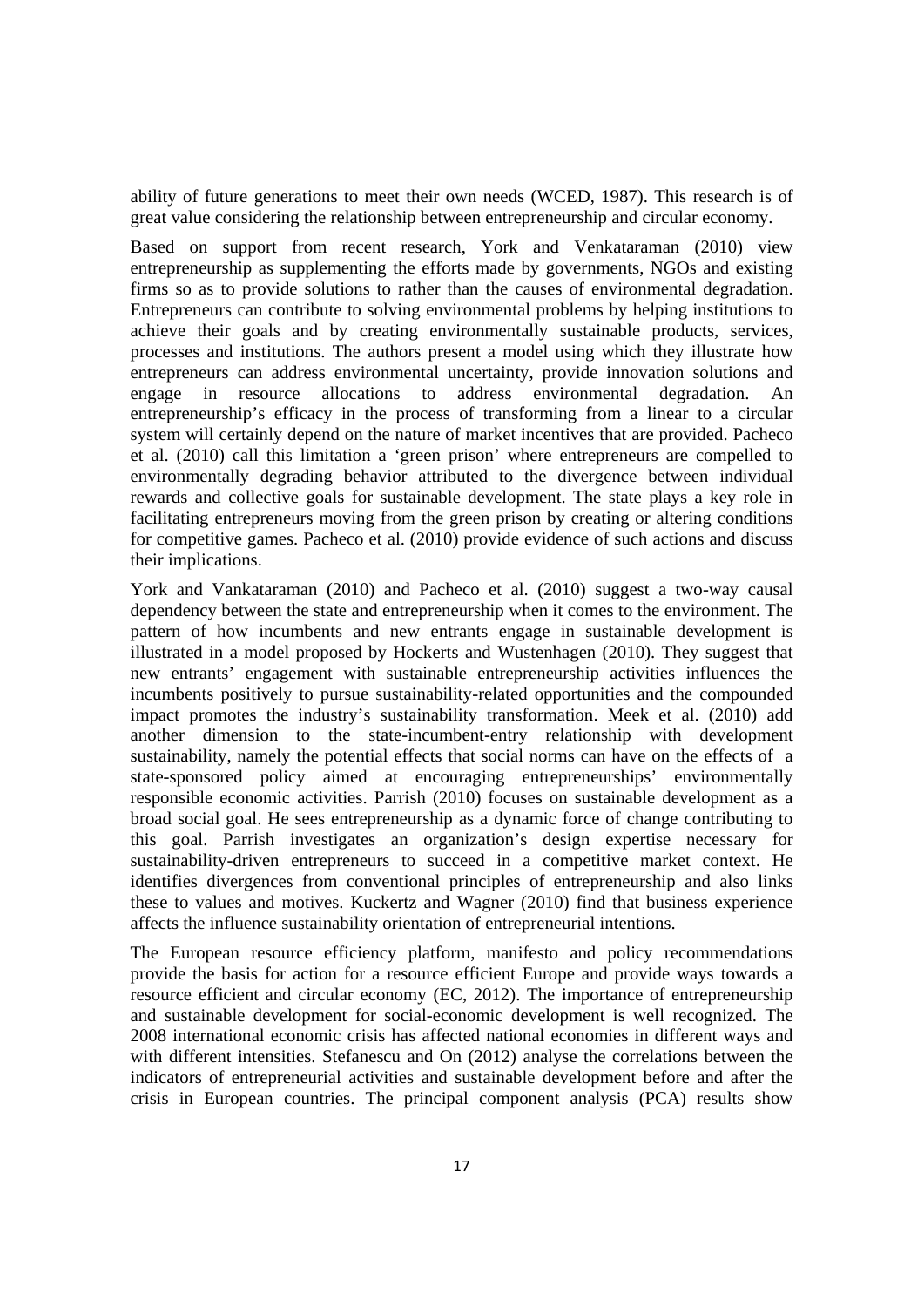evidence of heterogeneity where most of the innovation-driven economies are grouped together, while efficiency-driven economies are placed at a distance from other the countries. An understanding of the changes in entrepreneurial and social-economic indicators of sustainable development and the position of the economies provides a useful information base for national economic policies.

Recent research on entrepreneurship and sustainability adds to existing knowledge on a number of dimensions. In many instances entrepreneurship is seen as an alternative to unemployment and poverty. It can serve as a source of renewal and also an influence on the performance and growth of the market economy. Using a corporate social responsibility approach, Iyigun (2015) attempts to reveal the motivations for sustainable development and discusses the possible underlying dimensions in decision making and entrepreneurships contributing to sustainable development. An increase in entrepreneurship, environmental deterioration and corporate social responsibility brings about an opportunity for improving the green entrepreneurial eco-system. In this regard, various inventive programs have been introduced to provide support to green businesses and local entrepreneurs with application of green entrepreneurship in Turkey. Uslu et al. (2015) propose a number of policy recommendations including support to environmental friendly products and increased green awareness through social responsibility projects, collaboration between national and foreign firms, universities and industry, access to low cost technology by green entrepreneurs and desired levels of regulation. Vaghefpour and Zabeh (2012) emphasize the role of cooperation in entrepreneurship development for creating new opportunities and entrepreneurship in the area of renewable energy to transit to a sustainable energy system. Abolhosseini and Heshmati (2014) and Heshmati et al. (2015) discuss the development of renewable energy sources and their significance for the environment. They also outline the main support mechanisms for financing renewable energy development.

#### **6. CHALLENGES AND BARRIERS TO IMPLEMENTATION OF A CIRCULAR ECONOMY**

# **6.1 From a general perspective**

An assessment of the four pilot cities and diverse industry studies in China described earlier suggests a promising future for the implementation of CE at broader industrial, regional and national levels. However, the quality of the data casts doubts on the accuracy of the achievements. A majority of the pilot cities in China are mega-cities. However, CE at the levels mentioned earlier but on a smaller scale is equally possible to implement at firm, industry and city levels in Sweden and elsewhere. A number of challenges and barriers that may prevent or slow down the implementation of CE have been recognized in literature. For instance Su et al. (2013) stress the importance of lack of reliable data and information, shortage of advanced technologies, weak or absent economic incentives, poor enforcement of legislations, poor leadership and management of the development strategy, lack of public awareness about the necessity and promises of CE and lack of a comprehensive standard system for assessing CE's performance. We now elaborate on these and other important aspects to help remove barriers to CE's implementation.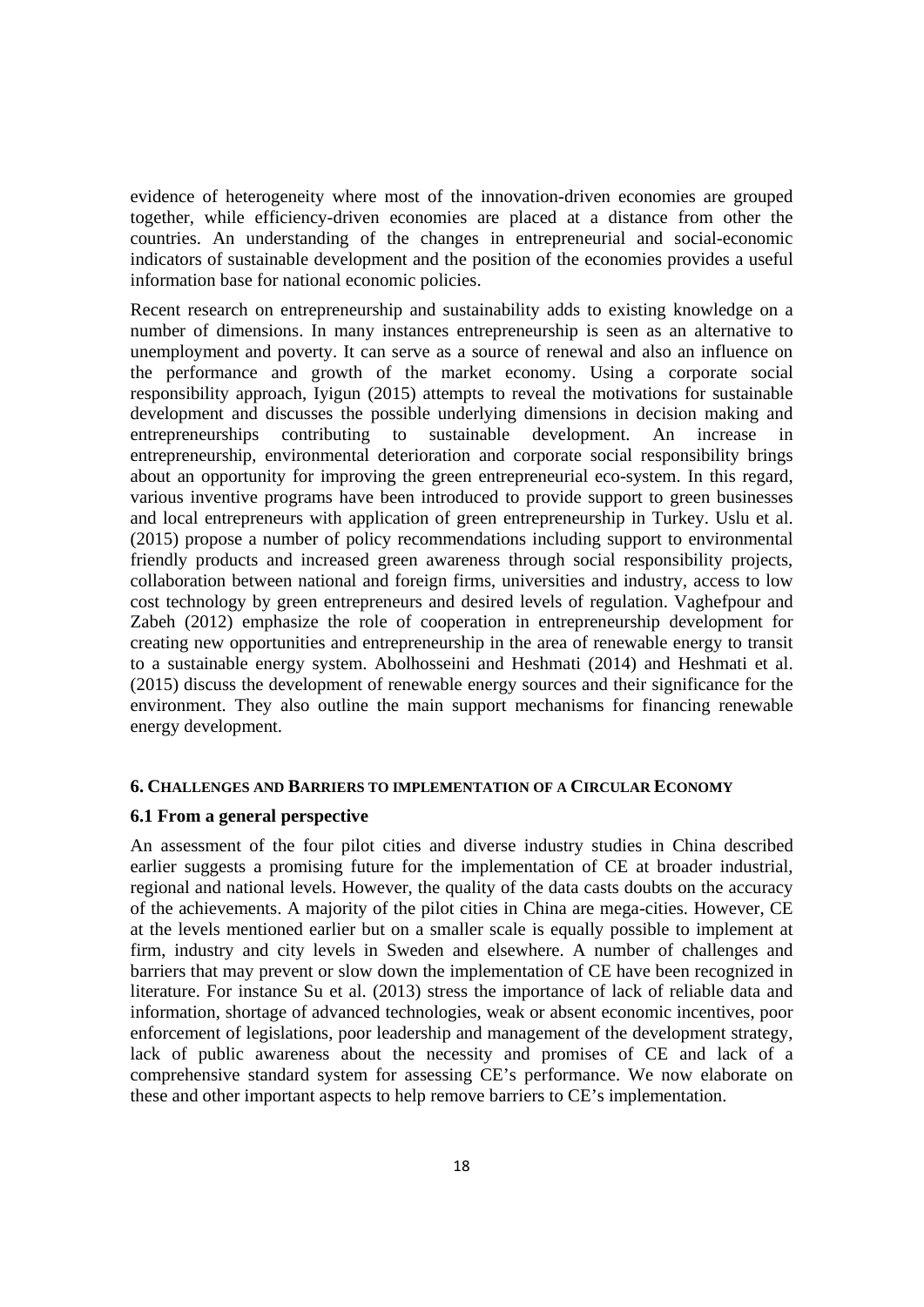In general there is low trust on the accuracy of Chinese official statistics. Despite decades of openness and increased data collection and improved research capacity there are doubts that the data collected and the information released are not independent from state interventions and as such they are aimed at fulfilling certain political purposes. In this regard Geng and Doberstein (2008a) discuss the importance of internal, industry level and external information for enterprises so that they are able to plan, design and undertake firm-specific optimal reductions and reuse and recycle activities in line with larger industrial, macroeconomic and environmental policies. Therefore the quality of information and its quantity and flow through an efficient information system that deals with resource use, production and consumption is crucial for decision making. Multiple agencies and channels providing different information further complicate the issues of information reliability and decrease efficiency in information exchanges.

Technology in its advanced stages along with technological capabilities are key factors in the successful implementation of CE's principles at different levels and in different areas. A combination of advanced technology, skills, management, finances, policy and governance is required to develop the CE strategy and to update production facilities and equipment. Conditions in China with regard to these factors and their inter-relations are assessed to be insufficiently developed to support multidimensional and simultaneous development programs within the area of environment. Currently there are a few incentive programs that encourage a large number of SMEs to participate in the process of CE implementation. Shi et al. (2008) explain their lack of interest because of high costs associated with such participation and little direct benefits to the firms associated with such transformation. Xing et al. (2011) view importing technology as a solution to the low speed at which indigenous technology is developing in the transition to CE. However, there is fear that such a policy may lack effect as it will be dependent on foreign experts to operate and resolve technological failures.

Public incentive programs for finance, technology, regulatory and administrative support are required to support enterprises so that they can access financial and tax incentives and engage in innovative activities so as to be able to develop and implement environmental friendly technologies and solutions. A low level of public intervention in the areas mentioned earlier acts as a constraint; this is strengthened by interventions with opposite effects. For instance, active public interventions for maintaining factor prices like energy and water at a low level reduces firms' and households' incentives to implement CE strategies to utilize the reduce, reuse and recycle of energy, materials and water resources. In general, public policies have been biased towards heavy industry, infrastructure investment and energy intensive manufacturing industries thereby limiting the general flexibility in the CE transition process. In addition, in the absence of effective regulations there is a possibility that producers transfer the higher costs of resource saving measures to consumers through pricing thus reducing their incentive to introduce costly and advanced production and distribution technologies. The environmental policy, and in particular the government's price policies, are expected to be linked to macroeconomic policies and be targeted at low income groups' welfare policies.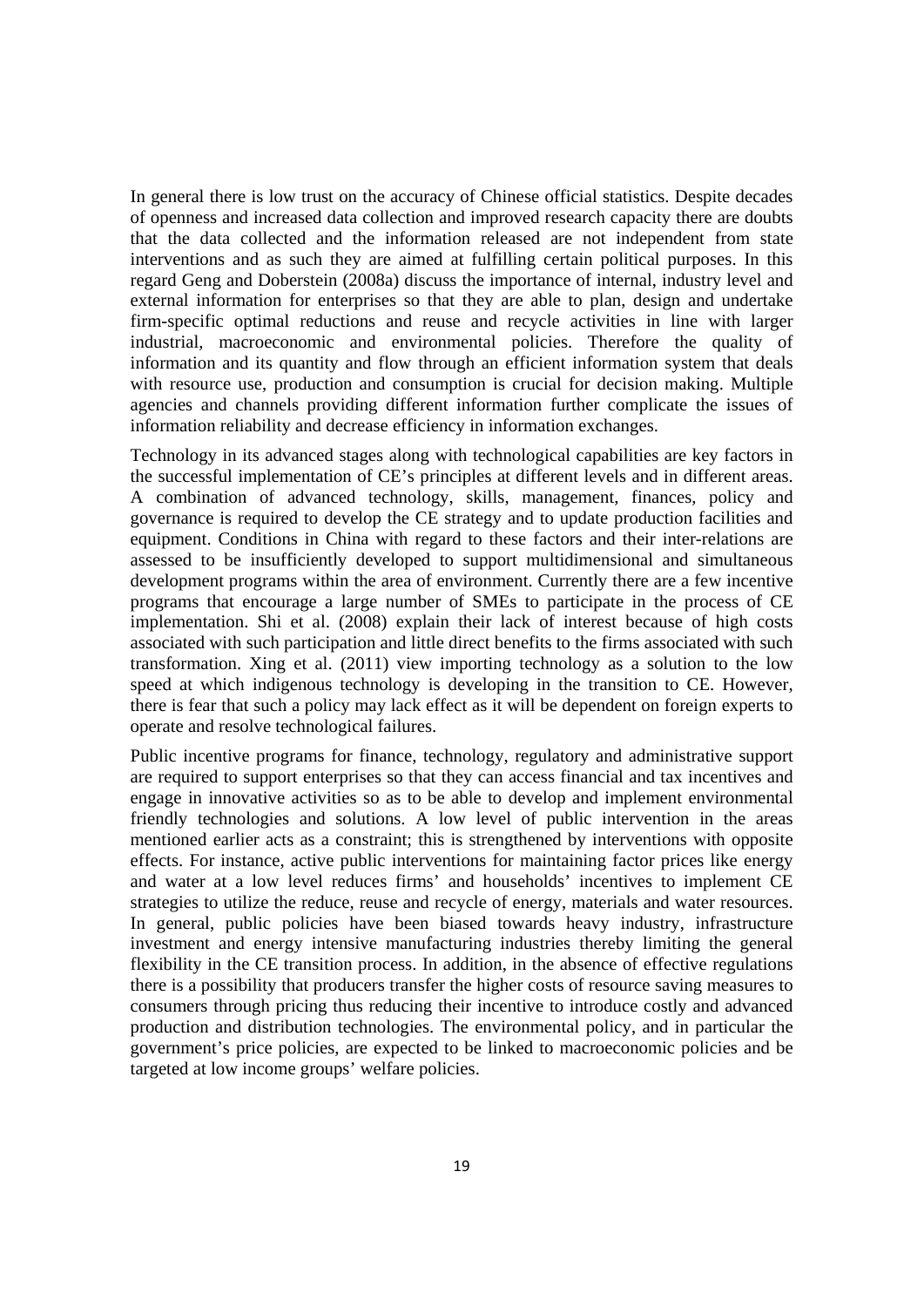Enforcement of legislations in general and environmental and labor market related legislations in particular and their progressive development elsewhere have been lagging far behind in China. This is so as to not harm Chinese firms' competitiveness in the international market. According to Wang (2007) added to this problem is the poor performance of legislations and their drawbacks due to superficial enforcement, the time lag between non-compliance and enforcement, inadequate punishments for noncompliance, low levels of compensation paid to harmed parties and the use of limited administrative punishments instead of appropriate criminal punishments. All these have created an atmosphere of corrupt and non-optimal functioning environmental conditions.

Deficiencies in legislations are a part of the Chinese government's management system that is questioned about its complex structure of agencies at the national level and lack of transparency and poor accountability at the local government levels as well as the widespread corruption in society. Ma and Ortolano (2000) are of the view that for implementing CE over a sustained period an integrated management effort is required. Ideally this should include the proactive participation of all major public and private sector actors and transparency and predictability in administrative and policy instruments. The deficiencies mentioned earlier explain to a large extent the failures in the management of energy, materials and the environment in China.

Germany and Japan are among the few successful country case studies of CE implementation and its further development. The two countries' success is attributed to the general public's awareness and participation in the strategy's implementation. Geng and Doberstein (2008a) identify the complex nature of the concept, the large and diverse populations and the lack of human and institutional capabilities as the main contributors to existing deficiencies in China's environmental management programs, low rate of public awareness and poor understanding of participation in CE programs. The limited progress in pilot cities with more homogenous structures is mostly attributed to the leadership's vision rather than institutional capacities and public awareness (see also Liu et al., 2009; Xue et al., 2010). In order to reduce CE's risks, Bilitewski (2012) illustrates with examples that a CE trade in a global dimension is not acceptable without globally-agreed risk assessments for existing and newly developed chemicals and products. Liu (2012) suggests re-writing economics on the condition that every resource including water, sunlight and fresh air are valuable. Knowledge about the living system that is followed by the traditional Hakka people in southern China should thus be applied in developing a modern circular economy.

Given this discussion, in order to succeed it its mission it is obvious that the Chinese government needs to build a more complete system of formulating a strategic CE policy and also build on its legislative and administrative capacity. It is inevitable that serious efforts will have to be made to design a complete system for performance assessment and for standardizing the process of data collection covering all relevant levels including firms, industry, local and central governments and areas of production, consumption and energy, materials and environmental management and specific quantitative goals at local government levels (Geng et al., 2012). Unbalanced economic and social development, poor resource endowment, low technology levels and public awareness on CE suggest that a region-specific CE policy needs to be designed and the standards that are set need to be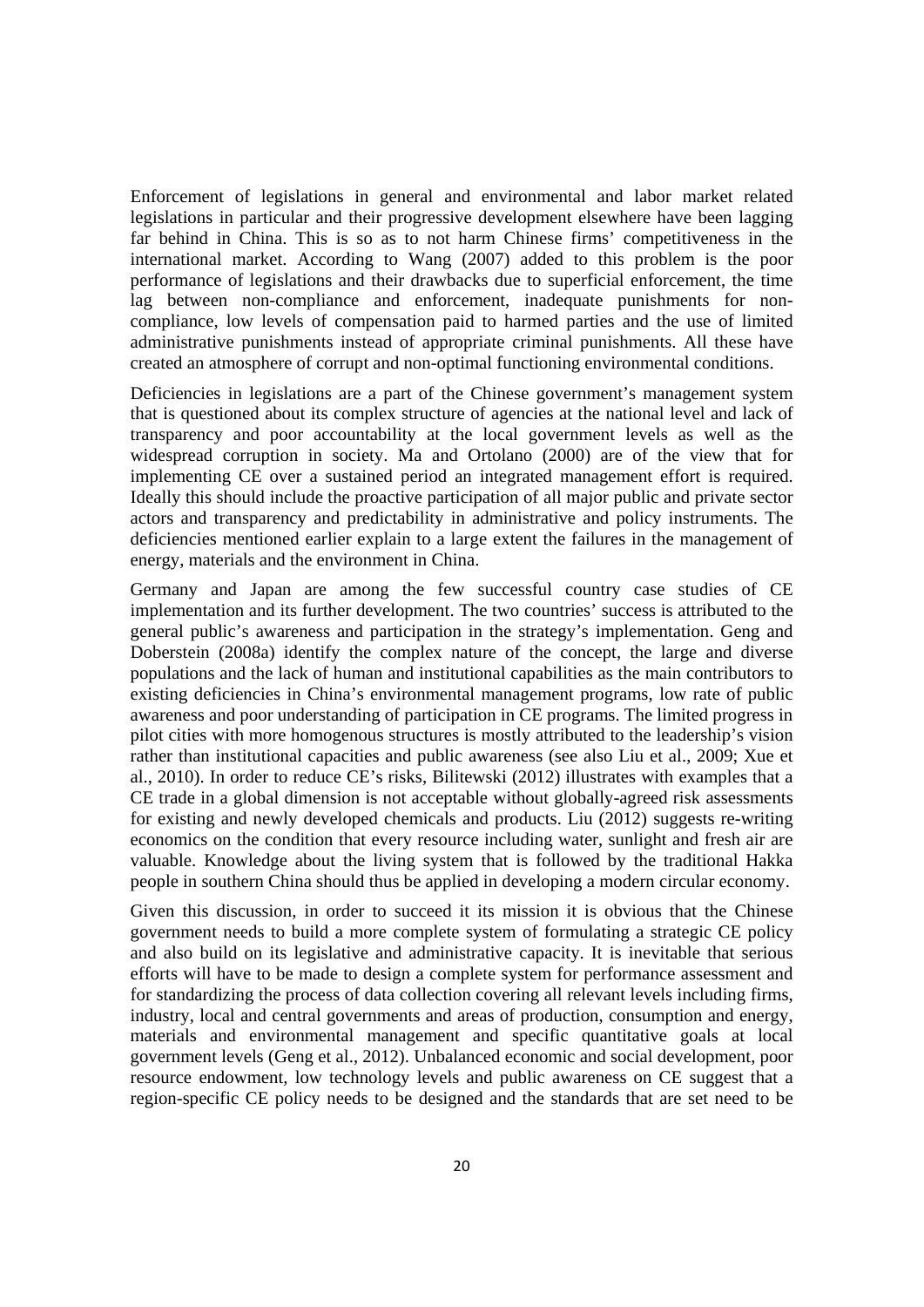more realistic. This will help reduce discrepancies in statistics to fit different political purposes (Geng, 2011; Liu and Bai, 2014).

#### **6.2 From an entrepreneurial perspective**

As already mentioned entrepreneurship is the process of starting a business or organization. The development process has many dimensions such as management, social, political, knowledge, technology, legal, financial, manpower and economics. Each of these can be seen as a challenge; entrepreneurs also face many barriers. A number of public measures like establishing business incubators and science parks are aimed at supporting entrepreneurship and their operations, survival and success.

A number of studies look into the relationship between entrepreneurship and sustainable development. Hall et al. (2010) provide a comprehensive review of emerging research in the field, past contributions and future directions. The authors view entrepreneurship as a major conduit for sustainable products and processes, and as a panacea for social and environmental concerns. However, uncertainty regarding the nature of entrepreneurship and its role remains. Iyigun (2015) asks what could entrepreneurship do for sustainable development? He uses a corporate social responsibility-based approach. Sustainable entrepreneurs are expected to have a clear vision of the direction including sustainable development that balances social, economic and environmental impacts. These act as catalysts for transitioning from a current linear economy to a sustainable economy and as such entrepreneurs face various forms of risks, challenges and barriers. Iyigun maintains that beyond entrepreneurial will, socio-cultural conditions and institutional realities could affect CE adoption practices by SMEs. Schaltegger and Wagner (2007) focus on the types of sustainable entrepreneurship and conditions for sustainable innovations. Their focus is on the administration of technical challenges to the management of opportunities. They see management as a challenge to comply with regulations and tight regulatory frameworks and requirements for business. Business leaders play a role in creating market innovations and in their promotion and implementation.

Heshmati (2014b) in an empirical survey reviews the ramifications of a green economy and Uslu et al. (2015) point out the advantages and disadvantages of transitioning to a green economy and green entrepreneurship in Turkey. The disadvantages which form the challenges and barriers are related to low levels of activity, limited support programs, lack of green capacity, access to private capital, the educational system, cultural norms, implementation and control deficiencies, newness of green entrepreneurship, lack of public awareness and lack of purchasing green products. In a related study, Vaghefpour and Zabeh (2012) talk about the role that cooperation plays in entrepreneurship development in the area of renewable energy. They see the creation of fundamental innovations in this field and the formation and development of an entrepreneurship culture and the creation of required mechanisms as challenges. These are regarded as effective solutions in the process of commercialization of new innovations.

The European resource efficiency platform through its manifesto in December 2012 (EC, 2012) called on business, labor and society leaders to support resource efficiency and move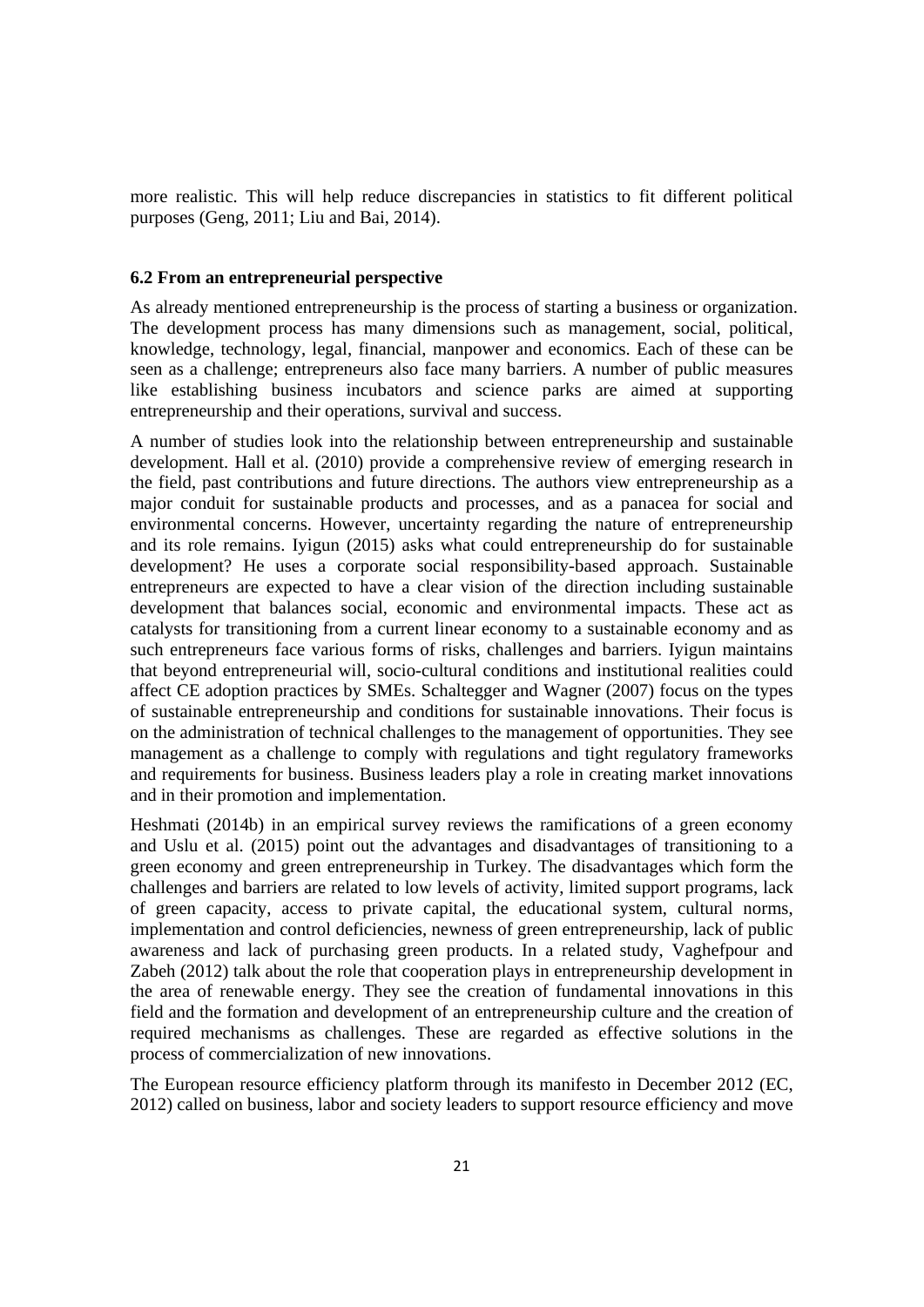to CE. In response to key policy challenges it recommends the creation of growth and jobs; provision of incentives to overcome barriers and for improving resource efficiency; valuation of resources; provision of information and progress measures; and promoting new business models. The recommendations to be taken forward by individual members include setting objectives, measures and reporting on progress; improving information about the environment and resource impacts for decision making; phasing out environmentally harmful subsidies; moving towards a CE and promoting high-quality recycling; improving resource efficiency in business-to-business relations; taking forward a coherent, resource efficient product policy framework; delivering a stronger and more coherent implementation of green public procurement; and developing instruments for SMEs. The barriers emphasized in EC (2012) include those that stop entrepreneurs from innovating; legal, financial and institutional barriers to new business models; barriers to private financing; and barriers to accounting systems to guide investments. Edler and James (2015) argue for an understanding of the emergence of new science and technology policies in the context of the European Framework Programme. Altvaater (2009) discusses the trilemma of the world economy, the financial crisis and ecological sustainability. The trilemma includes labor productivity growing faster than GDP, the real interest rate exceeding the real growth rate of GDP and an increase in real GDP growth violating the conditions of ecological sustainability. In an up-to-date assessment, Stepanescu and On (2012) consider entrepreneurship and sustainable development as two key factors for social-economic development. They study the correlation between the two factors in European countries before and during the global economic crisis and compare efficiencydriven and innovation-driven economies.

The special issue of JBV edited by Hall et al. (2010) contains six articles on sustainable development and entrepreneurship. They are a mix of theoretical and empirical studies, case studies and econometric analyses of data, and focus on individuals and institutions. They share a common interest -- drivers of sustainable entrepreneurship and their importance for development policy. The first study by York and Venkataraman (2010) using canonical entrepreneurship theories proposes a model outlining how entrepreneurial actions can address environmental degradation representing opportunities and for-profit new ventures as a supplement to regulation, corporate social responsibility and individuals' environmental activism to find solutions to environmental degradation. The second study by Pacheco et al. (2010) employs a game-theoretic approach to examine sustainability choices in which the cost of pursuing sustainability before competitors and before establishing norms, regulations and institutions play a key role. The third study by Hockerts and Wustenhagen (2010) models the entry of sustainable entrepreneurs (called emerging Davids) that influence incumbents' (called greening Goliaths) sustainable practices during the transformation of the industry. The survival and successful transformation of the industry will depend on the interplay of entrepreneurial entry and transformation of incumbent players. In the fourth study Meek et al. (2010) look at how institutional context, in particular the role of social norms and government incentives, influence the incidence of sustainable entrepreneurship. Social norms favorable to sustainability objectives in the US solar energy sector have led to higher levels of entrepreneurial findings. The fifth study by Parrish (2010) in an attempt to explore the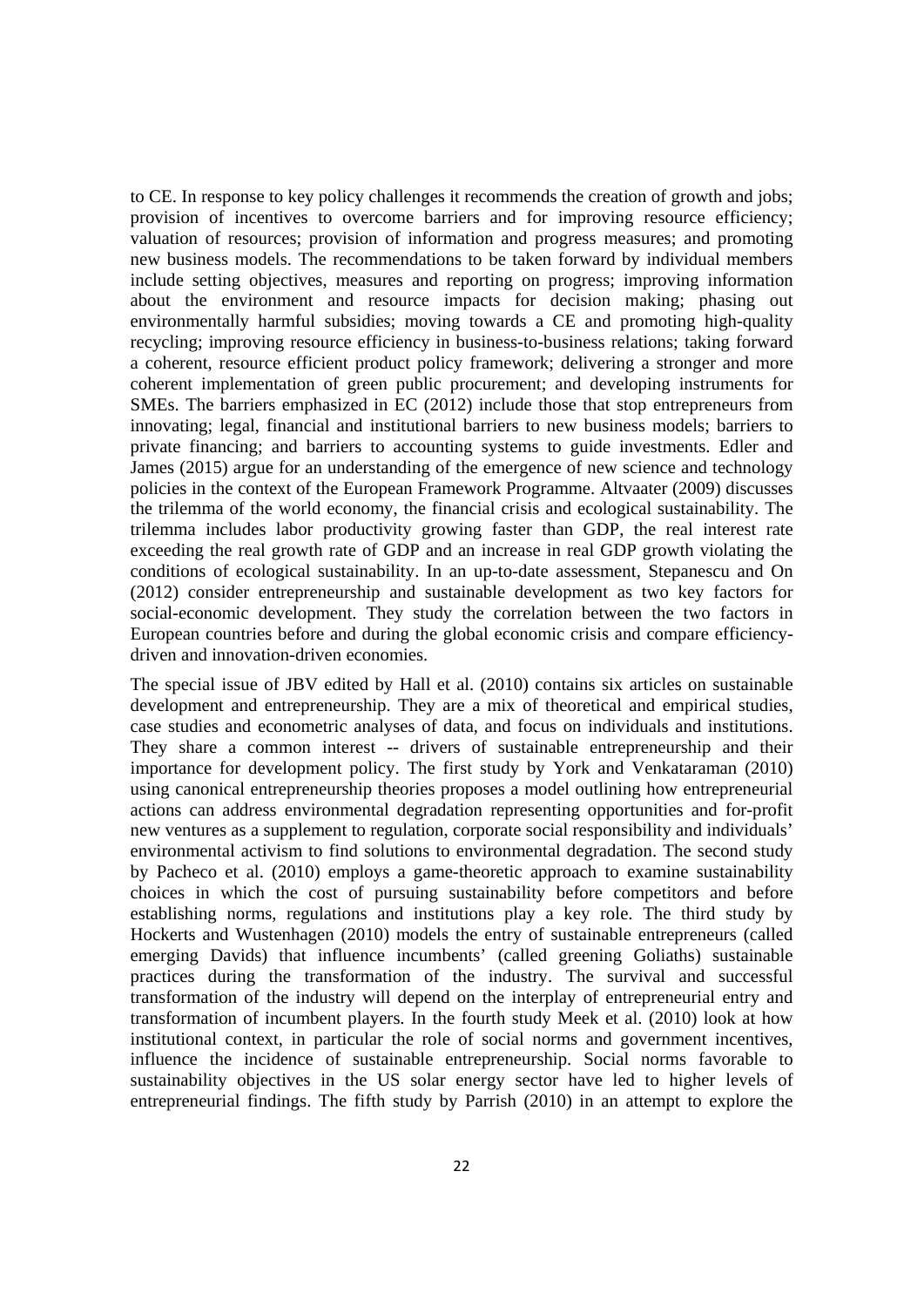motivation of entrepreneurs to pursue sustainable ventures highlights the difference between opportunity-driven and sustainable-driven entrepreneurs. Here the entrepreneurs' primary objectives are to build profitable ventures and contribute to profitable sustainability. Drawing in four cases of sustainability-driven entrepreneurs, the author finds that by placing a higher weight on resource-efficiency, sustainability organizations differ from traditional forms of entrepreneurships. Finally, the 6<sup>th</sup> study by Kuckertz and Wagner (2010) investigates the relationship between individuals' sustainability orientation and their entrepreneurial intentions. Results based on university student data show that sustainability orientation influences entrepreneurial intentions for certain groups but business experience cancels out the positive relationship.

#### **6.3 From an innovation perspective**

In their executive summary of the JBV special issue on the relationship between sustainable development and entrepreneurship, Hall et al. (2010) outline emerging research concerned with sustainable development as a less controversial concept in business and policy. They state that by now it is recognized that a fundamental transformation of the economy is needed to reduce the detrimental and social impacts of unsustainable business practices. They draw a number of conclusions. First, in this context entrepreneurship is seen as a conduit for bringing about transformation in sustainable products and processes to meet social and environmental concerns. It is a vehicle for exploiting opportunities to meet social needs. Second, research is needed to address the rather prescriptive relationship and gaps in knowledge about the transition process. There remain gaps in knowledge regarding the extent to which entrepreneurs have the potential for creating sustainable economies, about their motivation and how to incentivize them, the presence of structural barriers, how to capture economic rents and exploring public policy and how to enhance its influence on sustainable entrepreneurship. Third, research is needed to explore the conditions for providing sustainable products and processes by entrepreneurial ventures rather than incumbent firms and the welfare-creation and welfare-destruction effects as well as unsustainable rent-seeking by entry into dirty businesses. Finally, research about conditions to simultaneously create economic growth, advance environmental objectives and improve social conditions for impoverished communities – a hindrance for environmental improvements. These conclusions regard innovation as a key to the transition process.

Sustainable development implies use of renewable resources whenever possible and using non-renewable resources under conditions of reduce, reuse and recycle to extend their viability for future generations. Conflicts in objectives and in weighing economic, social and environmental concerns arise in cases such as trade-offs between economic growth and resources degradation. In order to avoid devolution of development to achieve sustainability, large-scale societal and economic transformations might be achieved through innovation. This panacea hypothesis believes that green, clean and low-carbon entrepreneurs will be a driving force behind innovation and delivering sustainable products and services. Despite the premise of entrepreneurship for fostering sustainable development, there remains uncertainty regarding entrepreneurship's role and its possible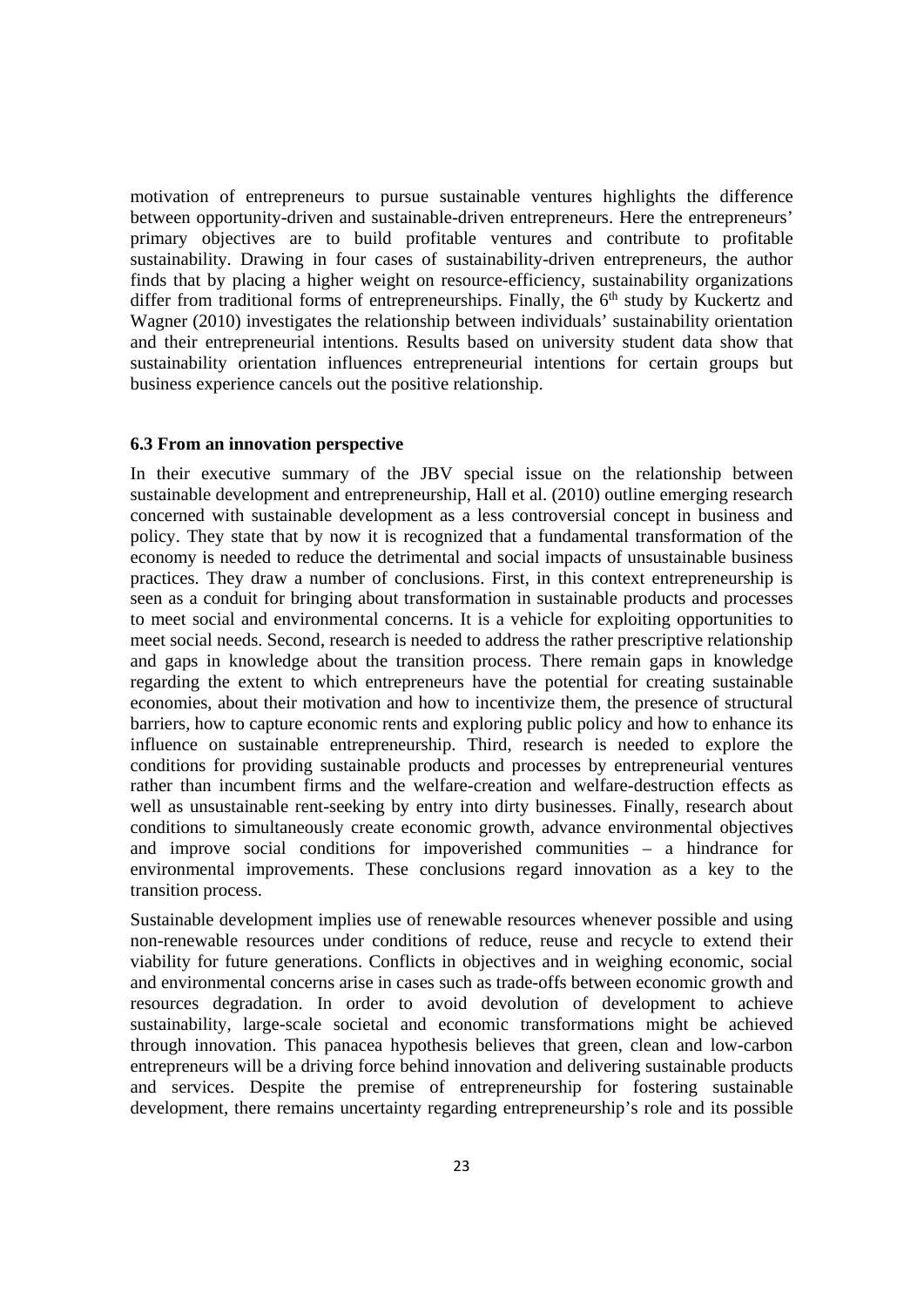outcomes. The expectation is based on the role that entrepreneurship has played in the developmentally non-sustainable societal transformations in the past. There is little or no evidence on how entrepreneurs will discover and develop opportunities to achieve sustainability goals. Sustainable development is not researched within entrepreneurship literature. Thus, there remain gaps in knowledge about how the process will unfold; this is a major constraint. The special issue of the *Journal of Business Venturing* (Hall et al., 2010) was aimed at addressing this gap. It reviewed literature and explored the role of entrepreneurship in sustainable development. The overview of the studies included in the special issue help to get a better understanding of the gaps and suggest further research on the entrepreneurship-sustainable development nexus.

Corporate social responsibility and its linkage to sustainable development has become a corporate strategy. A majority of the large firms apply some form of the corporate sustainability policy. Universities have also responded with new faculties and educationally green and sustainability programs. Well-known journals in diverse research fields have been actively publishing research on corporate and university sustainability. However, a majority of the published research is related to established firms' efforts to reduce environmental impacts by going green and their effects on competitiveness. Hall et al. (2010) by referring to Amber and Lanoie (2008) report the financial benefits of sustainability investments in being green including better access to certain markets, differentiated products, revenues from selling green technology, better risk management, lower cost of resources, lower cost of capital and lower cost of labor. However, sustainable development from entrepreneurship orientation has not been researched much. The existing slowly developing sustainability-driven entrepreneurial economics and management literature offers limited insights into how entrepreneurship is expected to create new productive opportunities to correct social and environmental related market failures and how they also unproductively destroy technologies.

Further research and development of institutions is needed to support efficient allocation of scarce resources and profitability of environmental friendly innovations and sustainability oriented production activities. A related stream of literature on social entrepreneurship summarized by Zahra et al. (2009) encompasses activities to discover and exploit opportunities inherent in environmentally market failures. The aim is to enhance social wealth through the creation of new ventures and existing organizations. Cohen and Winn (2007) stress that yield opportunities for sustainability entrepreneurs are a result of specific market imperfections. Considering the two-way causal relationship between environmentalist and sustainable development entrepreneurs, it is unclear how sustainability intentions influence entrepreneurial intentions (Kuckertz and Wagner, 2010).

# **7. THE FUTURE DEVELOPMENT OF CIRCULAR ECONOMY**

# **7.1 CE as part of an entrepreneurial strategy**

This review which is based on existing literature establishes that sustainable development is not a reversal path. Hall et al. (2010) provide a foundation for potential future research directions in the field of sustainable development and entrepreneurship. Current research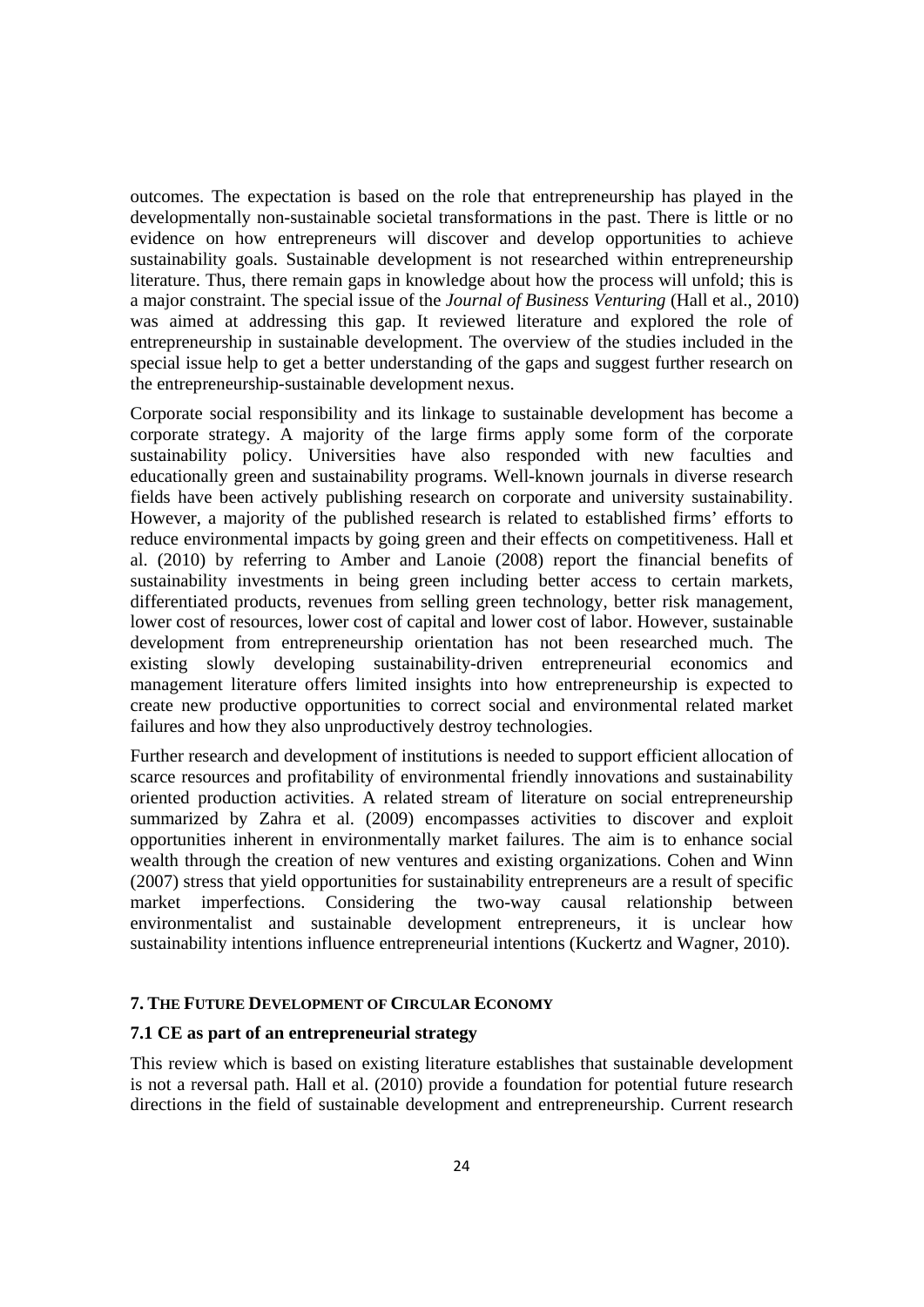has been more prescriptive and optimistic. Future research should be descriptive and provide answers to the extent to which entrepreneurs have the potential for creating sustainable economies which require insights into at least five related issues. First, the conditions under which entrepreneurial ventures rather than incumbent firms or their combinations transform economies into sustainable systems providing sustainable products and services. Second, incentivized conditions leading to entrepreneurs pursuing sustainable ventures. Here the key factors are developing the theory, removing structural barriers to capturing economic rents, differences among sustainability-oriented and traditional entrepreneurs and differences in behaviors and risk preferences. Third, the conditions under which entrepreneurs can simultaneously create economic growth, while advancing social and environmental objectives. It should be noted that entrepreneurial dynamics for sustainable development in impoverished communities within developing and emerging economies can be a hindrance to environmental investments. Fourth, conditions that factor in all externalities in entrepreneurship welfare-creation versus welfare-destruction should be considered. The key factors are possible negative externalities, unanticipated problems, newly created social and environmental challenges and potential unsustainable rentseeking by entrepreneurs. Finally, the conditions under which public policy can positively influence the incidence of sustainable entrepreneurship. The policy and practice should provide answers to all the questions raised here. Depending on the drivers of entrepreneurs to adapt sustainable orientation, it is important to introduce an optimal combination of policies of allocation of innovation support to incumbents or to new ventures, heterogeneity in the support being provided by the sector, industry structure and dynamics and provision of demand-side tax and supply-side R&D subsidies. The interplay and tradeoffs between competing social, environmental and economic objectives will determine the optimal mixture of sustainable entrepreneurship policies.

Hockerts and Wustenhagen (2010) have theorized about the role of incumbents (greening Goliaths) and new entrants (emerging Davids) in sustainable entrepreneurship. The two types of players are characterized by age, size and objectives. Sustainable entrepreneurship is defined as the discovery and exploitation of economic opportunities linked to market failures in the process of generating market equilibrium. The objective is to transform industries into environmentally and socially sustainable states. Thus, sustainable entrepreneurship describes activities that represent disruptive rather than incremental innovations. Incumbent and large firms engage in incremental environmental or social process innovations such as introduction of sustainability management systems, ecoefficiency or corporate social responsibility initiatives (Schaltegger, 2002). On the other hand, the new entrants are 'sustainable entrepreneurs' or 'bioneers' or 'social bricoleurs'. The diffusion of sustainable products and services is a traditional case S-shape and includes the stages of introduction, early growth, take-off and maturity. The two forces evolve over time. The co-evolution of sustainability start-ups and market incumbents towards the sustainability transformation of an industry is from different initial positions. Emerging Davids by having a sustainability niche have high environmental and social performance but low market share, while the greening Goliaths have low environmental and social performance but a high market share. They both target high environmental performance and market share as an outcome of the sustainability transformation of the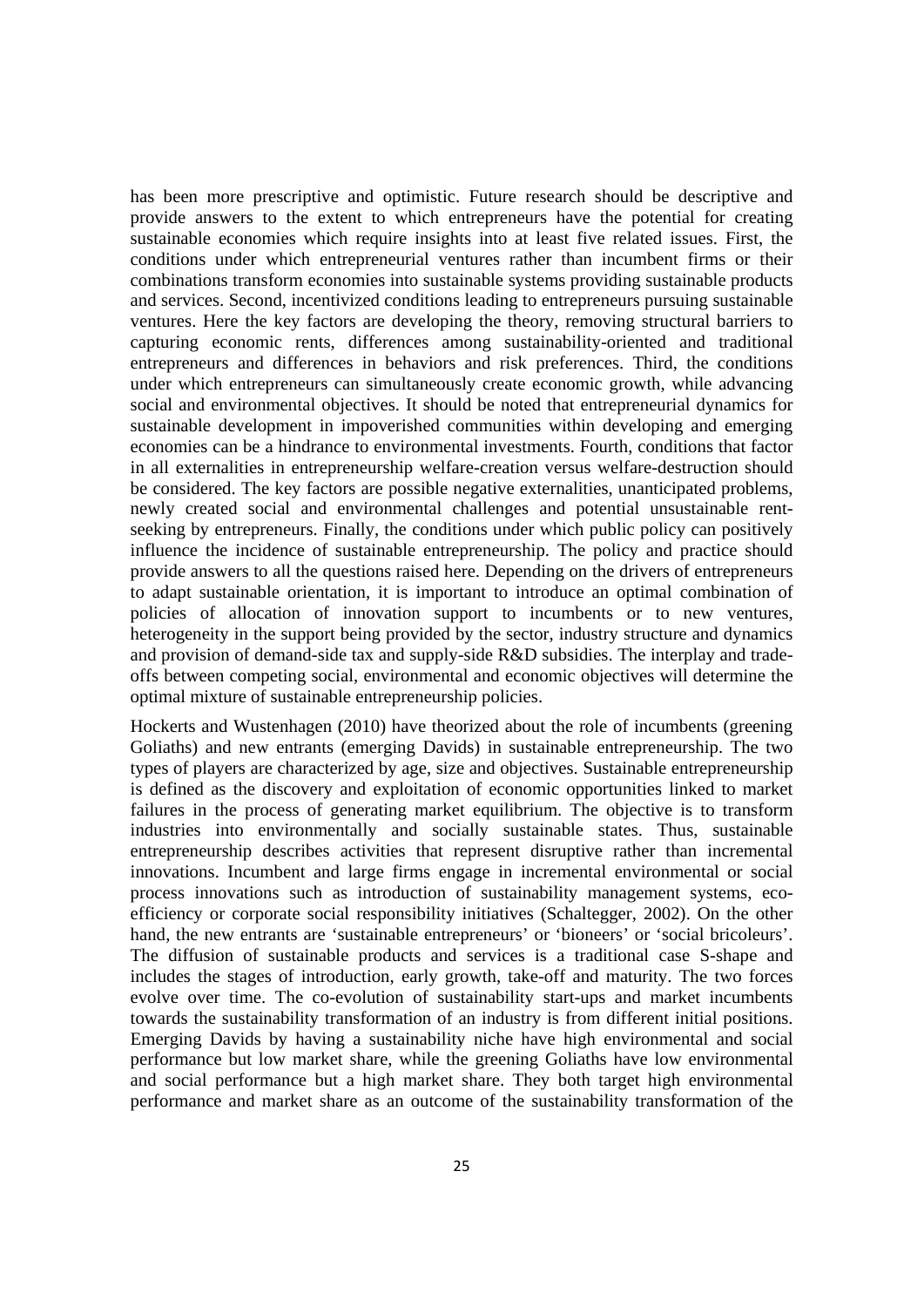industry in the maturity stage. Regulations, environmental and health awareness and various sustainable innovation policy incentive programs will influence the speed and outcome of the transformation and the allocation of market share. Examples of such markets are organic retailer whole foods markets, solar cell production, smart cars, electric vehicles and clean power production which provide some basic information about the transformation process, the interplay between firms in the market and effects of various public policies, as well as potential negative externalities.

# **7.2 CE as an innovative national level development strategy**

A report published by the Swedish government's offices titled 'Sweden's national strategy for sustainable development' (ME, 2002) defines sustainable development as the overall objective of the government's policy. The strategy brings together social, cultural, economic and environmental priorities in a shift towards more sustainable development in Sweden. The report describes the government's efforts in the form of objectives, measures and strategies adopted and reflected in policy towards sustainable development. Sustainable development strategies have also been formulated by EU, OECD, the Nordic Council of Ministers and several other organizations and countries. In a recent study Wijkman and Skånberg (2015) explore the potential for a significant increase in resource efficiency and assess benefits for society in the form of carbon emissions and employment gains. The modelling exercise shows significant emission reduction and positive employment and trade balance effects from renewable, energy-efficient and material efficiency sources. Using the Swedish economy as a case, the authors recommend lowering taxes on work and increasing taxes on the use of natural resources and white certificates as policy measures to promote the move towards CE and increasing its benefits for society. Glomm et al. (2008) examine the double dividend from revenue neutral green (gasoline) taxes in the form of consumption efficiency and environmental quality dividends. Positive net employment effect is found in Cai et al. (2011) who studied the relationship between the green economy and green jobs in China's power generation. Mehmet (1995) too studied employment creation and the green development strategy. By highlighting the jobs versus environment dilemma for densely populated developing countries Mehmet suggests that the North should finance job creation in the South using funds raised through ecotaxes and levies on international trade. Samet (2013) also discusses circular migration between the North and the South.

The Swedish national level sustainable development strategy defines the long-term vision of a sustainable society and its foundation of values and specifies policy instruments, tools and processes necessary to implement the change process, as well as the monitoring and evaluation of its implementation. Different players are called to join in the broad participation which is based on public consultations. The national level development strategy is expected to include all three dimensions of sustainability -- ecological, social and economic -- and to make prudent use of, conserve and invest in human and environment resources. The sustainable development strategy is based on a democratic system of government institutions that promote resource-efficient production and consumption patterns and learning and collective public goods comprising knowledge,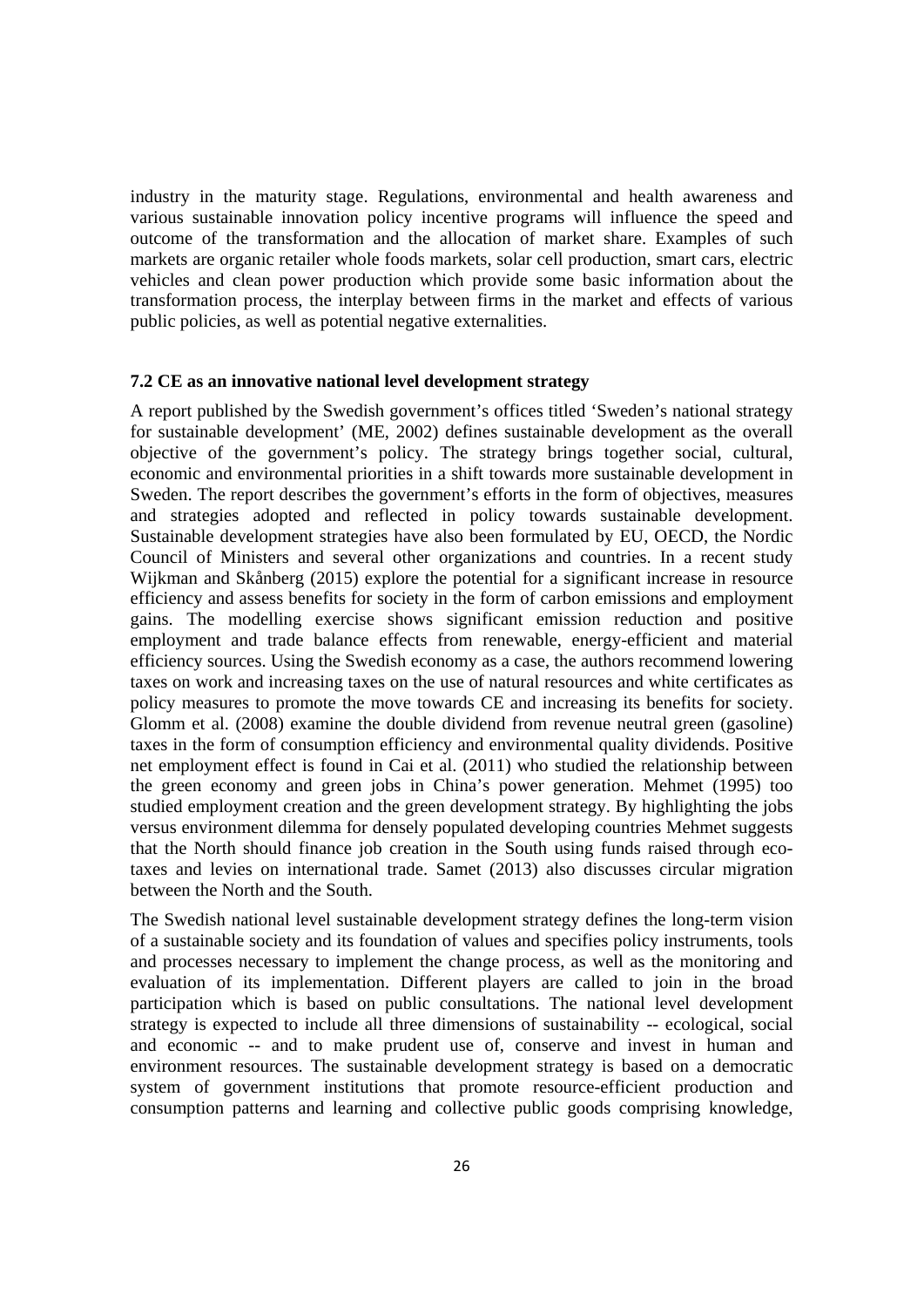health and the environment. A balanced combination of social welfare, economic development and a sound environment is at the heart of the Swedish vision and policy of sustainable development. The Swedish government has prioritized eight strategic core areas encompassing the important elements of a sustainable society: the future environment; limitation of climate change; population and public health; social cohesion, welfare and society; employment and learning in a knowledge society; economic growth and competitiveness; regional development and cohesion; and community development. Each core area is presented and some general objectives and measures provided (see GO-ME, 2002: 21-35).

Environmental degradation is not only a national problem but a global one. The challenge of the  $21<sup>st</sup>$  century is facilitating and strengthening democratic cooperation on sustainability at the international level to promote the environment, human health and wellbeing. Since 2001 the European Council has been urging members to formulate their national sustainable development strategies so that in cooperation with the UN system this can lead to worldwide development of a sustainable development strategy. Sweden is a major contributor when it comes to integrating ecological, economic and social sustainability. This is achieved by joint responsibility in creating sustainable sectors of special needs including industry, working conditions, regional development, agriculture, forestry, fisheries and a good built environment. The three aspects of sustainability are protection of natural resources, sustainable management of resources and improved efficient use of resources. These account for social and economic sustainability and provide a good picture of the national sustainability strategy and its scope. Sustainability in family and working life is among the great future social and economic challenges. Sweden as a technologically developed nation with a strong innovation capability in the area of environmental regulations, green taxes and standards, could explore the entrepreneurial/business opportunities which Swedish firms could participate in for transferring advanced waste management and technology. Waste management is an old but aggravated challenge that requires new solutions in the form of public investments in cleaner and more efficient waste-removal systems to build a sustainable and intensified urbanization environment. An example of successful entrepreneurial firms trying to use the opportunities of developing new technologies and approaches based on the circular economy, such as the quantum system technology, is the Swedish company Envac (Törnblom, 2014). $<sup>1</sup>$ </sup>

Implementing a sustainable development policy requires a number of tools and incentives (GO-EM, 2002). These include environmental legislations to support efforts towards a sustainable society, the role of spatial planning of communities, synergies in mutually supportive economic, environment and social actions and programs and having an integrated product policy for life cycle management of good and services. Economic instruments are the drivers of the development. The main component, tax on harmful

<sup>1</sup> Envac is a global leader in the vacuum waste collection industry. It has 40 offices across Europe, North and South America, the Middle East and Asia. The company invented the automated underground vacuum waste system. The system can now be found all over the world in residential areas, business premises, town centres, industrial kitchens, hospitals and airports (http://www.worldfinancialreview.com/?p=2890).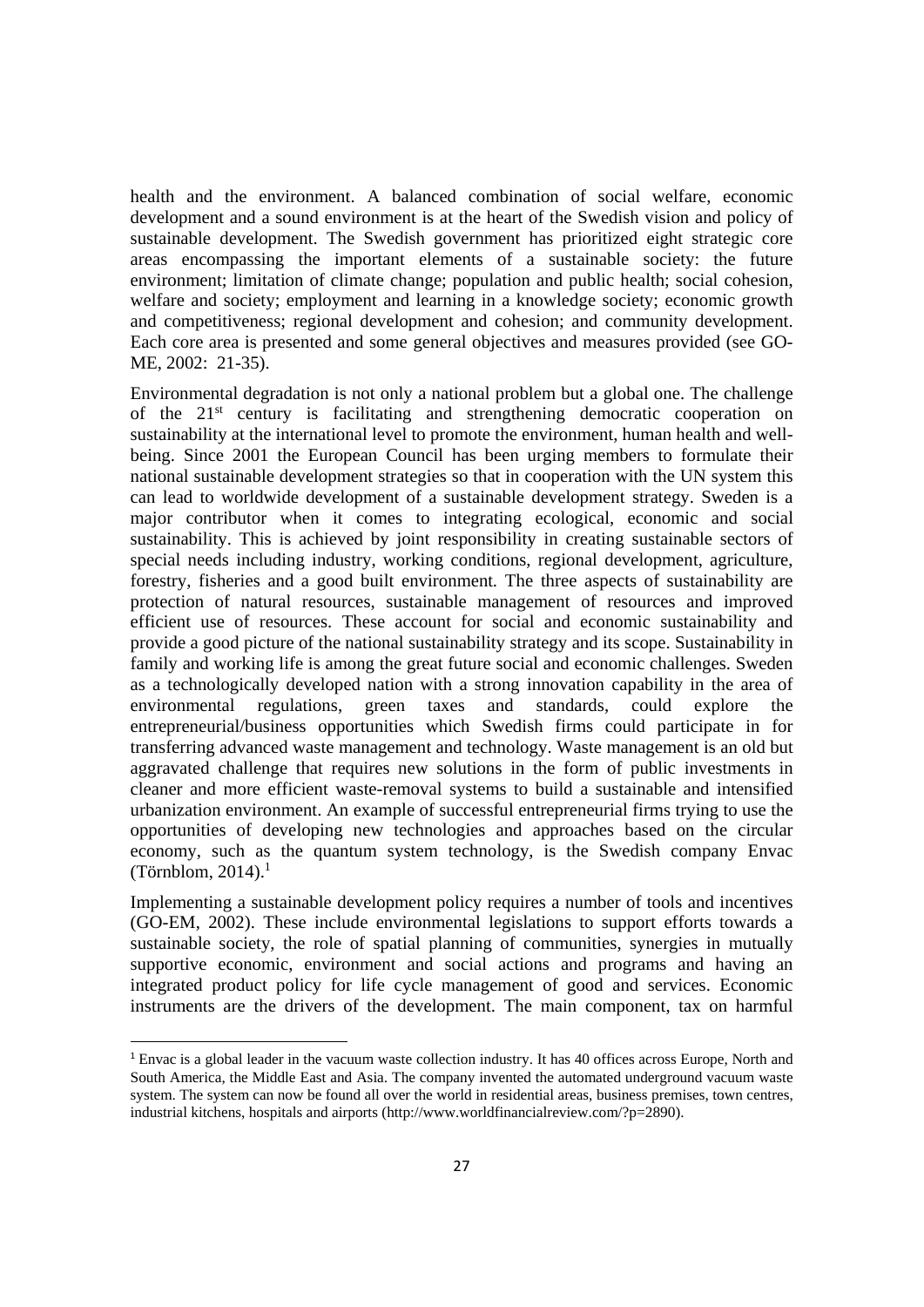activities, promotes both economic and ecological sustainability. An evaluation of the impact of policies at different levels provides a better basis for decision making. Progress in creating standards for regular monitoring and evaluations have in general been slow. Efforts at getting a national sustainable development strategy indicators system continue. Research and development, education, information dissemination and dialogue between actors are essential elements of a sustainable society. Finally institutional capacity is crucial for integrating development issues in all policy areas and at all decision making levels. Effective coordination and the complex task of combining short- and long-term processes is a challenge that calls for active leadership in achieving the goal of CE as an innovative national level development strategy.

The responsibility for sustainable development lies with the individual state, although climate, environmental degradation and globalization have increased the states' mutual dependence. Thus, sustainable development calls for measures at local, national, regional and global levels. The key international organizations are the UN, EU, OECD, WTO, the Nordic Council of Ministers and other environmental organizations such as the Stockholm Environmental Institute  $(SEI)^2$  and the recently established Global Green Growth Institute  $(GGGI)$ .<sup>3</sup> One of the eight millennium development goals is ensuring environmental sustainability. Development of environmentally sustainable energy systems and efficient transportation systems that reduce emissions and greenhouse gases are important sustainable consumption and production measures. Agreements have been reached under the UN Framework Convention on Climate Change to support the developing countries in their transition economically and technologically. Global water partnership, peace and security, EU and OECD sustainable development strategies, in addition to local and nation level activities are among other initiatives that are essential to global sustainable development. OECD Green Growth Studies (OECD, 2014) has developed a green growth framework and indicator set to monitor progress towards green growth. Green growth aims at fostering economic growth and development while ensuring that natural assets continue to provide the resources required for enhancing our well-being. The set contains indicators covering the socioeconomic context and characteristics of growth, the environmental and resource productivity of the economy, the nature of the asset base, the environmental quality of life and economic opportunities and policy responses. The indicators are useful for designing and evaluating policies. A full summary of the indicators is provided in Appendix B.

<sup>&</sup>lt;sup>2</sup> SEI is an independent international research institute established in 1989 by the Swedish Government. SEI has been engaged in environment and development issues at the local, national, regional and global policy levels. Its goal is to bring about change for sustainable development by bridging science and policy by providing an integrated analysis that supports decision-makers (http://www.sei-international.org/).

<sup>&</sup>lt;sup>3</sup> GGGI is an international organization established in 2012. It is dedicated to supporting the transition of its member countries towards a strong, inclusive and sustainable green growth model by developing and implementing strategies that simultaneously achieve poverty reduction, social inclusion, environmental sustainability and economic growth (http://gggi.org/).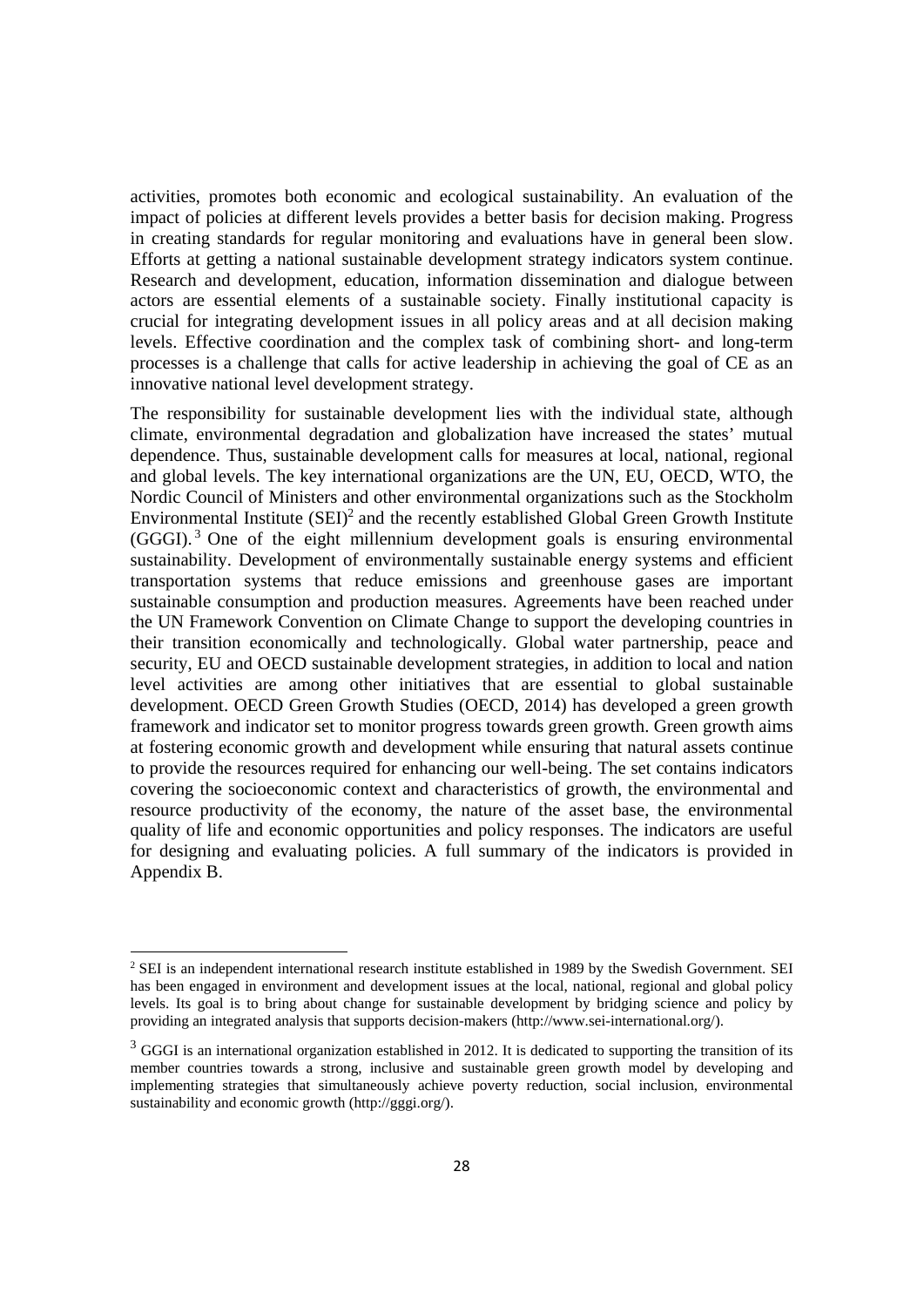#### **7.3 General policy recommendations**

Literature on the evaluation of CE is not yet well developed and gained experience from the four Chinese pilot cities provides limited guidelines on CE implementation at the macro level. Various methodologies of index numbers are used to aggregate individual indicators into composite and multidimensional indices to measure CE's performance in various recognized dimensions and levels. As in other areas of development research the issue of an optimal weighting in aggregation of the indicators is far from being resolved. Other challenges include lack of reliable information, shortage of advanced environmental technology, enforcement of legislations, weak economic incentives, poor management and lack of public awareness. This review attempted to define standardized quantitative measurements and goals so as to provide a clear picture of where China and some European countries stand in the CE adaptation process. We suggest the deployment of a range of policies to overcome these challenges and provide a guide for designing an optimal future direction of the development strategy to prevent a reversion to old practices and standards. An assessment of China's  $12<sup>th</sup>$  five-year plan (2011-15) when data becomes available will help shed light on the old and new challenges which will possibly require a changed set of policies.

One of the key challenges listed earlier is lack of reliable information and data. Provinces in China have a relatively high degree of autonomy. In recent years a number of comprehensive surveys and databases have been created and generously made available to researchers without much restriction on their access. This openness applies to a large number of areas including collection and dissemination of statistics. However, data in general is collected by the National Statistical Agency. In parallel, provinces and major municipalities also collect and publish local statistics. The way data is collected, processed and made available for research is still managed and controlled in the old fashioned way where the state has a strong influence on the content and the way it is presented and disseminated. Radical changes are needed to improve the general public's trust in the accuracy and quality of the data. New standardized databases covering all levels and provinces need to be collected and used in assessing CE's implementation. This applies to all countries with an increased focus on environment. The OECD (2014) Green Growth Studies has suggested a measurement framework and provides a range of topics and indicators.

China has industrialized at a very rapid pace. The level of technological capabilities has developed significantly but not homogenously across different sectors and locations. Shortage of advanced technologies is one key limitation in the efficient management of the environment and for coping with the rapidly deteriorating environmental conditions in the country. Developing such technologies is not feasible given the current relatively low indigenous technology levels. Improved global awareness about the environment and climate change has developed channels and mechanisms to facilitate related and advanced technology transfers to developing countries. Through such cooperative channels and its own joint venture regulations for corporations to gain access to the Chinese market, China has been able to facilitate transfer of needed technology. It is worth mentioning here that current technology levels are short of the optimal level and investments in environmental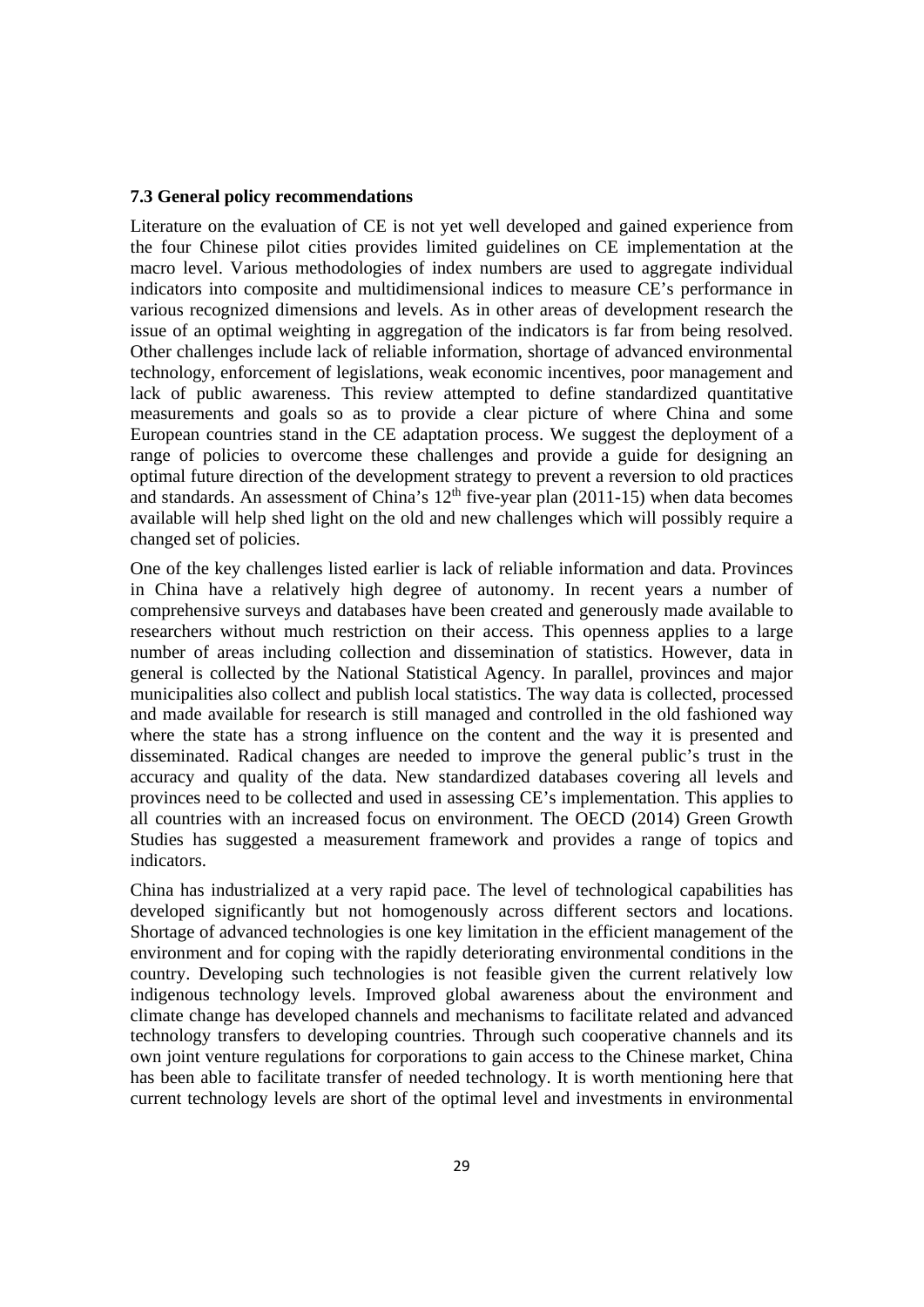technology innovations are necessary for developing the needed technologies. This will further increase the cost of production and in general it is considered harmful to firms' competitiveness. However, it promotes energy and material savings in production and green trade as dividends. The new and advanced environmental technologies adapted to CE's 3R principles should be a priority for central and regional governments and for municipalities in China.

Sweden is a technologically developed nation with strong innovation capabilities and is a major donor for international development aid. The Swedish state and municipalities with strong capabilities in areas of environmental regulations, green taxes and development of standards, could encourage entrepreneurs and business corporations to participate in the implementation of the advanced waste management and technology development in China and elsewhere. Scandinavian gained experience in data collection, grassroots participatory decision making and solidarity in sharing welfare and responsibility are among potential exportable services that place Sweden and its corporations at the forefront of practitioners of environmental concerns. This is in line with the green wave and the Nordic view of environmental justice (see Lehtinen, 2007).

There are no intended public restrictions on development and introduction of production and consumption technologies considering their positive environmental and climate impacts. Such interventions as in the case of medicines and their health and side effects could be developed. Legislations are being introduced to cope with polluting technologies regardless of their type and source. However, legislations are often introduced long after the technologies have been developed and introduced in the market. Thus, their introduction is more or less an issue of repairing damages that have already happened and their sources may not be within the range of the law. Even if legislations are introduced to prevent harm to the environment, their efficient enforcement is a precondition for successful implementation of environmental and advanced costly technology use regulations.

The main focus of the central and provincial governments in developing countries in general and in China in particular has been on investments for developing infrastructure. Costly environmental considerations and their negative effects on competitiveness have not been priorities. Thus few resources have been allocated in the form of economic incentives to promote development and implementation of CE. International practices reveal that public economic incentives remain an effective means of conserving resources and the environment. Economic incentive policies stimulate the behavior of producers and consumers to bring them in line with the 3R principles of CE. Examples of economic incentive policies include public R&D and innovation support, pricing and tax policies, environmental damage and health policies and insurances, cap and trade systems, support to research in the fields of energy saving, renewable energy alternatives, recycling of materials and green and environmental labeling of products.

Business and methods of operation and management are developed globally. Transfer of finances, management, skills and technology is much easier and faster than design and implementation of environmental regulations. Such soft knowledge is often developed indigenously and with long lags and in response to market failures. This phenomenon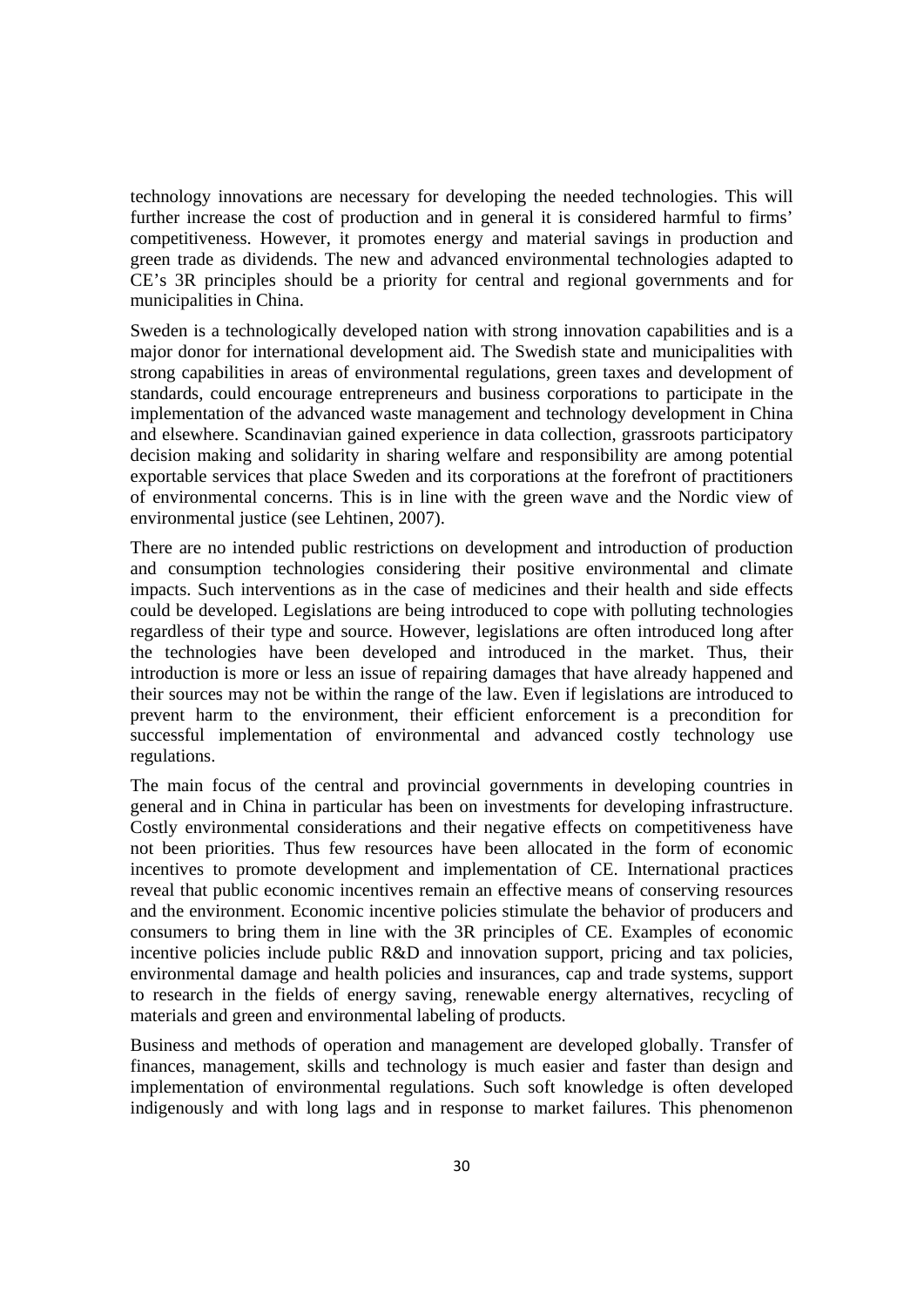combined with issues such as corruption lead to poor management of the public sector and its responsibilities. There is a desire to attract enterprises' establishment and operation for reasons such as creating employment opportunities. These limit the effects of regulations. Improvements regarding the enforceability of legislations and the management system along with the government and corporate governance system, reform of judicial management mechanisms, a transparent monitoring and auditioning mechanism and accountability are required. Green political parties, civil society and NGOs' participation in inclusive decision making processes and rich policy experience from the traditional market economy in developed nations ease the implementation of a green growth strategy and sustainable development.

Like enhancing business awareness about the environment, public awareness in the capacity of business owners, employees and consumers is equally important as components of production, consumption and waste management; this is also needed in the implementation of regulations. Countries differ by level of education and general awareness about the environment. A transition from socialism to the market economy in China has created space for experimentation. However, the unlimited desire to produce, export and accommodate in an unsustainable way and under minimum regulations has been extremely harmful to the environment. Achieving an optimal level of public education and increasing awareness require enormous resources. Significant investments at all levels and inn all areas are necessary for achieving the desired level of awareness that is conducive to the environment. Media channels can be used for facilitating close cooperation between producers, consumers and regulators in the field of environment and material management.

# **8. SUMMARY AND CONCLUSIONS**

CE as a concept was introduced in 1990 with its 3R principles of reducing, reusing and recycling energy, materials and waste. CE is seen as offering a viable alternative development strategy to ease tensions between desired national economic development and environmental concerns. It also helps address existing resource scarcity and pollution problems and enables enterprises and industries to improve their competitiveness by removing green barriers in their international trade relations. China's rapid industrial development and persistent high rate of economic growth since its open door policy at the end of the 1970s have led to increased awareness about China's resource scarcity and environment degradation. CE is viewed as a viable solution to countries' resource scarcity and environmental problems.

A growing body of literature has emerged during the last two decades on various theoretical, methodological and empirical aspects of CE and its implementation. China has made serious efforts to intensively and on a large scale implement CE with the objective of providing long term and sustainable solutions to its severe resource scarcity and environmental degradation problems.

This review provided an overall review of literature on the circular economy in China and the sustainable development strategy elsewhere. The current practice of the strategy is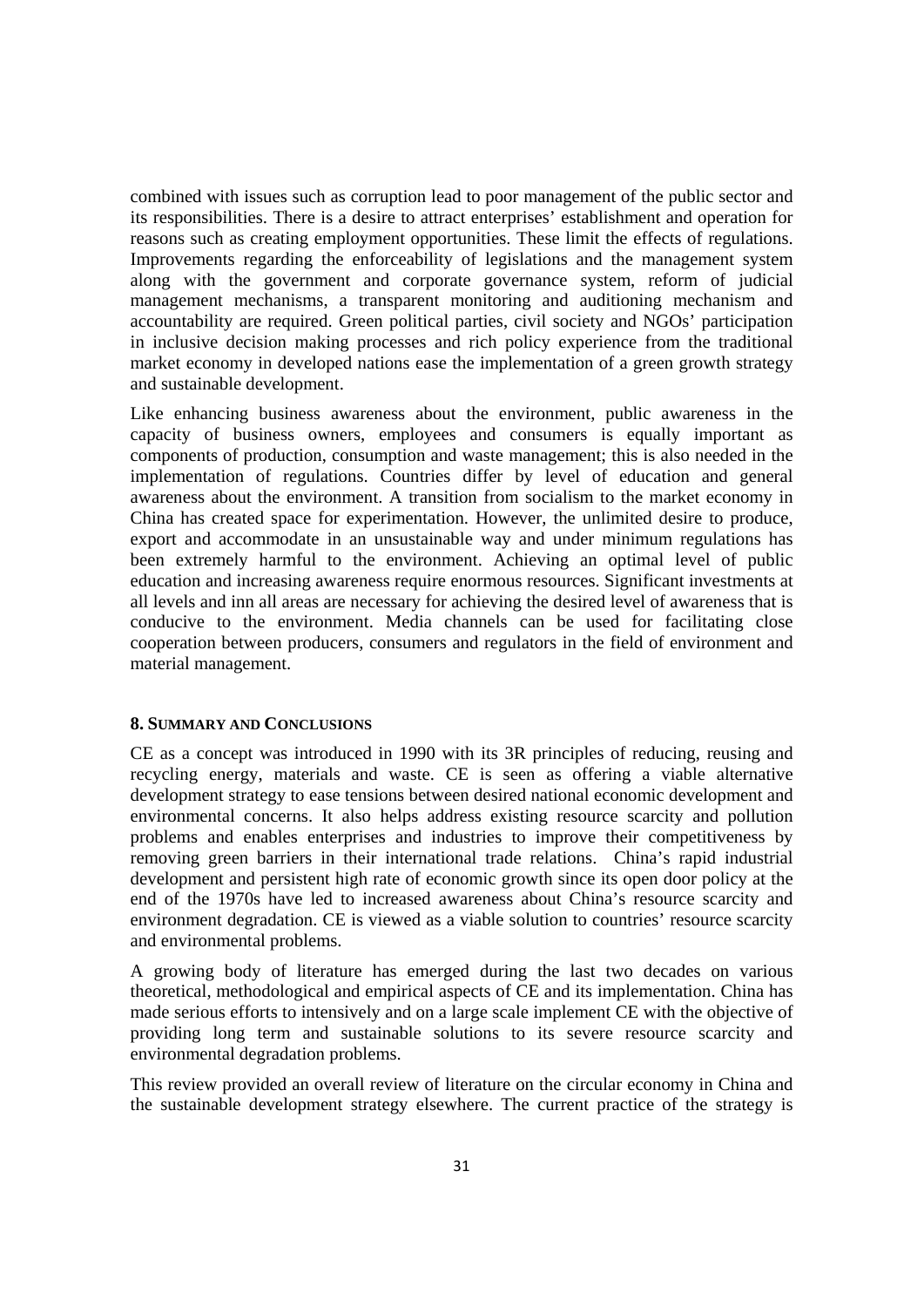being carried out at the micro, meso and macro levels covering production, consumption, waste management and various public support programs to promote, regulate, monitor and evaluate CE's successful implementation.

The review's results show that research resources in China as a main practicing country of CE are allocated in a fragmented way and research is not organized and conducted effectively for unified effort and progress. Two sets of assessment indicator systems are suggested by two Chinese agencies to evaluate implementation of CE. Their focus is on the realization of the 3R principles. In addition, one of the indicator systems considers the impact of eco-industrial parks on the economy and the environment. Results using a combination of the assessment indicator systems from the pilot city of Dalian compared with three other pilot cities of Beijing, Shanghai and Tianjin show evidence of CE's implementation and quantified positive effects. The empirical results presented and summarized in this review show evidence of significant heterogeneity among the pilot cities and in the establishment and industry case studies with respect to the performance of the circular economy's 3R principles.

Like circular economy a set of indicators for assessing practices of the sustainable development strategy in Europe and elsewhere is also being developed. Again the evaluation systems are highly fragmented and far from being standardized. A coordination of efforts in harmonizing and standardizing the evaluation systems for micro, meso and macro levels accounting for industry heterogeneity and country specificity conditions is desired. This will facilitate a comparison of resource use and environmental performance across firms, industries, regions and countries. The United Nations Environmental Protection Agency and other organizations like the EU Environment Agency, the Stockholm Environmental Institute and the Global Green Growth Institute in cooperation with academia could coordinate efforts to develop general systems for evaluating the circular economy, sustainable development and green growth strategies. These multidimensional composite indices and outcome oriented indicators, like human development and environmental sustainability indices, will help track elements of CE and the progress being made in its implementation. This information can be of great value to policymakers, resources and environmental scientists, agencies and organizations as well as to the general public.

The Swedish national sustainable development strategy clearly defines the long-term vision of a sustainable society and its foundation of values and specifies various policy instruments, tools and processes necessary to implement the change process, as well as for the monitoring and evaluation of its implementation. As a result significant knowledge about the environment and its preservation has been developed. Therefore, Sweden as a technologically developed nation with strong innovation capabilities in the areas of environmental regulations, green taxes and in developing standards, could explore entrepreneurial/business opportunities in which Swedish firms and municipalities could participate in implementing advanced waste management and technology development in China, India and elsewhere. This is consistent with the new orientation in development aid provision with a strong focus on local education and research capacity building and promotion of entrepreneurship in receiving countries in recent years.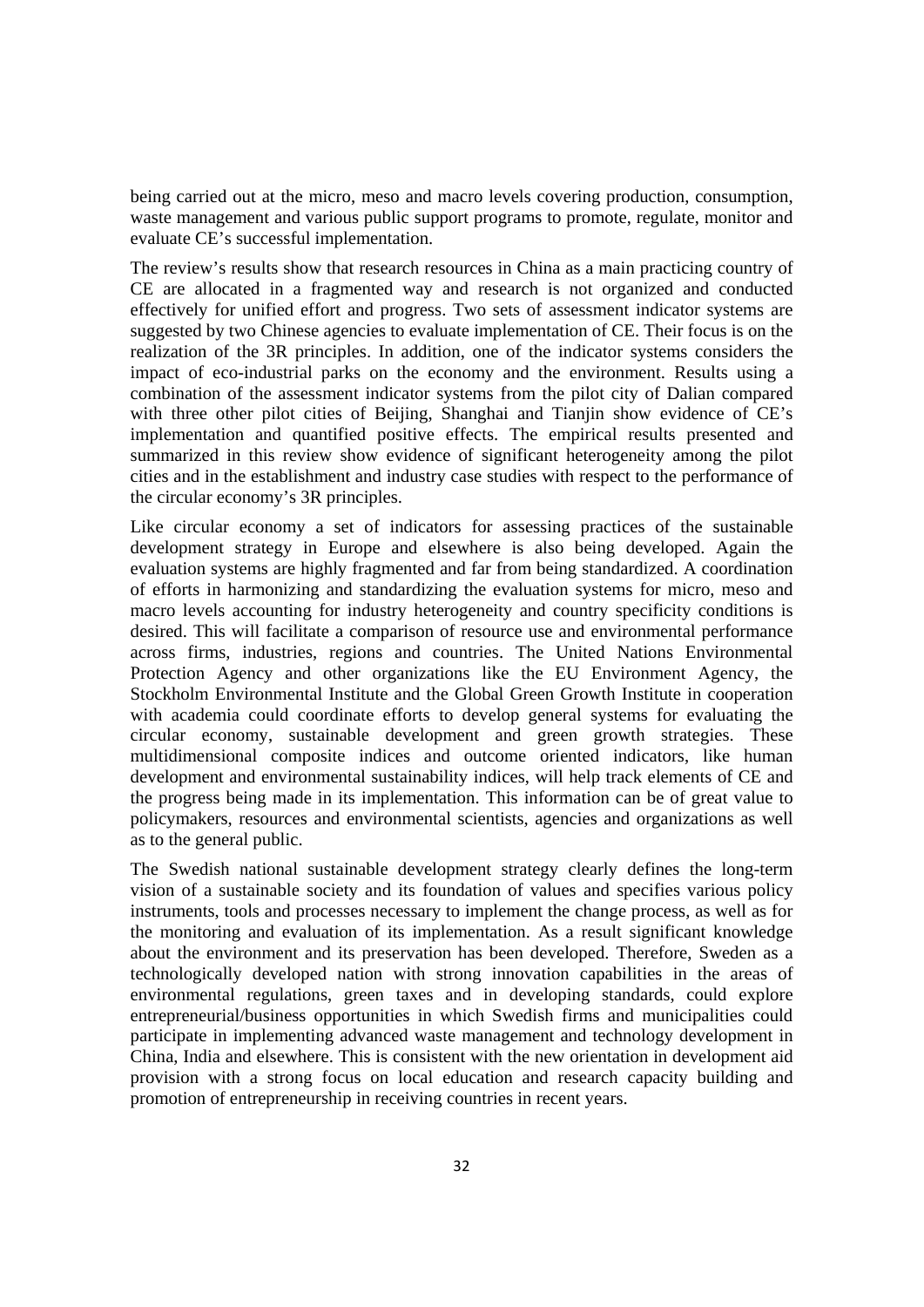#### **REFERENCES**

- Abolhosseini, S. and A. Heshmati (2014). The Main Support Mechanisms to Finance Renewable Energy Development. *Renewable and Sustainable Energy Reviews* 40, 876-885.
- Allwood, J.M. (2014). Squaring the circular economy: The role of recycling within a hierarchy of material management strategies. *Handbook of Recycling*. Chapter 30, 445-477.
- Altvater, E. (2009). World Economy, the Financial Crisis, and Ecological Sustainability a Trilemma. *Capitalism Nature Socialism* 10(4), 37-68.
- Ambec, S. and Lanoie, P. (2008). Does it pay to be green? A systematic overview. *Academy of Management Perspectives* 22(4), 45-62.
- Andersen, M.S. (2007). An introductory note on the environmental economics of the circular economy. *Sustain Science* 2, 133-140.
- Anderson, G. (1994). Industry clustering for economic development. *Economic Development Review* 12(2), 26-33.
- Bilitewski, B. (2012). The circular economy and its risks. *Waste Management* 32, 1-2.
- Boulding, K.E. (1996). The economics of coming spaceship earth. In H. Jarrett (ed.) 1966. Environmental Quality in a Growing Economy, pp. 3-14. Baltimore, MD: Resources for the Future/Johns Hopkins University Press.
- Cai, W., C. Wang, J. Chen, and S. Wang (2011). The relationship between green economy and green jobs: myth or reality? The case of China's power generation sector. *Energy* 36(10), 5994-6003.
- Cao, J., M. Li and S. Li (2011). Development strategy research of modern eco-agriculture on the basis of constructing the rural circular economy-for the example of Shandong province. *Energy Procedia* 5, 2504-2508.
- Chen, W.H. (2006). Study on indicator system of urban circular economy development. *Economic management. New Management* 16, 55-60.
- Chen, Y., Z.F. Tong and Y.J. Pu (2009). The construction and application of the evaluation index system about circular economy development level of iron and steel enterprises. *China Soft Science* 12, 102-110 (in Chinese).
- Chertow, M.R. (2000). Industrial Symbiosis: Literature and Taxonomy. *Annual Review of Energy and the Environment* 25, 313-337.
- Coe, N.M., M. Hess, H.W. Yeung, P. Dicken and J. Henderson (2004). "Globalizing" regional development: a global production networks perspective. *Transactions of the Institute of British Geographers* 29(4), 468-484.
- Cohen, B. and Winn, M.I. (2007). Market imperfections, opportunity and sustainable entrepreneurship. *Journal of Business Venturing* 22(1), 29-49.
- Dai, T.J. (2010). Two quantitative indices for the planning and evaluation of ecoindustrial parks resources. *Conservation and Recycling* 54, 442-448.
- Dalian Municipality (2006). Dalian circular economy development planning Unpublished Report (in Chinese).
- Dalian Municipality (2007). Dalian Action plans for energy saving and emission reduction, Unpublished report (in Chinese).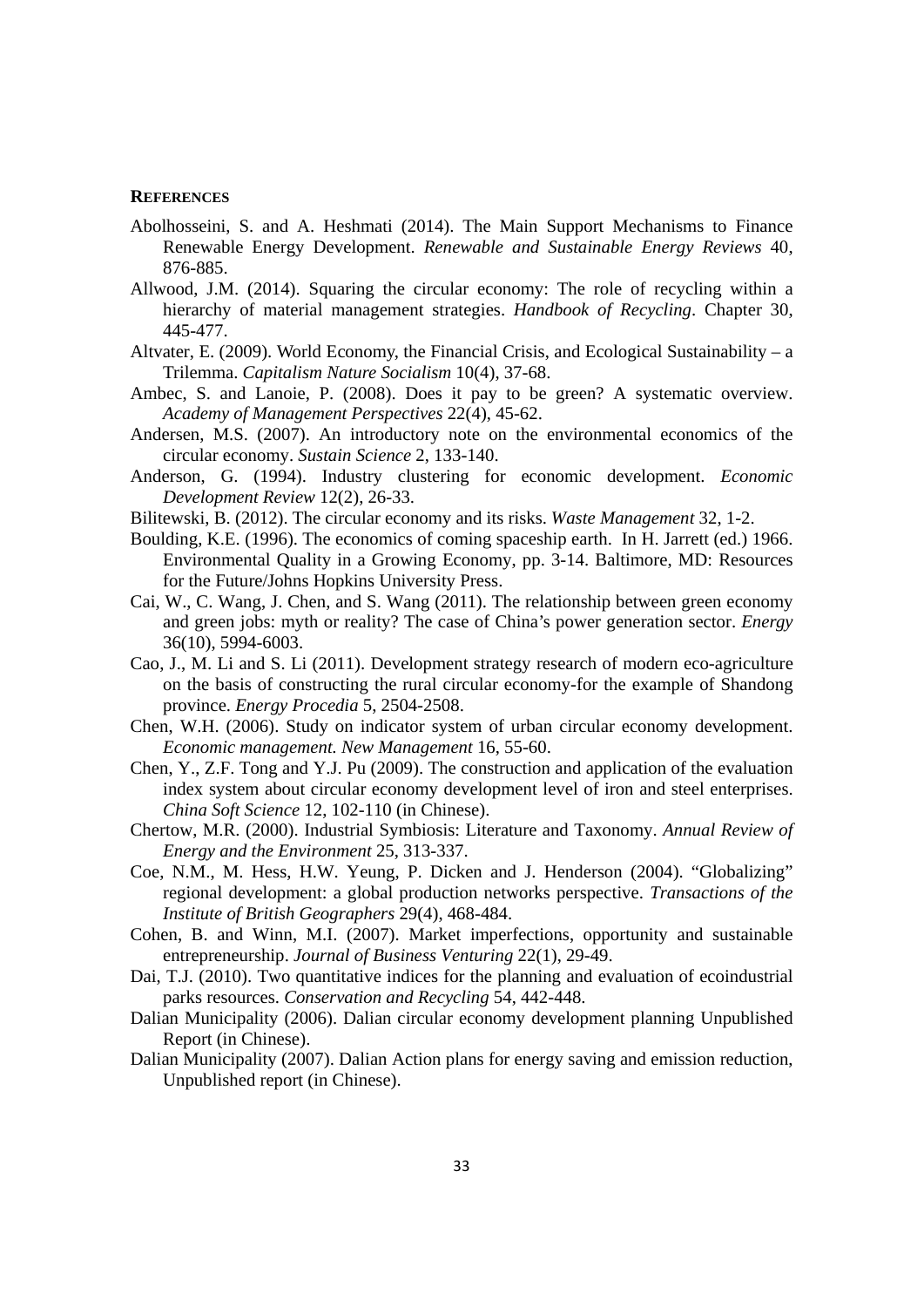- Dalian Municipality (2011). Dalian circular economy development planning. Unpublished Report (in Chinese).
- Du, C.L. and J.H. Cheng (2009). Evaluation on circular economy efficiency about iron and steel industry in China 2003-2006. *Industrial Economics Research* 5, 6-14 (in Chinese).
- Edler, J. and A.D. James (2015). Understanding the emergence of new science and technology policies: Policy entrepreneurship, agenda setting and the development of the European Framework Programme. *Research Policy* 44(6), 1252-1265.
- Ellen MacArthur Foundation (2012). Towards the circular economy: Economic and business rationale for an accelerated transition.
- European Commission (2012). European resource efficiency platform (EREP): Manifesto and policy recommendations.
- Garcia-Olivares, A. and J. Sole (2015). End of growth and structural stability of capitalism – from capitalism to a symbiotic economy. *Futures* 68, 31-43.
- Geng, Y. (2011). Eco-indicators: improve China's sustainability targets. *Nature* 477, 162.
- Geng, Y. and R. Cote (2002). Scavengers and decomposers within an eco-industrial park. *International Journal of Sustainable Development and World Ecology* 9(4), 333-340.
- Geng, Y. and R. Cote (2003). Environmental management system at the industrial park level. *Environmental Management* 31, 784-794.
- Geng, Y. and B. Doberstein (2008a). Developing the circular economy in China: challenges and opportunities for achieving "leapfrog development". *International Journal of Sustainable Development and World Ecology* 15(3), 231-239.
- Geng, Y. and B. Doberstein (2008b). Greening government procurement in developing countries: a case of China. *Journal of Environmental Management* 88, 932-938.
- Geng, Y., J. Fu, Sarkis, J. and B. Xue (2012). Towards a national circular economy indicator system in China: an evaluation and critical analysis. *Journal of Cleaner Production* 23, 216-224.
- Geng, Y., P. Zhang, S. Ulgiati and J. Sarkis (2010a). Energy analysis of an industrial park: the case of Dalian, China. *Science of the Total Environment* 408, 5273-5283.
- Geng, Y., T. Fujita and X.D. Chen (2010b). Evaluation of innovative municipal solid waste management through urban symbiosis: a case study of Kawasaki. *Journal of Cleaner Production* 18, 993-1000.
- Geng, Y., P. Zhang, R.P. Cote and T. Fujita (2009a). Assessment of the national ecoindustrial park standard for promoting industrial symbiosis in China. *Journal of Industrial Ecology* 13(1), 15-26.
- Geng, Y., Q.H. Zhu, B. Doberstein and T. Fujita (2009b). Implementing China's circular economy concept at the regional level: a review of progress in Dalian, China. *Waste Management* 29, 996-1002.
- Glomm, G., D. Kawaguchi and F. Sepulveda (2008). Green taxes and double dividends in a dynamic economy. *Journal of Policy Modeling* 30, 19-32.
- GO-ME (2002). Sweden's National Strategy for Sustainable Development 2002. A Summary of Government Communication 2001/02:172. Government Offices, Ministry of Environment.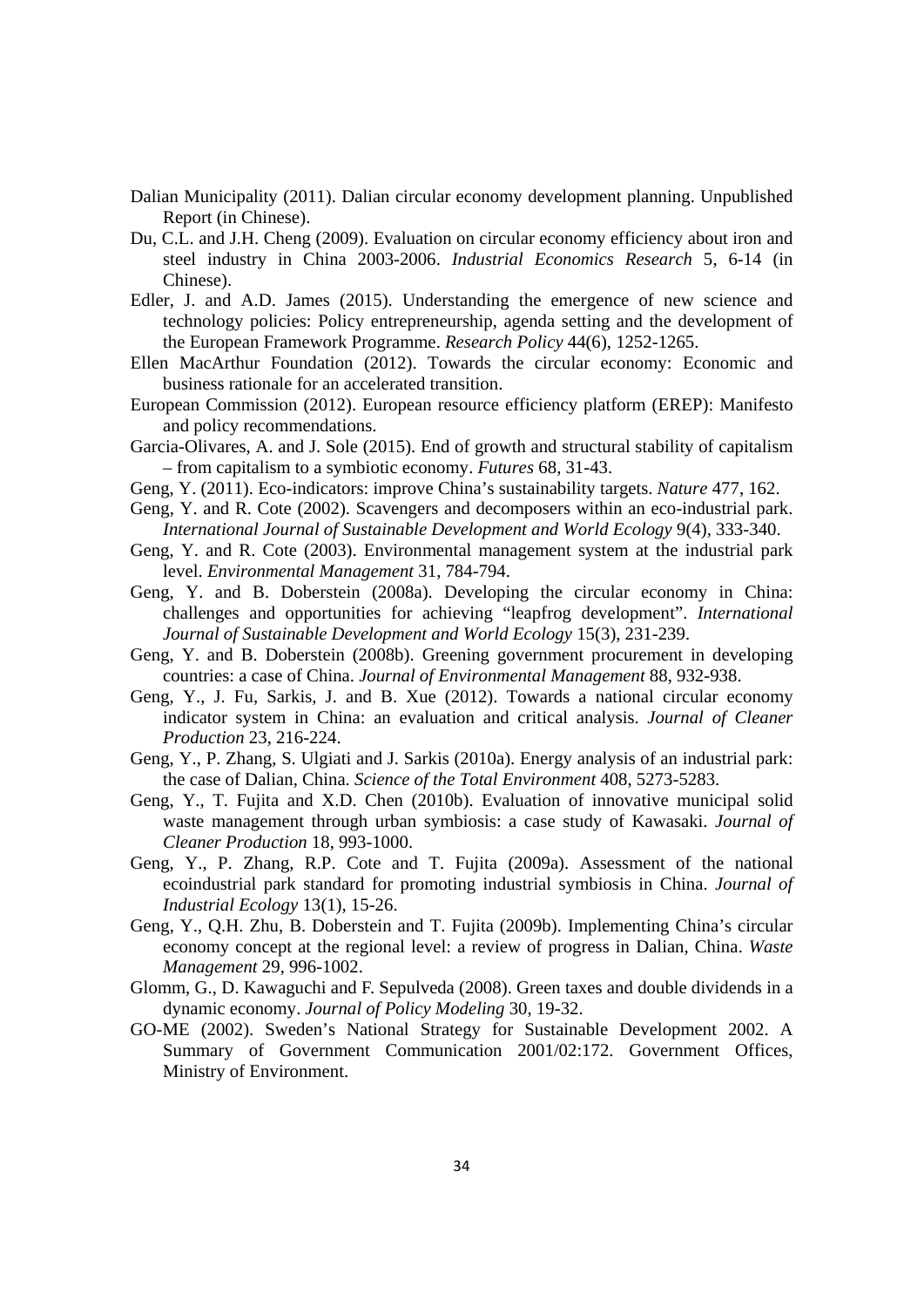- Guan, D.B., Z. Liu, Y. Geng, S. Lindner and K. Hubacek (2012). The Giga tonne gap in China's CO2 inventories. *Nature-Climate Change* 2, 672-675.
- Guo, Z., Q. Liu and X. Wang (2011). On development model based on intra-county cyclic economy under low-carbon economy for Northeast China. *Energy Procedia* 5, 1553- 1557.
- Hall, J.K., G.A. Daneke and M.J. Lenox (2010). Sustainable development and entrepreneurship: Past contributions and future directions. *Journal of Business Venturing* 25(5), 439-548.
- Han, J. and X. He (2011). Development of circular economy is a fundamental way to achieve agriculture sustainable development in China. *Energy Procedia* 5, 1530-1534.
- Hao, L.H., H.M. Xie, M. Huang, M.X. Lu and S.B. Yao (2009). On the index system of cities' sustainable development based on the circular economy. *Reformation and Strategy* 25(9), 97-101.
- Heck, P. (2006). Circular economy related international practices and policy trends: Current situation and practices on sustainable production and consumption and international circular economy development policy summary and analysis. World Bank Report.
- Heshmati, A. (2014a). Demand, Customer Base-Line and Demand Response in the Electricity Market: A Survey. *Journal of Economics Surveys* 28(5), 862-888.
- Heshmati, A. (2014b). An Empirical Survey of the Ramification of a Green Economy. IZA Discussion Paper 2014:8078, 33 pages.
- Heshmati, A., Abolhosseini S. and J. Altmann (2015). *The Development of Renewable Energy Sources and its Significance for the Environment*. Springer.
- Hicks, C. and R. Dietmar (2007). Improving cleaner production through the application of environmental management tool in China. *Journal of Cleaner Production* 15, 395-408.
- Hockerts, K. and R. Wustenhagen (2010). Greening Goliaths versus emerging Davis Theorizing about the role of incumbents and new entrants in sustainable entrepreneurship. *Journal of Business Venturing* 25(5), 481-492.
- Hu, J., Z.B. Xiao, R.J. Zhou, W.J. Deng, M.X. Wang and S.S. Ma (2011). Ecological utilization of leather tannery waste with circular economy model. *Journal of Cleaner Production* 19, 221-228.
- Hua, P. (2011). Information management system with application to tourism management in the period of circular economy. *Energy Procedia* 5, 1523-1529.
- Huang, K. and J. Zhang (2011). Circular economy strategies of oil and gas exploitation in China. *Energy Procedia* 5, 2189-2194.
- Huang, X. (2011). Models of circular economy on agriculture in Yunnan province. *Energy Procedia* 5, 1078-1083.
- Iyigun, N.O. (2015). What could entrepreneurship do for sustainable development? A corporate social responsibility-based approach. *Procedia Social and Behavioral Sciences* 195, 1226-1231.
- Jacobsen, N.B. (2006). Industrial symbiosis in Kalundborg, Denmark: a quantitative assessment of economic and environmental aspects. *Journal of Industrial Ecology* 10, 239-255.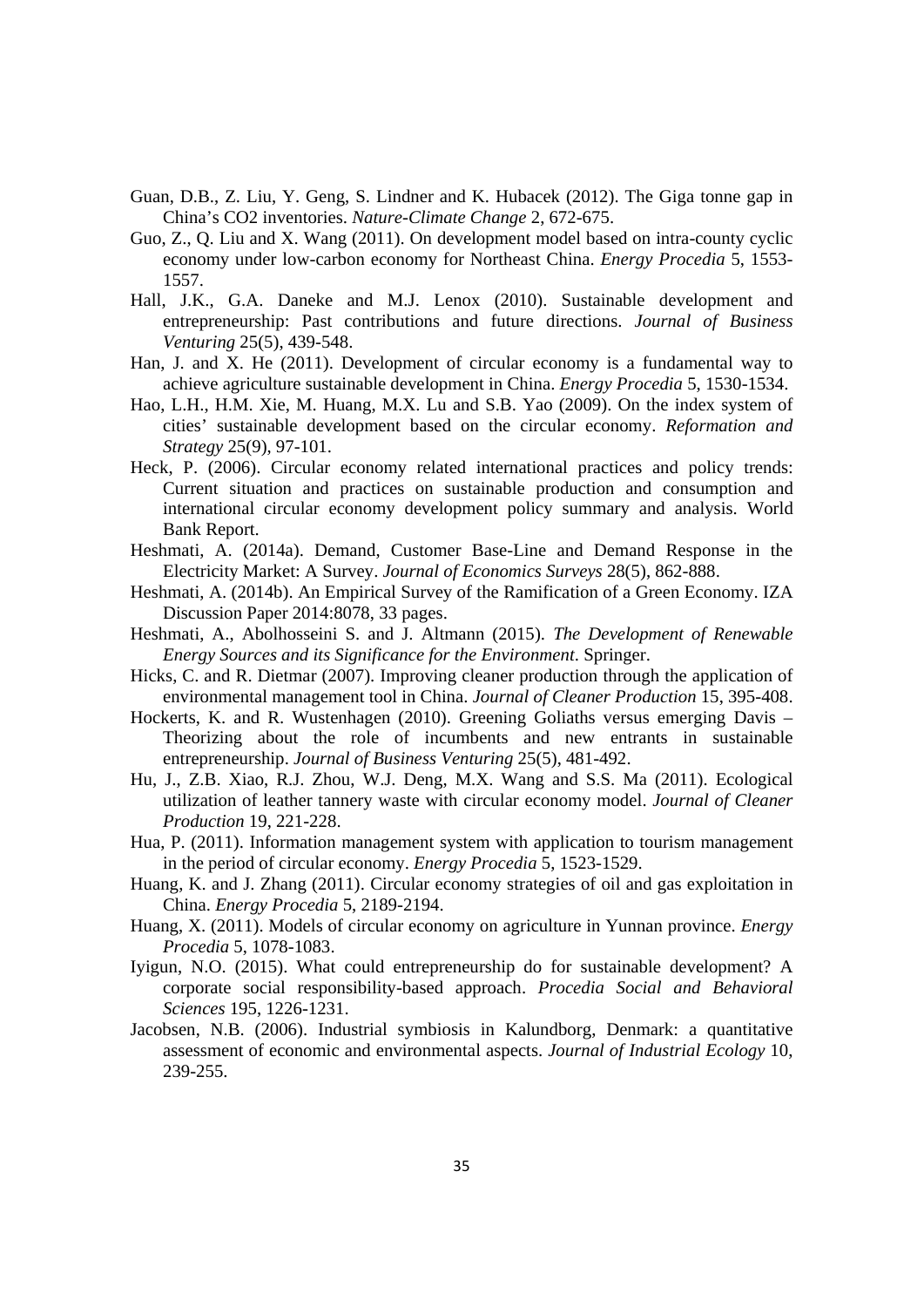- Jia, C. and J. Zhang (2011). Evaluation of regional circular economy based on element matter analysis. *Procedia Environmental Sciences* 11, 637-642.
- Jiang, G.G. (2010). Empirical analysis of regional circular economy development: study based on Jiangsu, Heilongjiang, Qinghai province. *Energy Procedia* 5, 125-129.
- Jiang, G.G. (2011). Empirical analysis of regional circular economy development: study based on Jiangsu, Heilongjiang, Qinghai province. *Energy Procedia* 5, 125-129.
- Jiang Y. and L. Zhou (2012). Study on green supply chain management based on circular economy. *Physics Procedia* 25, 1682-1688.
- Kalmykova, Y., L. Rosado and J. Patricio (2015). Resource consumption drivers and pathways to reduction: economy, policy and lifestyle impact of material flows at the national and urban scale. *Journal of Cleaner Production*, forthcoming.
- Kuckertz, A. and M. Wagner (2010). The influence of sustainability orientation on entrepreneurial intensions – Investigating the role of business experience. *Journal of Business Venturing* 25(5), 524-539.
- Köhler J. (2012). A comparison of the neo-Schumpeterian theory of Kondratiev waves and the multi-level perspective on Transitions. *Environmental Innovation and Societal Transitions* 3, 1-15.
- Lehtinen, A.A. (2007). Green waves' and globalization: A Nordic view on environmental justice. *Norwegian Journal of Geography* 60(1), 46-56.
- Leontief, W.W. (1991). The economy as a circular flow. *Structural Change ad Economic Dynamics* 2(1), 181-212. Reprint from Leontief, W.W. (1928). The Economy as a Circular Flow. *Archiv fiir Sozialwissenschaft und Sozialpolitik* 60, 577-623*.*
- Li, D., B. Deng and H. Ye (2011). The resource based on the 3-R principle of agro-circular economy model – The Erhai Lake Basin in an example. *Energy Procedia* 5, 1399- 1404.
- Li, F., X. Liu, R. Wang, R., W. Yang, D. Li, and D. Zhao (2009). Measurement indicators and an evaluation approach for assessing urban sustainable development: a case study for China's Jining City. *Landscape and Urban Planning* 90, 134-142.
- Li, H., W. Bao, C. Xiu, Y. Zhang and H. Xu (2008). Energy conservation and circular economy in China's process industries. *Energy* 35, 4773-4781.
- Li, H., W. Bao, C. Xiu, Y. Zhang and H. Xu (2010). Energy conservation and circular economy in China's process industries. *Energy* 35, 4273-4281.
- Li, N., T. Zhang and A. Liang (2013). Reutilization-extended material flows and circular economy in China. *Waste Management* 33, 1552-1560.
- Li, R.H. and C.H. Su (2012). Evaluation of the circular economy development level of Chinese chemical enterprises. *Procedia Environmental Sciences* 13, 1595-1601.
- Li, S. (2012). The research on quantitative evaluation of circular economy based on waste input-output analysis. *Procedia Environmental Sciences* 12, 65-71.
- Li, W. (2011). Comprehensive evaluation research on circular economic performance of eco-industrial parks. *Energy Procedia* 5, 1682-1688.
- Li, W.F. and T.Z. Zhang (2005). Research on the circular economy evaluation index system in resource based city. *Economic Management Journal* 8, 82-86.
- Li, X. and Y. Li (2011). Driving forces on China's circular economy: from government's perspective. *Energy Procedia* 5, 297-301.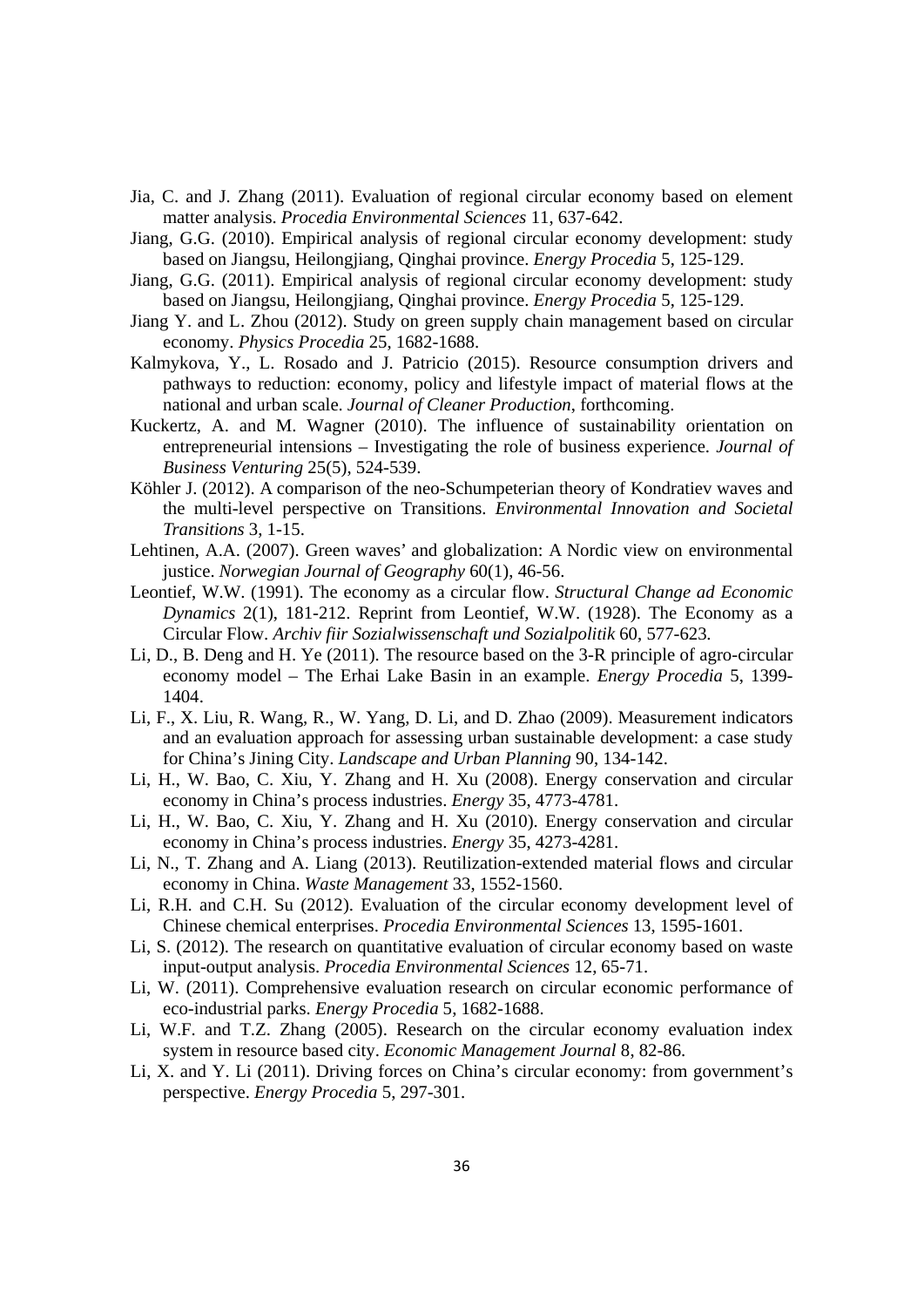- Li, Y. and C. Ma (2015). Circular economy of a papermaking park in China: a case study. *Journal of Cleaner Production* 92, 65-74.
- Liu, D., H. Li, W. Wang and Y. Dong (2012). Constructivism scenario evolutionary analysis of zero emission regional planning: a case of Qaidam circular economy pilot area in China. International *Journal of Production Economics* 140, 341-356.
- Liu, J.Y. (2012). Circular economy and environmental efficiency the case of traditional Hakka Living system. *Procedia – Social and Behavioral Sciences* 57, 255-260.
- Liu, Q., H.M. Li, X.L. Zuo, F.F. Zhang and L. Wang (2009). A survey and analysis on public awareness and performance for promoting circular economy in China: a case study from Tianjin. *Journal of Cleaner Production* 17, 265-270.
- Liu, Y. and Y. Bai (2014). An explanation of firms' awareness and behavior of developing circular economy: an empirical research in China. *Resources, Conservation and Recycling* 87, 145-152.
- Long, R. and X. Zhang (2009). Negative entropy of the circular economy development countermeasures in mining area. *Procedia Earth and Planetary Science* 1, 1678-1685.
- Ma, S., S. Hu, D. Chen and B. Zhu (2015). A case study of a phosphorus chemical firm's application of resource efficiency and eco-efficiency in industrial metabolism under circular economy. *Journal of Cleaner Production* 87, 839-849.
- Ma, S., Z. Men, J. Chen and Z. Wen (2014). Mode of circular economy in China's iron and steel industry: a case study in Wu'an city. *Journal of Cleaner Production* 64, 505-512.
- Ma, X. and L. Ortolano (2000). Environmental regulation in China. In: Institutions, enforcement and compliance. Rowman & Littlefield, Lanham.
- Marzena, S., J. Kulczycka, A. Henclik, K. Gorazda and Z. Wzorek (2015). The possible use of sewage sludge ash (SSA) in the construction industry as a way towards a circular economy. *Journal of Cleaner Production* 95, 45-54.
- Meek, W.R., D.F. Pecheco and J.G. York (2010). The impact of social norms on entrepreneurial action: Evidence from the environmental entrepreneurship context. *Journal of Business Venturing* 25(5), 493-509.
- Mehmet, O. (1995). Employment creation and green development strategy. *Ecological Economics* 15, 11-19.
- Meng, L.S. and Z.H. Shen (2006). Research on the circular economy evaluation of central pain cities. *Technology Economics* 25(11), 12-17 (in Chinese).
- METI (2004). Handbook on Resource Recycling Legislation and 3R Initiatives. Ministry of Economy, Trade and Industry, Tokyo, Japan.
- Morioka, T., K. Tsunemi, Y. Yamamoto, H. Yabar and N. Yoshida (2005). Eco-efficiency of advanced loop closing systems for vehicles and household appliances in Hyogo Eco-town. *Journal of Industrial Ecology* 9(4), 205-221.
- Negny, S., J.P. Belaud, G. Cortes-Robles, E. Roldan-Reyes and J. Barragan-Ferrer (2012). Toward an eco-innovative method based on a better use of resources: application to chemical process preliminary design. *Journal of Cleaner Production* 32, 101-113.
- OECD (2014). Green Growth Indicators 2014. OECD Green Growth Studies. OECD Publishing. http://dx.doi.org/10.1787/9789264202030-en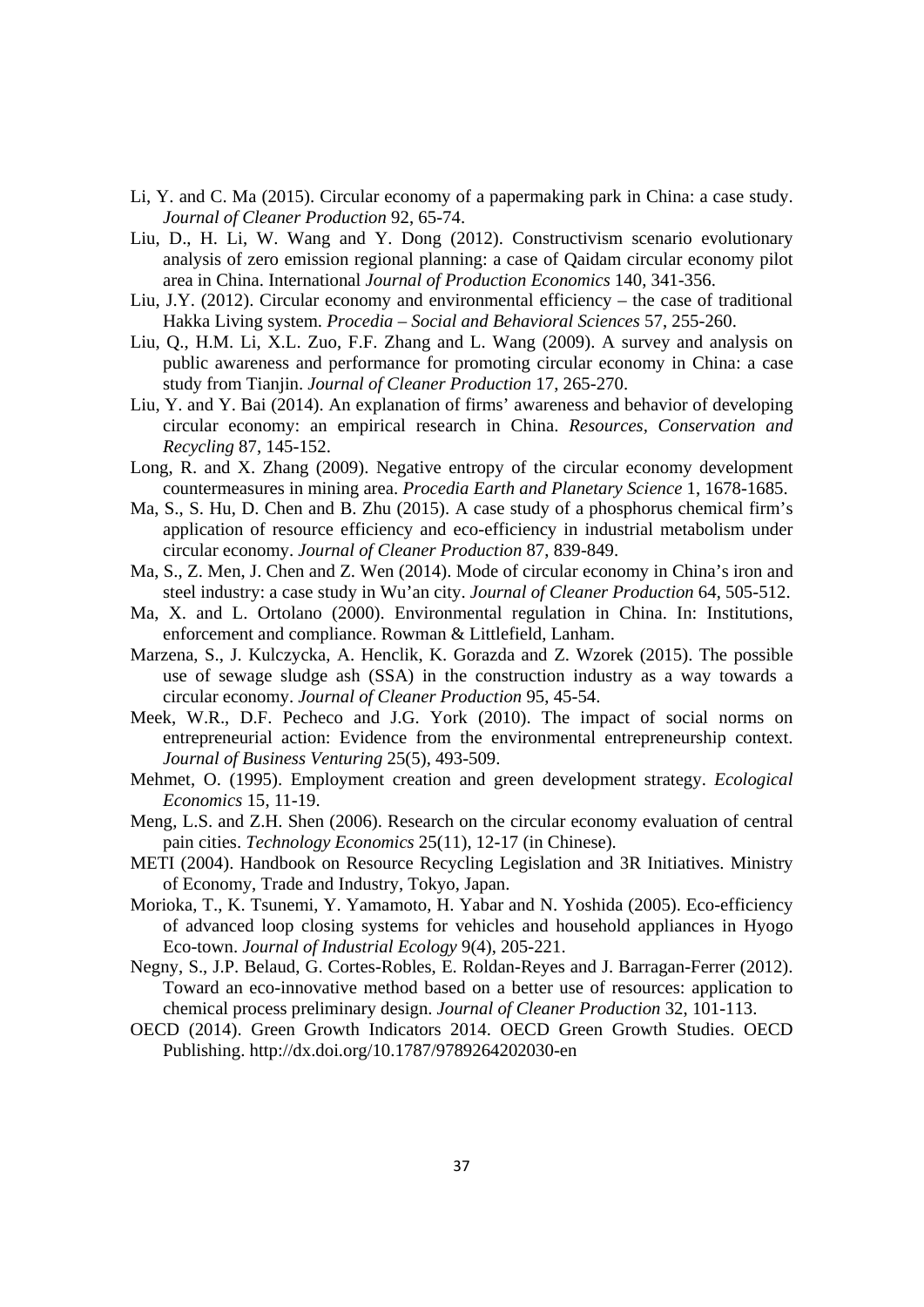- Pacheco, D.F., T.J. Dean and D.S. Payne (2010). Escaping the green prison: Entrepreneurship and the creation of opportunities for sustainable development. *Journal of Business Venturing* 25(5), 464-480.
- Park, J., J. Sarkis and Z. Wu (2010). Creating integrated business and environmental value within the context of China's circular economy and ecological modernization. *Journal of Cleaner Production* 18, 1494-1501.
- Parker S.C. (2012). Theories of Entrepreneurship, Innovation and the Business Cycles. *Journal of Economic Surveys* 26(3), 377-394.
- Parrish, B.D. (2010). Sustainability-driven entrepreneurship: Principles of organization design. *Journal of Business Venturing* 25(5), 510-523.
- Pearce, D.W. and R.K. Turner (1990). Economics of natural resources and environment. Harvester Wheatsheaf, John Hopkins University Press.
- Peng, S.Z., Y. Li, H. Shi and P. Zhong (2005). Studies on barriers for promotion of clean technology in SMEs of China. *Chinese Journal of Population, Resources and Environment* 3(1), 9-17.
- Pin, X. and Y. Hutao (2007). Re-reading steady-state economy: calm thinking on hot circular economy. *China Population, Resources and Environment* 17(3), 20-23.
- Qian, L., H.H. Wang and R.M. Zhao (2008). Assessment of development level of circular economy and its countermeasures in Qingdao. *Journal of Qingdao University of Science and Technology* 24(2), 93-99.
- Qin, Z., J. Wang, J. Zhang, S. Luo and Y. Ye (2009). Integrative evaluation and case study on the development level of circular economy in Guangdong. *Ecological Economy* 8, 43-48 (in Chinese).
- Qu, Y. and Q.H. Zhu (2007). Integrated domestic solid waste management in Dalian China. *Population, Resources and Environment* 15, 131-136.
- Reh, L. (2013). Process engineering in circular economy. *Particuology* 11, 119-133.
- Ren, Q. (2011). Circular economy action programs and countermeasures for small and medium-sized resource-based cities of China – Case study of Zibo city of Shandong province. *Energy Procedia* 5, 2181-2188.
- Ren, Y. (2007). The circular economy in China. *Journal Mater Cycles Waste Management* 9, 121-129.
- Samuelson, P.A. (1991). Leontief's 'The economy as a circular flow': an introduction. *Structural Change and Economic Dynamics* 2(1), 177-179.
- Schaltegger, S. (2002). A framework for ecopreneurship: leading bioneers and environmental managers to ecopreneurship. *Greener Management International* (38), 45-58.
- Schaltegger, S. and Wagner, M. (2007). Types of Sustainable Entrepreneurship and Conditions for Sustainability Innovation: From the Administration of a Technical Challenge to the Management of an Entrepreneurial Opportunity. In R. Wüstenhagen, J. Hamschmidt, S. Sharma and M. Starik (eds.), *Sustainable Innovation and Entrepreneurship.* 27-48, UK: Edward Elgar, Cheltenham.
- Shen, X. and C. Qi (2012). Countermeasures towards circular economy development in West region. *Energy Procedia* 16, 927-932.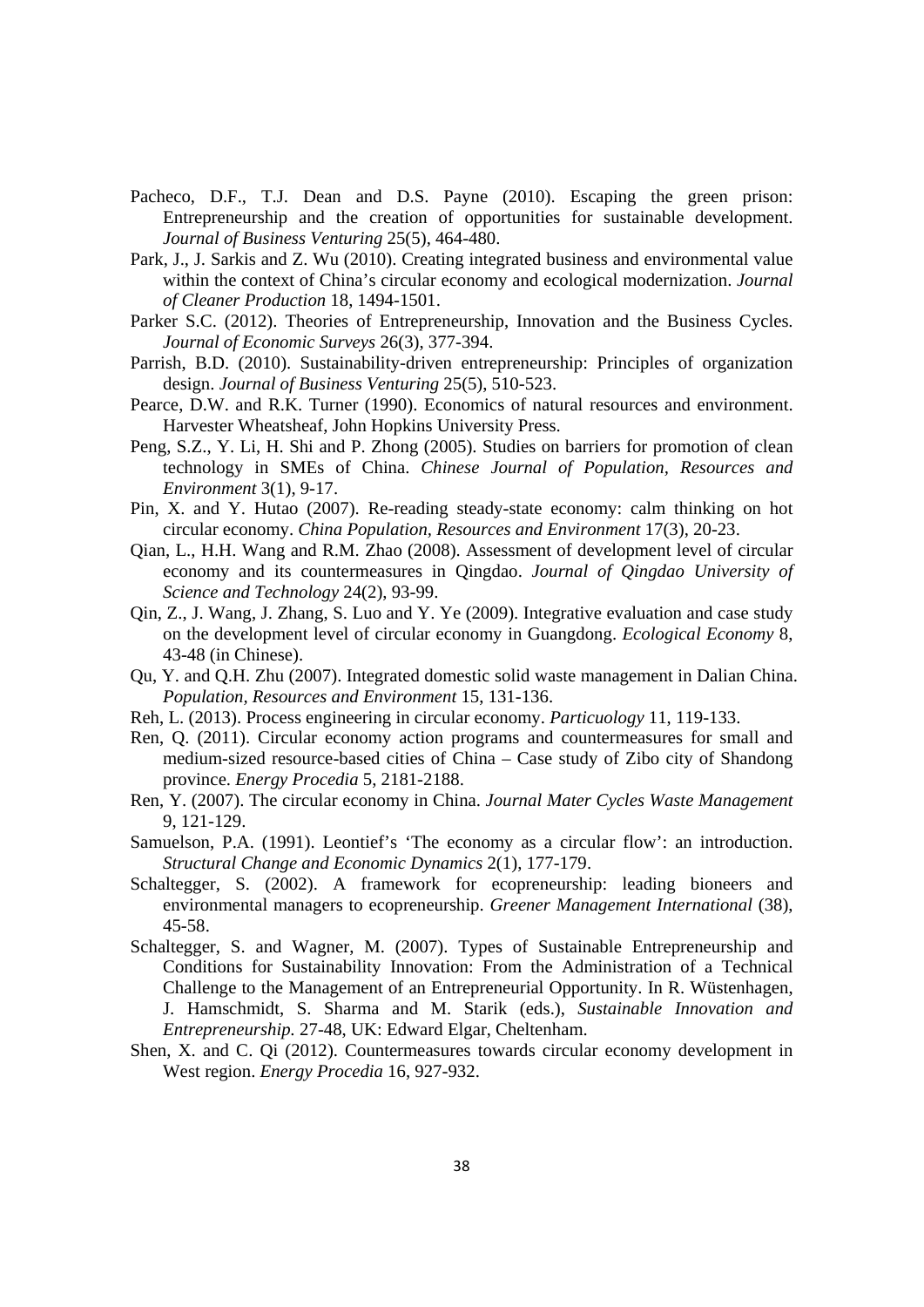- Shi, H., S.Z. Peng, Y. Liu and P. Zhong (2008). Barriers to the implementation of cleaner production in Chinese SMEs: government, industry and expert stakeholders' perspectives. *Journal of Cleaner Production* 16, 842-852.
- Smol, M., J. Kulczycka, A. Henclick, K. Gorazda and Z. Wzorek (2015). The possible use of sewage sludge ash (SSA) in the construction industry as a way towards a circular economy. *Journal of Cleaner Production*, forthcoming.
- Stahel, W.R. (1986). The functional economy: Cultural and organizational change. In: The Hidden Wealth. *Science and Public Policy*, London, UK. Special issue, 13(4).
- Stefanescu, D. and A. On (2012). Entrepreneurship and sustainable development in European countries before and during the international crisis. *Procedia Social and Behavioral Sciences* 58, 889-898.
- Su, B., A. Heshmati, Y. Geng and X. Yu (2013). A review of the circular economy in China: moving from rhetoric to implementation. *Journal of Cleaner Production* 42, 215-227.
- Tukker, A. (2015). Product services for a resource-efficient and circular economy a review. *Journal of Cleaner Production* 97, 76-91.
- Törnblom, J. (2014). Is Effective Waste Collection the Key to a Circular Economy? The World Financial Review. http://www.worldfinancialreview.com/?p=2890 Accessed 2015-09-23.
- Uslu, Y.D., Y. Hancioglu and E. Demir (2015). Applicability to green entrepreneurship in Turkey: A situation analysis. *Procedia Social and Behavioral Sciences* 195, 1238- 1245.
- Vaghefpour, H. and K. Zabeh (2012). Renewable energy: Role of cooperation in entrepreneurship development. *Energy Procedia* 18, 659-665.
- Van Berkel, R., T. Fujita, S. Hashimoto, and Y. Geng (2009). Industrial and urban symbiosis in Japan: analysis of the eco-town. *Journal of Environmental Management* 90, 1544-1556.
- Vermander, B. (2008). A growth engine reinvents itself: towards a greener China? In: Greening Economic Growth: Towards a Global Strategy for Europe 85.
- Wang, G.H., Y.N. Wang and T. Zhao (2008). Analysis of interactions among barriers to energy saving in China. *Energy Policy* 36, 1879-1889.
- Wang, L. (2009). Development standard and evaluation of circular economy on Chinese cities- positive analysis based on 29 cities. *Journal of Shanxi Finance and Economics University* 31(5), 31-37 (in Chinese).
- Wang L. and H. Zhang (2011). Development of circular economy and optimization of industrial structure for Shandong province. *Energy Procedia* 5, 1603-1610.
- Wang, S., X.J. Huang and Y. Chen (2006). On evaluating regional cycling economy a case study of Jiangsu province. *Journal of Jiangxi Agricultural University* 5(1), 110- 113 (in Chinese).
- Wang, X.B. and Y. Geng (2012). Municipal solidwaste management in Dalian: practices and challenges. *Frontiers of Environmental Science and Engineering* 6(4), 540-548.
- Wang, Y.J. and H.H. Liu (2007). Green barriers from the standpoint of sustainable development. *Journal of Economic Policy Reform* 10(3), 233-240.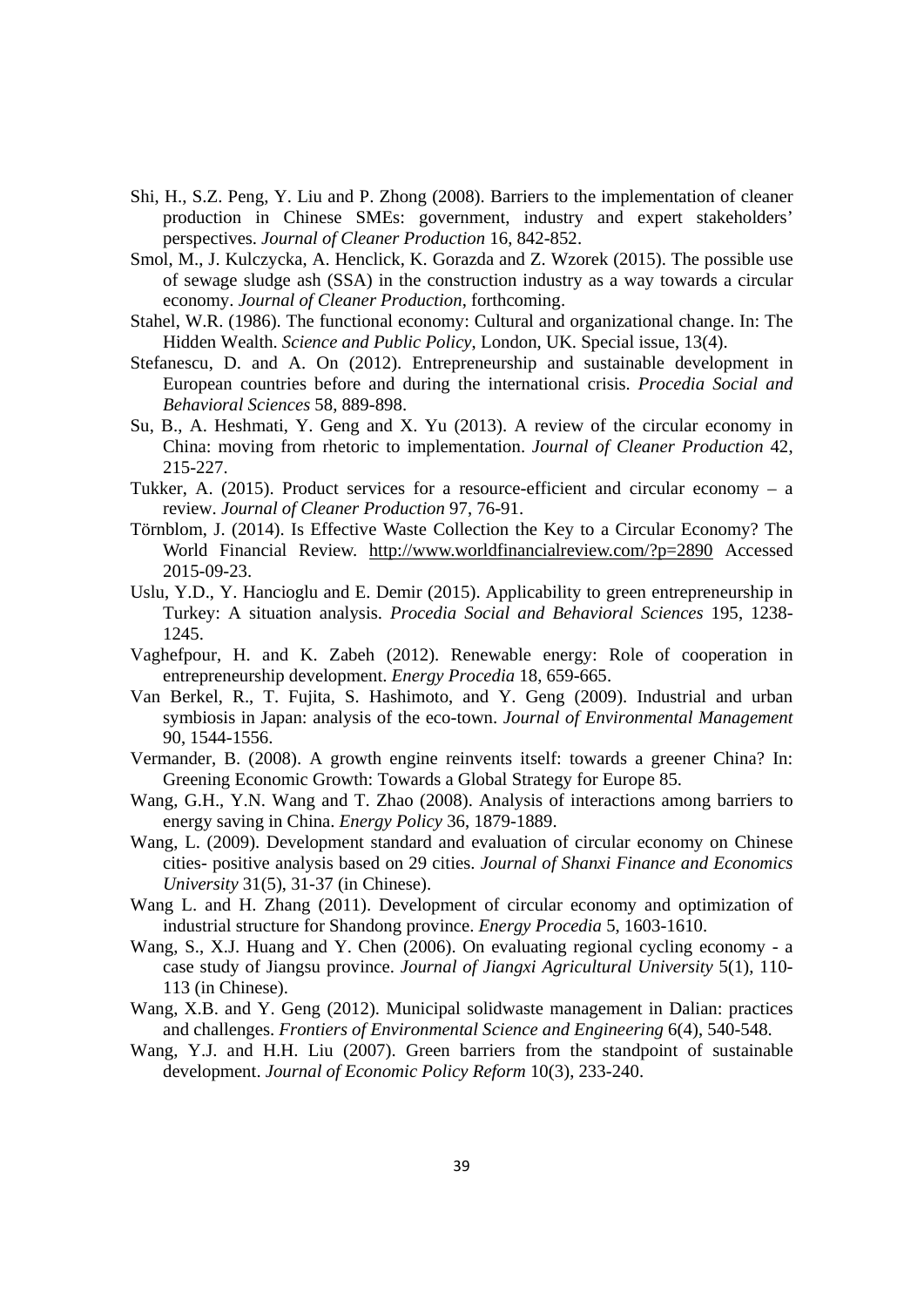- WCED (1987). The World Commission on Environment and Development, 1987. Our Common Future. Oxford University Press, New York.
- Wen, Z. and X. Meng (2015). Quantitative assessment of industrial symbiosis for the promotion of circular economy: a case study of the printed circuit boards industry in China's Suzhou New district. *Journal of Cleaner Production* 90, 211-219.
- Wijkman, A. and K. Skånberg (2015). The Circular Economy and Benefits for Society: Swedish Case Study Shows Jobs and Climate as Cleaner Winners. The Club of Rome.
- Wu, H., Y. Shin, Q. Xia and W. Zhu (2014). Effectiveness of the policy of circular economy in China: a DEA-based analysis for the period of  $11<sup>th</sup>$  five-year plan. *Resources, Conservation and Recycling* 83, 163-175.
- Xie, L. (2011). China's environmental activism in the age of globalization. *Asian Politics and Policy* 3(2), 207-224.
- Xing, X., Y.D. Wang and J.Z. Wang (2011). The problems and strategies of the low carbon economy development. *Energy Procedia* 5, 1831-1836.
- Xiong, G.Q., Y. Pan and H.C. Zhang (2008). Study on comprehensive evaluation of circular economy development in West China. *Scientific Management Research* 26(3), 53-57 (in Chinese).
- Xiong P., Y. Dang and W. Qian (2011). The empirical analysis of circular economy development efficiency in Jiansu province. *Energy Procedia* 5, 1732-1736.
- Xue, B., X.P. Chen, G. Yong, X.J. Guo, C.P. Lu, Z.I. Zhang and C.Y. Lu (2010). Survey of officials' awareness on circular economy development in China: based on municipal and county level. *Resources, Conservation and Recycling* 54, 1296-1302.
- Yang, Q., M. Chen and Q. Gao (2011). Research on the circular economy in west China. *Energy Procedia* 5, 1425-1432.
- Yang, Q., Q. Gao and M. Chen (2011). Study and integrative evaluation on the development of circular economy of Shaanxi province. *Energy Procedia* 5, 1568-1578.
- Yin, C.B., H.J. Tang and Y. Zhou (2006). Suggestions on the intension, developing route and policy of circulating agriculture. *Chinese Journal of Agricultural Resources and Regional Planning* 27(1), 4-8 (in Chinese).
- York, J.G. and S. Venkataraman (2010). The entrepreneur-environment nexus: Uncertainty, innovation and allocation. *Journal of Business Venturing* 25(5), 449-463.
- Yu, J.Q., P. Hills and R. Welford (2008). Extended producer responsibility and eco-design changes: perspectives from China. *Corporate Social Responsibility and Environmental Management* 15, 111-124.
- Yuan, Z.W., B. Jun and Y.C. Moriguichi (2006). The circular ecology: a new development strategy in China. *Journal of Industrial Ecology* 10, 4-8.
- Zahra, S., Gedajlovic, E., Neubaum, D. and Shulman, J. (2009). A typology of social entrepreneurs: motives, search processes and ethical challenges. *Journal of Business Venturing* 24(6), 519-532.
- Zeng, S.L. and H.L. Zhang (2011). Promoting low-carbon development of electric power industry in China: a circular economy efficiency perspective. *Energy Procedia* 5, 2540-2548.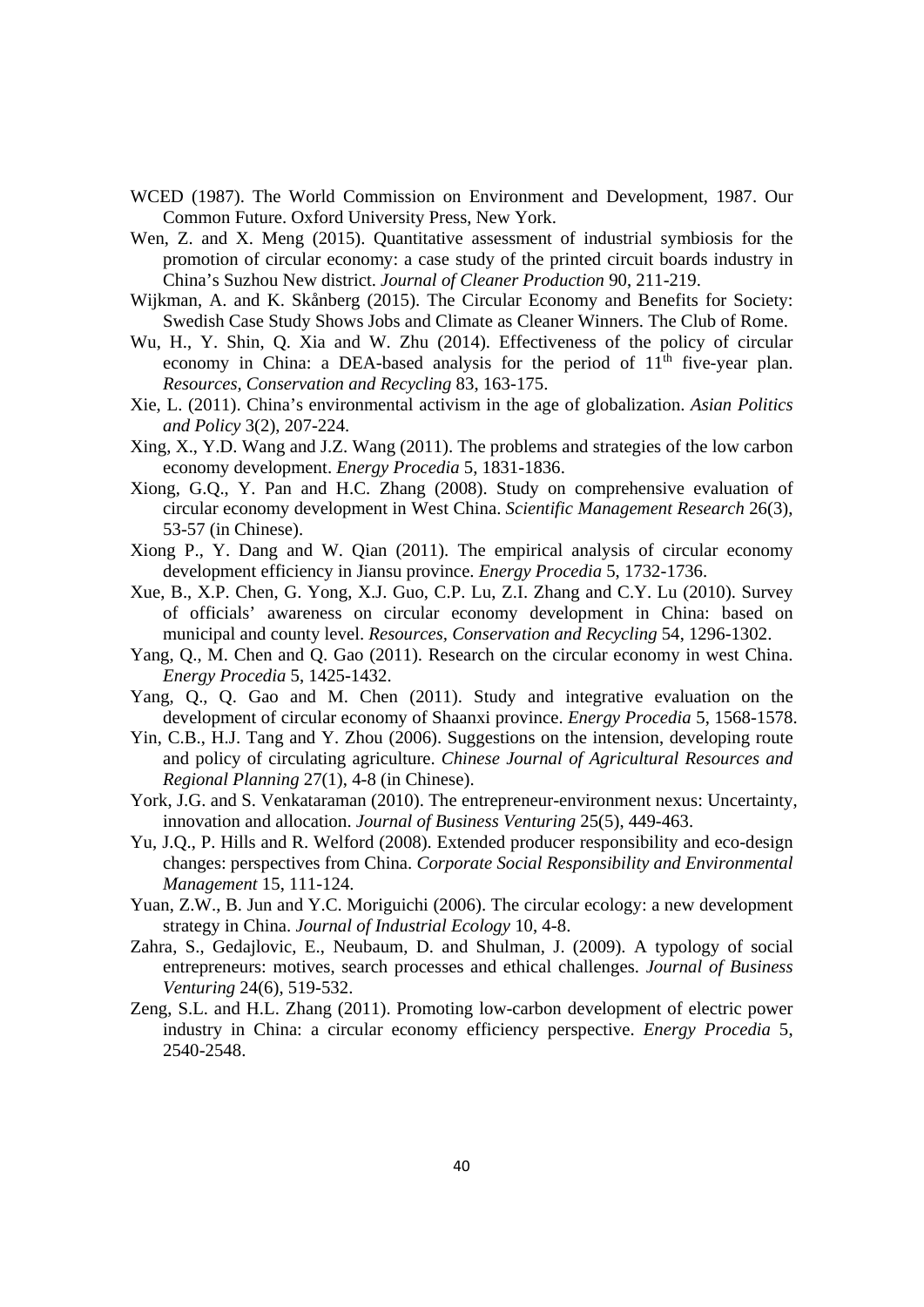- Zhang, B. and X.J. Huang (2005). Research on circular economy development indicator system and demonstrable assessment. *China Population, Resources and Environment* 15(3), 22-26 (in Chinese).
- Zhang, J. and K. Huang (2011). Research on early-warning method and its application of complex system of circular economy for oil and gas exploitation. *Energy Procedia* 5, 2040-2047.
- Zhang, L., Z.W. Yuan, J. Bi, B. Zhang and B.B. Liu (2010). Eco-industrial parks: national pilot practices in China. *Journal of Cleaner Production* 18, 504-509.
- Zhao, Y., L. Zang, Z. Li and J. Qin (2012), Discussion on the model of mining circular economy. *Energy Procedia* 16, 438-443.
- Zhou, G.M., H. Peng and F.Z. Cao (2007). Circular economy and industrial eco-efficiency index system. *City Environment and City Ecology* 6, 13-17 (in Chinese).
- Zhou, H. (2006). Circular economy in China and recommendations. *Ecological Economy* 2, 1012-1114.
- Zhu, D. (2005). Circular economy: new economy for 21 century. *Empirical Reference* 8, 28-30 (in Chinese).
- Zhu, D. and X.F. Huang (2005). Building up a model for circular economy based on object, main body, and policy. *Naikai Academic Journal* 4, 86-93.
- Zhu, D. and S. Qiu (2007). Analytical tool for urban circular economy planning and its preliminary application: a case of Shanghai. *Urban Ecological Planning* 31(3), 64-70 (in Chinese).
- Zhu, D. and S. Qiu (2008). Eco-efficiency indicators and their demonstration as the circular economy measurement in China. *Resources and Environment in the Yangtze Basin* 17(1), 1-5 (in Chinese).
- Zhu, Q., Y. Geng and K. Lai (2010). Circular economy practices among Chinese manufacturers varying in environmental-oriented supply chain cooperation and the performance implications. *Journal of Environmental Management* 91, 1324-1331.
- Zhu, Y. and D. Zhu (2007). A revised circular economy model and its application based on objectivity-process-subjectivity analysis. *Shanghai Environmental Science* 26(1), 14- 18.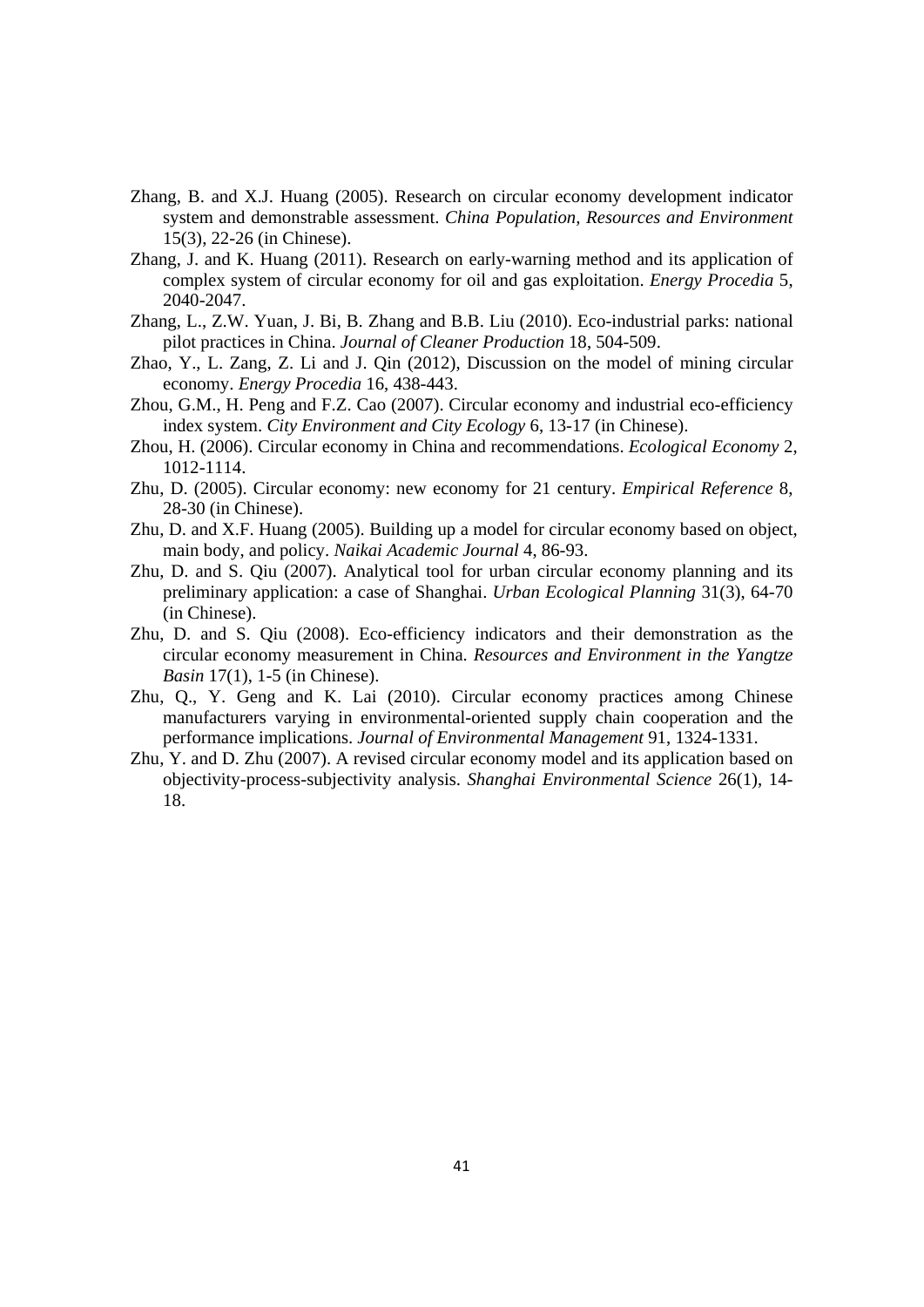| Indicators                                    | Sweden      | Stockholm   | Gothenburg  |
|-----------------------------------------------|-------------|-------------|-------------|
| Area $(km^2)$                                 | 450,295     | 6,526       | 3,695       |
| Population density $(km^2)$                   | 22.6        | 305         | 246         |
| Disposable income (1,000 SEK)                 | 230         | 260         | 246         |
| Tertiary education                            | 0.31        | 0.39        | 0.37        |
| Number of personal cars                       | 0.41        | 0.31        | 0.37        |
| Residential floor area $(m2)$                 | 44.1        | 40.8        | 42.7        |
| Domestic material consumption/capita (tonnes) | 18.5        | 10.3        | 10.9        |
|                                               | Sweden      | Stockholm   | Gothenburg  |
|                                               | (2011/2000) | (2011/1996) | (2011/1996) |
| Population                                    | 1.07        | 1.20        | 1.14        |
| Resources consumption:                        |             |             |             |
| Fossil fuels                                  | 0.99        | 0.63        | 2.08        |
| Metals                                        | 1.00        | 1.29        | 1.80        |
| Non-metallic minerals                         | 1.11        | 1.61        | 1.88        |
| <b>Biomass</b>                                | 0.98        | 1.09        | 2.22        |
| Chemical and fertilizers                      | 1.28        | 2.77        | 2.34        |
| Others (fibers, salts, etc.)                  | 0.91        | 1.93        | 1.81        |
| Total domestic mineral consumption (DMC)      | 1.05        | 1.31        | 1.97        |

Table 1. Benchmarks for Sweden, Stockholm and Gothenburg (all per capita except for area)

Source: Adapted from Kalmykova et al. (2015). 'Resource consumption drivers and pathways to reduction: economy, policy and lifestyle impact on material flows at the national and urban scale', *Journal of Cleaner Production:* Table 1.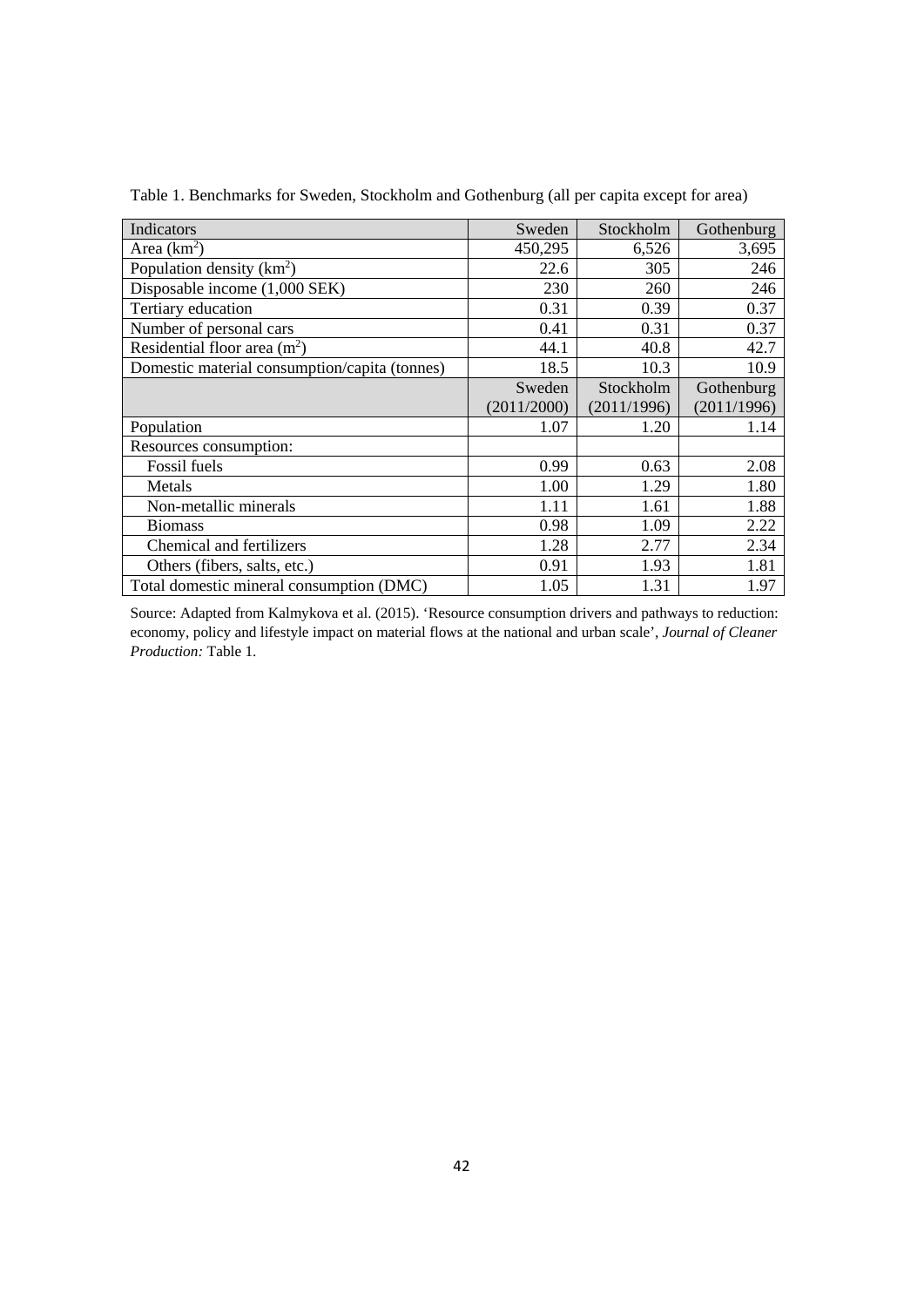| Indicators      | Domestic    | Fossil       | Metals  | Non-     | <b>Biomass</b> | Chemicals   |
|-----------------|-------------|--------------|---------|----------|----------------|-------------|
|                 | Material    | <b>Fuels</b> |         | Metallic |                | and         |
|                 | Consumption |              |         | Minerals |                | Fertilizers |
| Sweden:         |             |              |         |          |                |             |
| <b>GDP</b>      | 0.69        | 0.14         | $-0.53$ | 0.82     | 0.55           | 0.62        |
| Industry        | 0.74        | 0.02         | $-0.44$ | 0.85     | 0.57           | 0.77        |
| Services        | 0.63        | 0.23         | $-0.56$ | 0.77     | 0.49           | 0.53        |
| Stockholm:      |             |              |         |          |                |             |
| <b>GDP</b>      | 0.85        | $-0.53$      | 0.73    | 0.85     | 0.67           | 0.90        |
| Industry        | 0.80        | $-0.56$      | 0.72    | 0.80     | 0.43           | 0.90        |
| Services        | 0.84        | $-0.69$      | 0.54    | 0.89     | 0.36           | 0.91        |
| Gothenburg:     |             |              |         |          |                |             |
| <b>GDP</b>      | 0.78        | 0.26         | 0.39    | 0.90     | 0.67           | 0.85        |
| Industry        | 0.78        | 0.43         | 0.51    | 0.85     | 0.63           | 0.66        |
| <b>Services</b> | 0.75        | 0.19         | 0.32    | 0.88     | 0.67           | 0.89        |

Table 2. Relationship between GDP by sector and main material categories' consumption

Source: Adapted from Kalmykova et al. (2015), 'Resource consumption drivers and pathways to reduction: economy, policy and lifestyle impact on material flows at the national and urban scale', *Journal of Cleaner Production:* Supplementary Table 1.

Note: GDP is measured at 2011 fixed prices.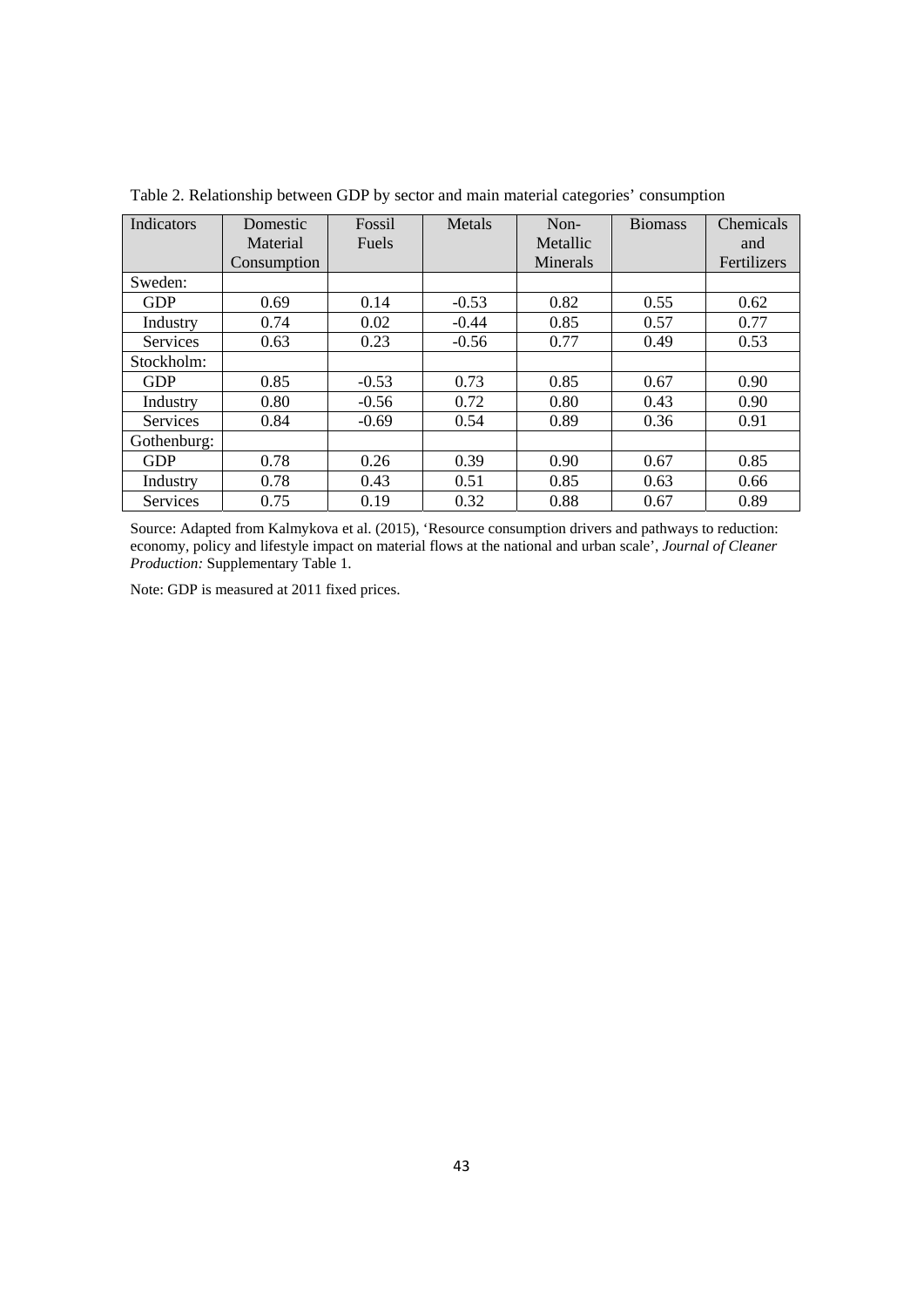| Table 3. Structure of the circular economy practice in China |  |
|--------------------------------------------------------------|--|
|--------------------------------------------------------------|--|

| Areas\Levels           | Micro                             | Meso                                                                            | Macro                   |
|------------------------|-----------------------------------|---------------------------------------------------------------------------------|-------------------------|
|                        | (Single object)                   | (Symbiosis Association)                                                         | (City, Province, State) |
| Production             | Cleaner production                | Eco-industrial park                                                             | Regional eco-industrial |
|                        | Eco-design                        | Eco-agricultural system                                                         | network                 |
| Consumption            | Green purchase and<br>consumption | Environmentally friendly<br>park                                                | Renting service         |
| Waste management       | Product recycle system            | Waste trade market<br>Venous industrial park                                    | Urban symbiosis         |
| Development<br>support | all micro, meso and macro levels. | Policies and laws, information platform, capacity-building; NGOs; applicable to |                         |

Source: Adapted from Su et al. (2013), Table 1.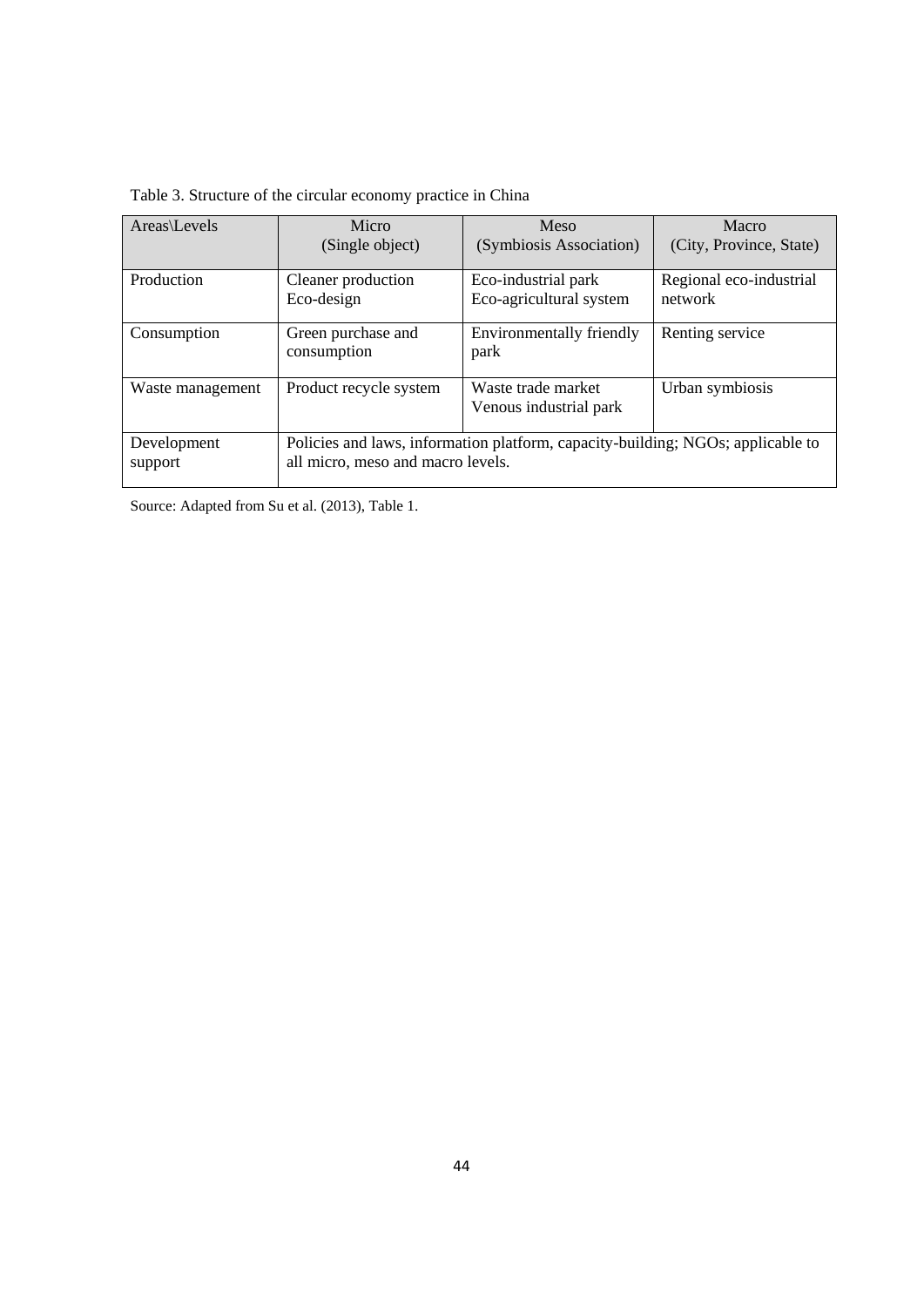| Group dimensions        | No. | Indicators                                                          |
|-------------------------|-----|---------------------------------------------------------------------|
| 1. Resource output      | 1.1 | Output rate of main mineral resources                               |
|                         | 1.2 | Output rate of land                                                 |
|                         | 1.3 | Output rate of energy                                               |
|                         | 1.4 | Output rate of water                                                |
| 2. Resource consumption | 2.1 | Energy consumption per unit of production value                     |
|                         | 2.2 | Energy consumption per unit of production in key industrial sectors |
|                         |     | (iron, copper, aluminium, cement, fertilizers and paper)            |
|                         | 2.3 | Water consumption per unit of production value                      |
|                         | 2.4 | Water consumption per unit of production in key industrial sectors  |
| 3. Integrated resource  | 3.1 | Utilization rate of industrial solid waste                          |
| utilization             | 3.2 | Reuse ratio of industrial waste water                               |
|                         | 3.3 | Recycling rate of industrial waste water                            |
| 4. Reduction in waste   | 4.1 | Decreasing rate of industrial solid waste generation                |
| generation              | 4.2 | Decreasing rate of industrial waste water generation                |

Table 4. NDRC evaluation indicator system for the circular economy at the meso level

Source: Adapted from Su et al. (2013), Table 2.

Note: NDRC: National Development and Reform Commission.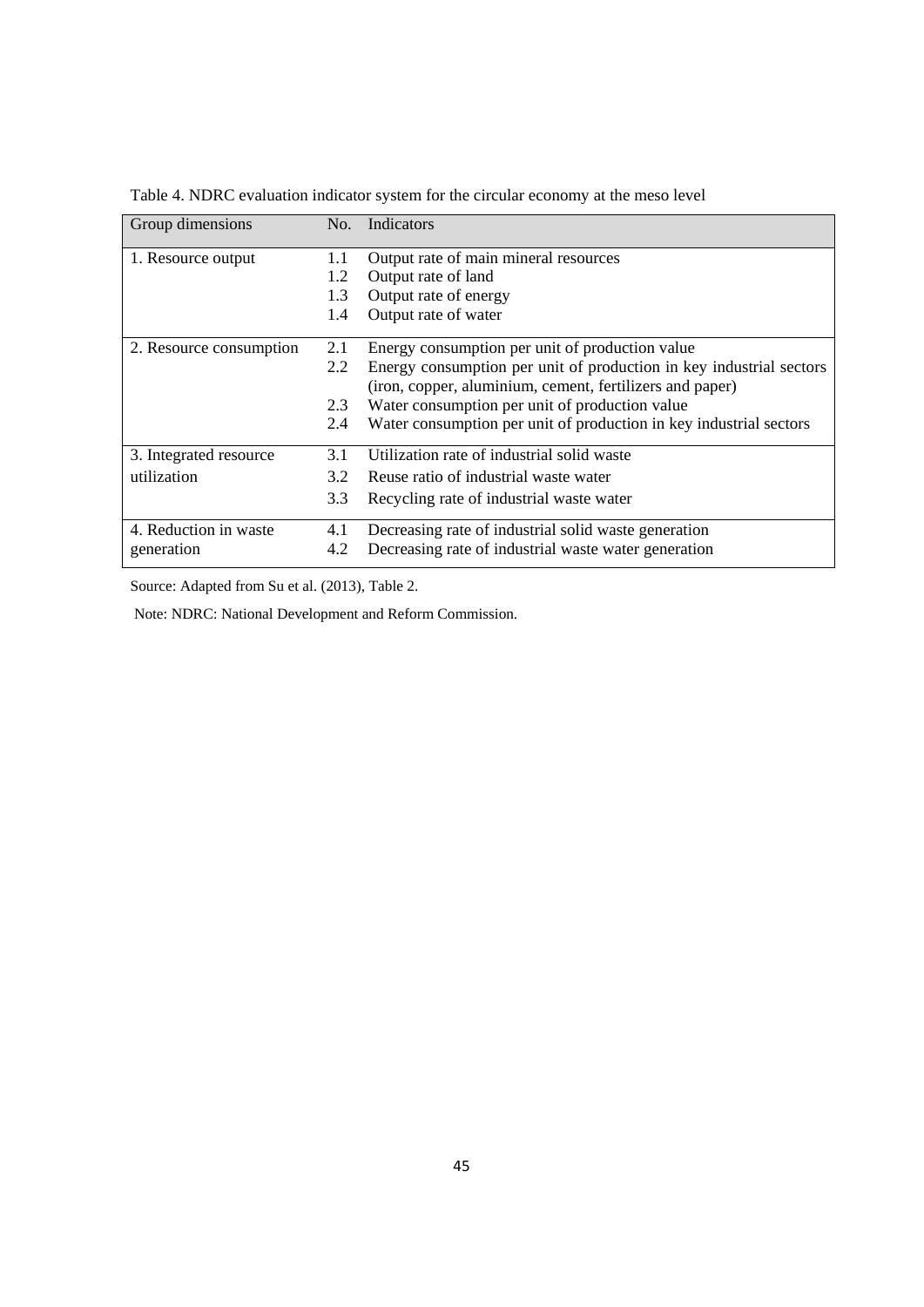| Group dimensions         | No.           | Indicators                                                           |
|--------------------------|---------------|----------------------------------------------------------------------|
| 1. Economic development  | 1.1           | Industrial value added per capita                                    |
|                          | 1.2           | Growth rate of industrial value added                                |
| 2. Material reducing and | 2.1           | Energy consumption per industrial value added                        |
| recycling                | 2.2           | Fresh water consumption per unit of industrial value added           |
|                          | 2.3           | Industrial waste water generation per unit of industrial value added |
|                          | 2.4           | Solid waste generation per unit of industrial value added            |
|                          | $2.5^{\circ}$ | Reuse ratio of industrial water                                      |
|                          | 2.6           | Utilization rate of industrial solid waste                           |
|                          | 2.7           | Reuse ratio of recyclable treated waste water                        |
| 3. Pollution control     | 3.1           | Chemical oxygen demand loading per unit of industrial value added    |
|                          | 3.2           | $SO2$ emission per unit of industrial value added                    |
|                          | 3.3           | Disposal rate of dangerous solid waste                               |
|                          | 3.4           | Centrally provided treatment rate of domestic waste water            |
|                          | 3.5           | Safe treatment rate of domestic rubbish                              |
|                          | 3.6           | Waste collection system                                              |
|                          | 3.7           | Centrally provided facilities for waste treatment and disposal       |
|                          | 3.8           | Environmental management system                                      |
| 4. Administration and    | 4.1           | Extent of establishment of the information platform                  |
| management               | 4.2           | Environmental report release                                         |
|                          | 4.3           | Extent of public satisfaction with local environmental quality       |
|                          | 4.4           | Extent of public awareness about eco-industrial development          |

Table 5. MEP evaluation indicator system for the circular economy at the meso level

Source: Adapted from Su et al. (2013), Table 3.

Note: MEP: Ministry of Environmental Protection.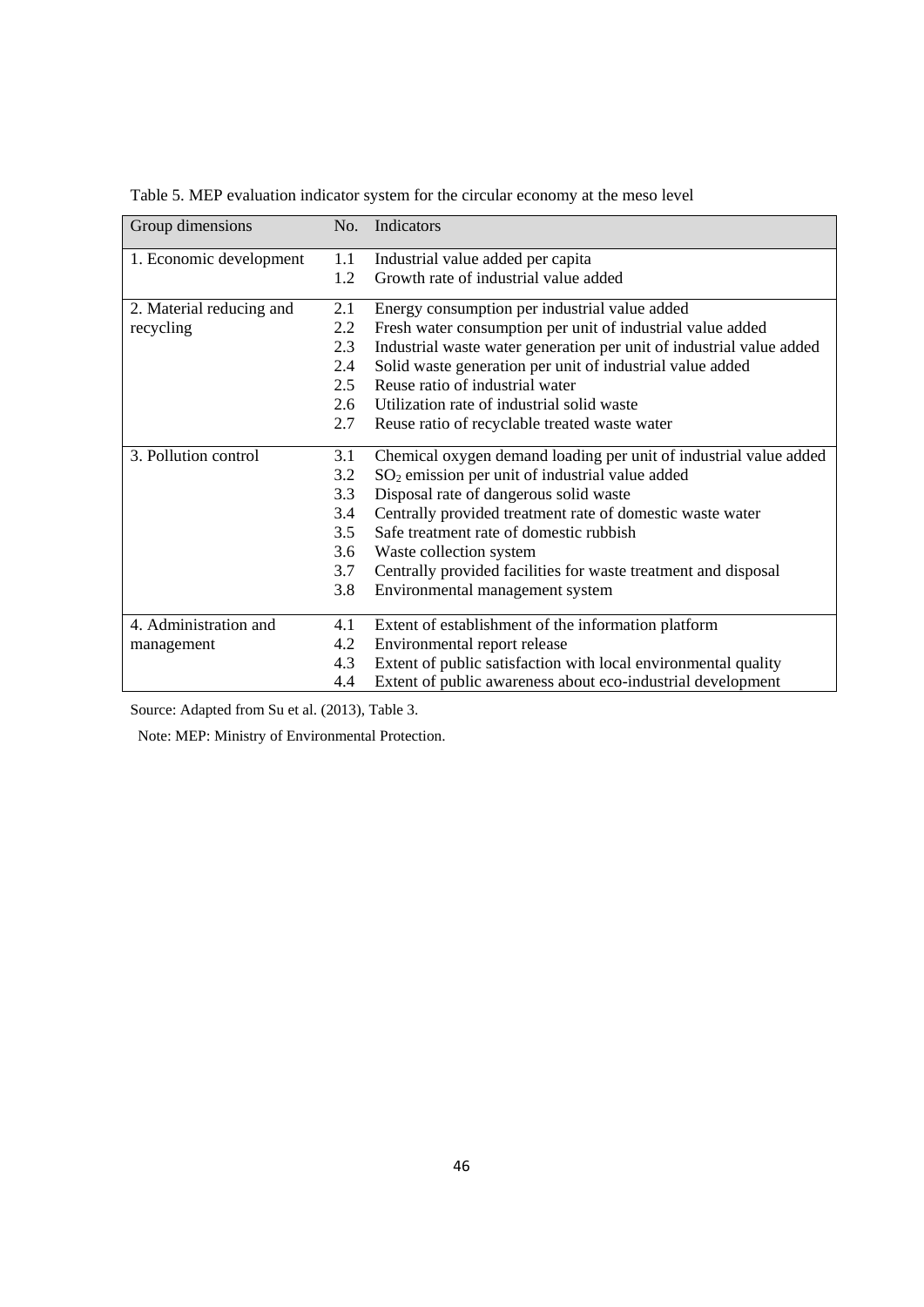| <b>Dimensions</b>      | Indicators                                                                                   | Actual<br>2005 | Actual<br>2010 | Goals<br>by<br>2010 | $\frac{0}{0}$<br>change<br>in goals | $\%$<br>change<br>in<br>actual |
|------------------------|----------------------------------------------------------------------------------------------|----------------|----------------|---------------------|-------------------------------------|--------------------------------|
|                        | Energy consumption per GDP (standard<br>coal, $\cos/10^4$ RMB)                               | 1.0            | 0.8            | 0.8                 | $-21$                               | $-21$                          |
| Resource<br>efficiency | Energy consumption per unit of<br>industrial value added (standard coal,<br>$tons/10^4 RMB)$ | 1.6            | 1.2            | 1.2                 | $-27$                               | $-27$                          |
|                        | Water consumption per unit of industrial<br>value added (tons/10 <sup>4</sup> RMB)           | 37.5           | 18.0           | 26.2                | $-15$                               | $-52$                          |
|                        | Water consumption per capita $(m^3$ /year)                                                   | 186.9          | 62.1           |                     | $-$                                 | -67                            |
| Waste<br>discharge     | Municipal waste generation per capita<br>(kg/year)                                           | 163.7          | 136.4          |                     |                                     | $-17$                          |
| Waste                  | Rate of municipal waste water<br>treatment, %                                                | 73             | 90             | 90                  | 17                                  | 17                             |
| treatment              | Rate of safe disposal of municipal solid<br>wastes, %                                        | 80             | 100            | 98                  | 18                                  | 20                             |
| Waste                  | Rate of treated waste water recycling, %                                                     | 10             | 42             | 35                  | 25                                  | 32                             |
| reclamation            | Rate of industrial solid waste<br>reclamation, %                                             | 62             | 96             | 75                  | 13                                  | 34                             |

Table 6. Key circular economy indicators in Dalian in 2005 and 2010 and goals set in 2006

Source: Dalian Municipality (2006, 2011); The Liaoning Statistic Yearbook (2006, 2011); Adapted from Su et al. (2013), Table 4.

Note: Municipal waste includes waste from both industrial and residential sources.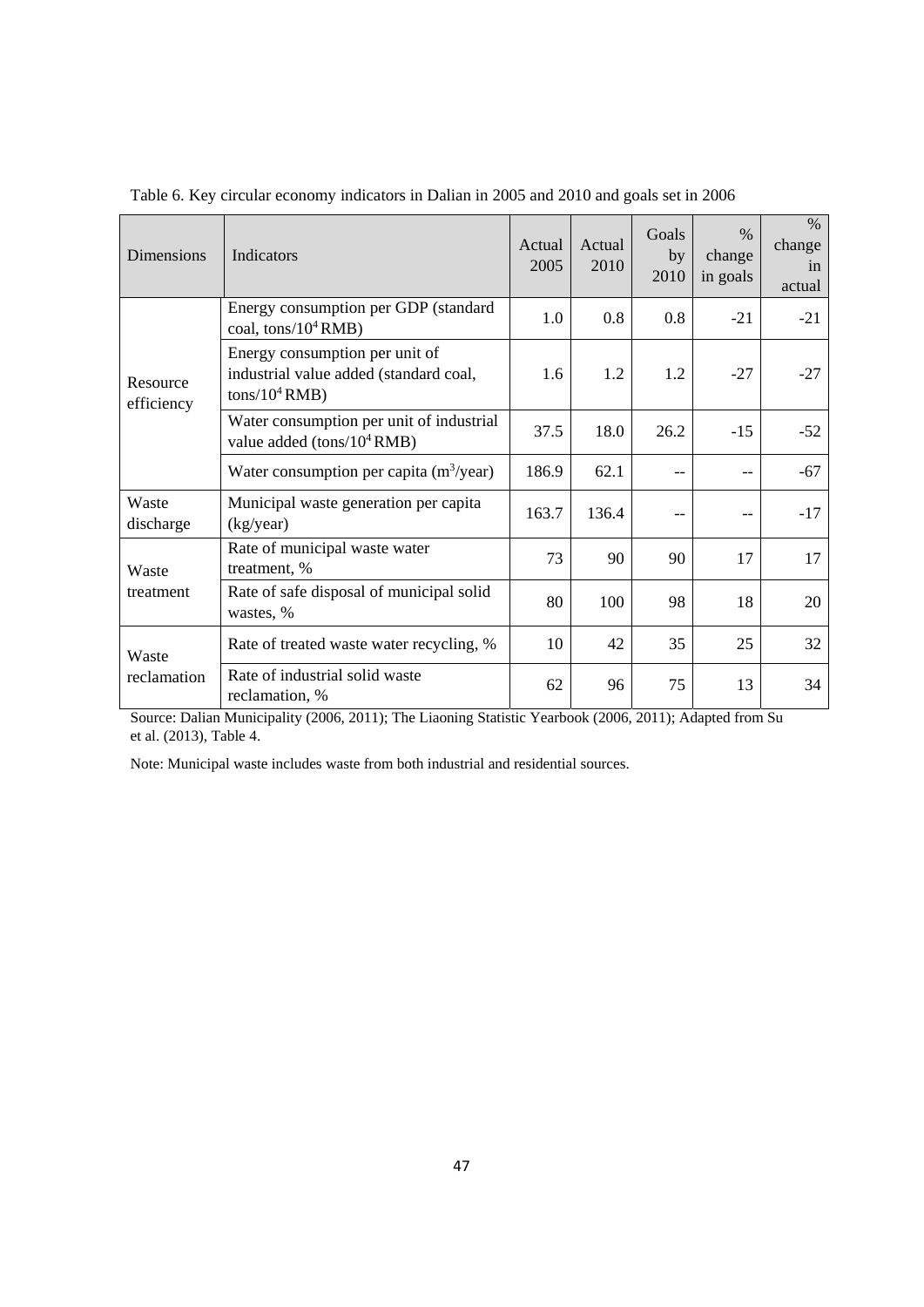| Dimensions         | Indicators                                                               | Beijing | Shanghai       | Tianjin | Dalian |
|--------------------|--------------------------------------------------------------------------|---------|----------------|---------|--------|
|                    | Energy consumption per GDP<br>(standard coal, tons)                      | $-62$   | $-31$          | $-21$   | $-21$  |
| Resource           | Energy consumption per unit of<br>industrial value added (standard coal) | -66     | $-36$          | $-76$   | $-27$  |
| efficiency         | Water consumption per unit of<br>industrial value added                  | -69     | $-58$          | $-43$   | $-52$  |
|                    | Water consumption per capita                                             | $-45$   | $-71$          | $-30$   | -67    |
| Waste<br>discharge | Municipal waste generation per capita                                    | $-11$   | $\overline{4}$ | 1       | $-17$  |
| Waste              | Rate of municipal waste water<br>treatment                               | 3       | -8             | 31      | 17     |
| treatment          | Rate of safe disposal of municipal<br>solid wastes                       | 15      | 10             | 14      | 20     |
| Waste              | Rate of treated waste water recycling                                    | 45      | $-5$           | 5       | 32     |
| reclamation        | Rate of industrial solid waste<br>reclamation                            | 16      | 21             | 27      | 34     |

Table 7. Per cent actual changes in key circular economy indicator in four cities (2005-10)

Source: Data collected from the statistical yearbooks of Beijing, Shanghai, Tianjin and Dalian in 2006 and 2011; Adapted from Su et al. (2013), Table 5.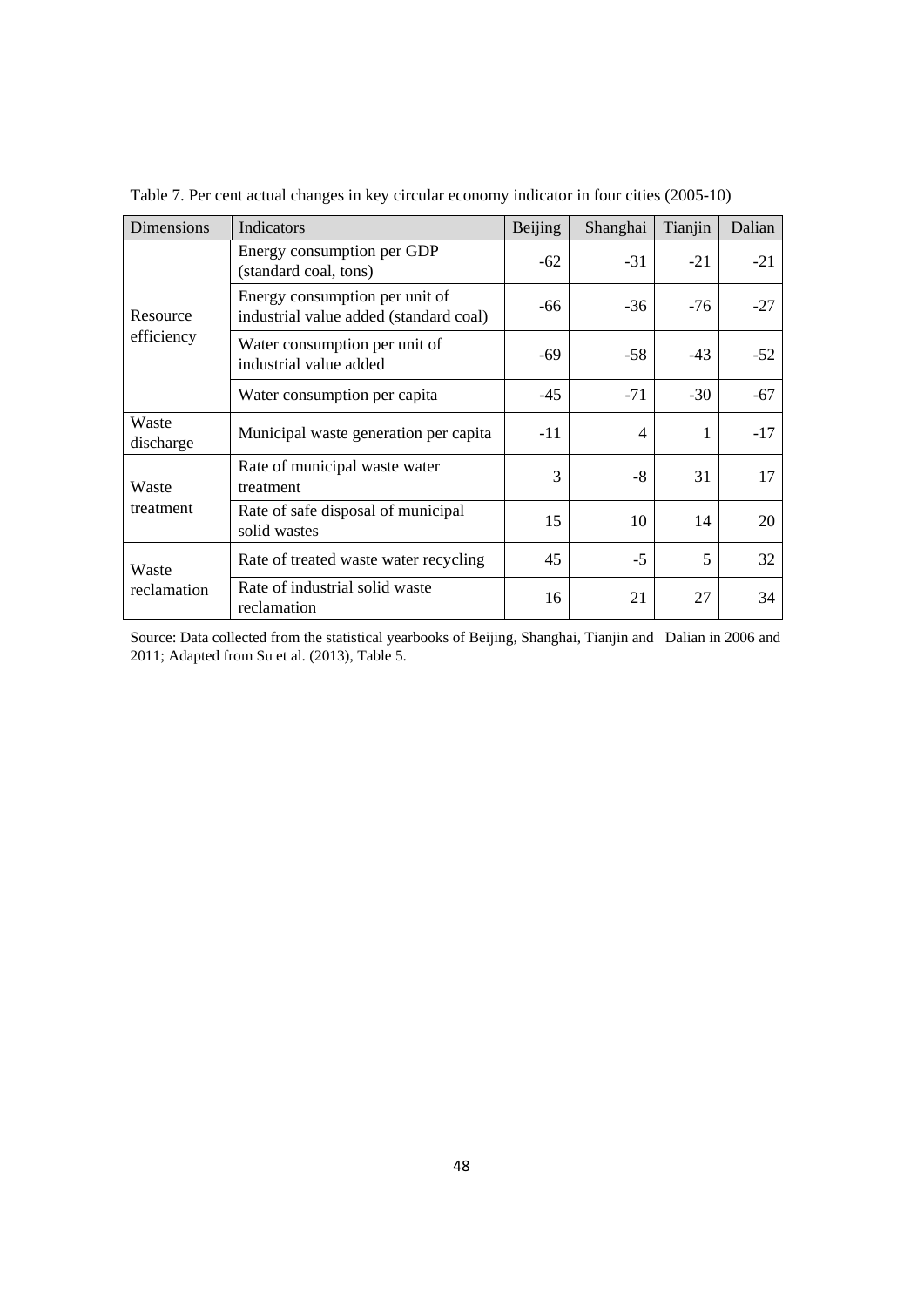| Dimensions         |                     | Indicators                                                    |      | Beijing |      | Shanghai |      | Tianjin | Dalian |      |
|--------------------|---------------------|---------------------------------------------------------------|------|---------|------|----------|------|---------|--------|------|
|                    |                     |                                                               | 2005 | 2010    | 2005 | 2010     | 2005 | 2010    | 2005   | 2010 |
|                    |                     |                                                               |      |         |      |          |      |         |        |      |
|                    | (standard coal, sc) | Energy consumption per GDP                                    | 2.58 | 1.00    | 2.06 | 1.42     | 1.88 | 1.48    | 2.02   | 1.60 |
| Resource           |                     | Energy consumption per unit<br>of industrial value added (sc) | 3.03 | 1.03    | 1.67 | 1.06     | 4.09 | 1.00    | 1.82   | 1.33 |
| efficiency         |                     | Water consumption per unit<br>of industrial value added       | 3.59 | 1.11    | 2.35 | 1.00     | 2.06 | 1.18    | 2.21   | 1.06 |
|                    |                     | Water consumption per capita                                  | 2.39 | 1.32    | 4.50 | 1.33     | 1.42 | 1.00    | 3.88   | 1.29 |
| Waste<br>discharge | per capita          | Municipal waste generation                                    | 2.66 | 2.37    | 2.71 | 2.83     | 1.03 | 1.04    | 1.20   | 1.00 |
| Waste              | Rate of municipal   | waste water treatment                                         | 0.78 | 0.81    | 0.90 | 0.82     | 0.69 | 1.00    | 0.73   | 0.90 |
| treatment          |                     | Rate of safe disposal of<br>municipal solid wastes            | 0.82 | 0.97    | 0.81 | 0.90     | 0.85 | 0.99    | 0.80   | 1.00 |
| Waste              | recycling           | Rate of treated waste water                                   | 0.25 | 1.00    | 0.33 | 0.24     | 0.55 | 0.63    | 0.17   | 0.71 |
| reclamation        | reclamation         | Rate of industrial solid waste                                | 0.83 | 0.99    | 0.76 | 0.97     | 0.73 | 1.00    | 0.63   | 0.98 |

Table 8. The relative performance of four cities in 2005 and 2010 for resource and waste indicators

Source: Adapted from Su et al. (2013), Table 6.

Note: The relative performance is obtained by dividing each row's data by the best performance for each indicator. The benchmarks are shaded.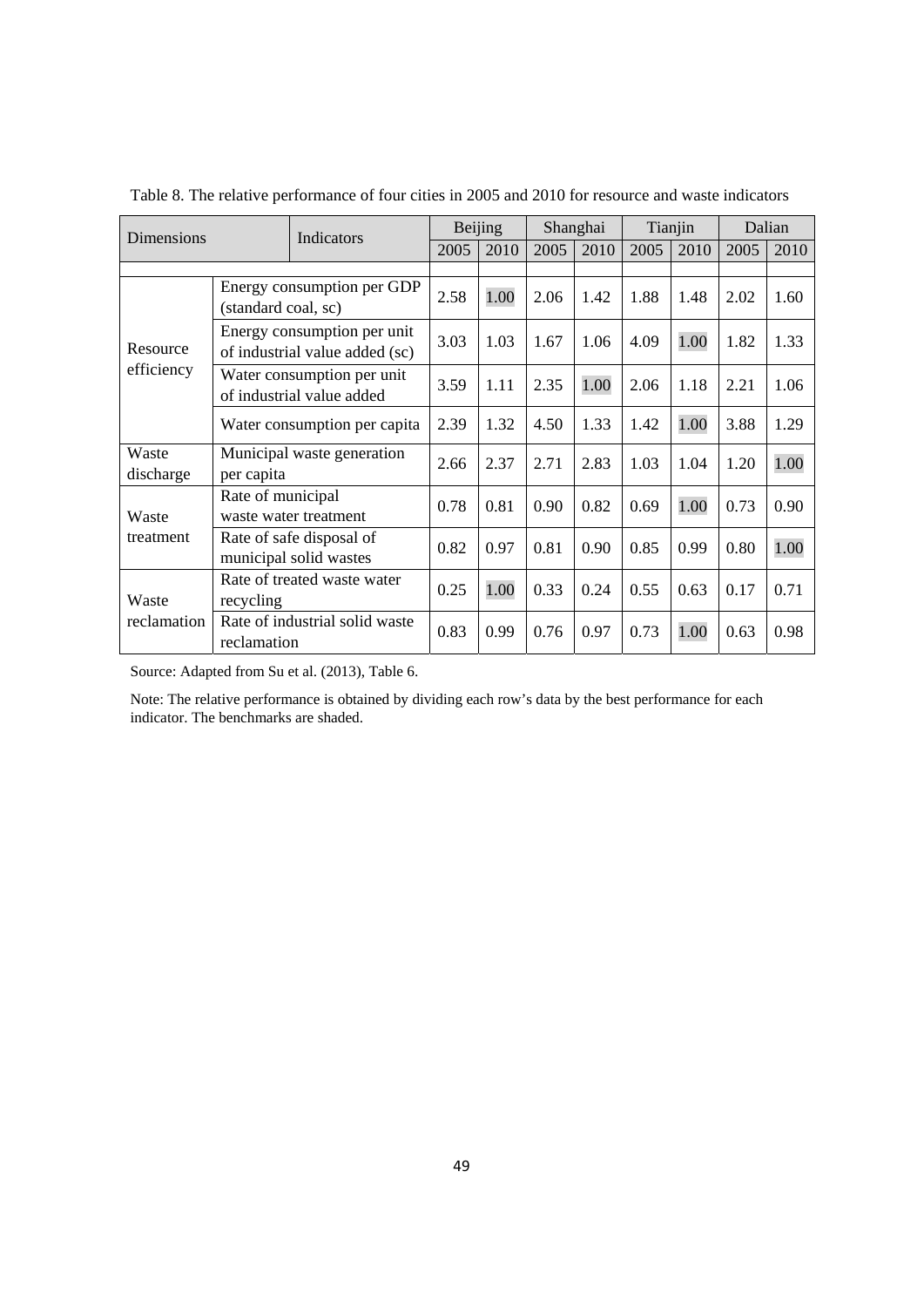| Target level                                    | Criteria level                   | Index level                                                  | Current | Standard |
|-------------------------------------------------|----------------------------------|--------------------------------------------------------------|---------|----------|
|                                                 |                                  |                                                              | value   | value    |
|                                                 |                                  | X11 Rate of output per unit of land                          | 0.39    | 1.26     |
|                                                 |                                  | area                                                         |         |          |
|                                                 |                                  | X12 Per capita GDP                                           | 5.7     | 5.5      |
|                                                 | X1 Economic                      |                                                              |         |          |
|                                                 | development                      | $\overline{X13}$ Rate of return on common                    | 50      | 200      |
|                                                 |                                  | stockholders' equity<br>X14 Annual growth rate of industrial | 6       | 8        |
|                                                 |                                  | added value                                                  |         |          |
|                                                 |                                  | X21 Water consumption per unit of                            | 9.5     | 1.2      |
|                                                 |                                  | industrial output                                            |         |          |
|                                                 |                                  | X22 Energy consumption per unit of                           | 3.5     | 1.2      |
|                                                 | X2 Exploiting                    | industrial output                                            |         |          |
|                                                 | resources                        | X23 Comprehensive utilization of                             | 30      | 75       |
|                                                 |                                  | industrial solid waste                                       |         |          |
|                                                 |                                  | X24 Recycling rate of industrial water                       | 70      | 75       |
|                                                 |                                  | X31 Emission reduction rate of                               | 44      | 66       |
|                                                 |                                  | industrial waste water COD                                   |         |          |
| The development level<br>of a circular economy: | X3 Pollution<br>reducing         | X32 Emission reduction rate of SO2                           | 89      | 100      |
|                                                 |                                  | X33 Rate cut of industrial solid waste                       | 60      | 80       |
|                                                 |                                  | generation                                                   |         |          |
|                                                 |                                  | X41 Waste water emissions per unit                           | 4.02    | 0.58     |
|                                                 |                                  | industrial output                                            | 5       | 10.2     |
|                                                 | X4 Ecological                    | X42 SO2 emissions per unit of<br>industrial output           |         |          |
|                                                 | efficiency                       | X43 Solid waste emissions per unit of                        | 166.6   | 135      |
|                                                 |                                  | industrial output                                            |         |          |
|                                                 |                                  | X44 Net profit / environmental                               | 187.5   | 300      |
|                                                 |                                  | investment                                                   |         |          |
|                                                 |                                  | X51 The proportion of technology                             | 1       | 2.5      |
|                                                 |                                  | investment to total industrial output                        |         |          |
|                                                 | X5 Develop-<br>mental potential: | X52 Capital accumulation rate                                | 8       | 30       |
|                                                 |                                  | X53 Rate of sales growth                                     | 10      | 20       |

Table 9. The evaluation index system on the development level of a circular economy in chemical enterprises

Source: Adapted from Li and Su (2012), *Evaluation of the circular economy development level of* 

*Chinese chemical enterprises,* Table 4.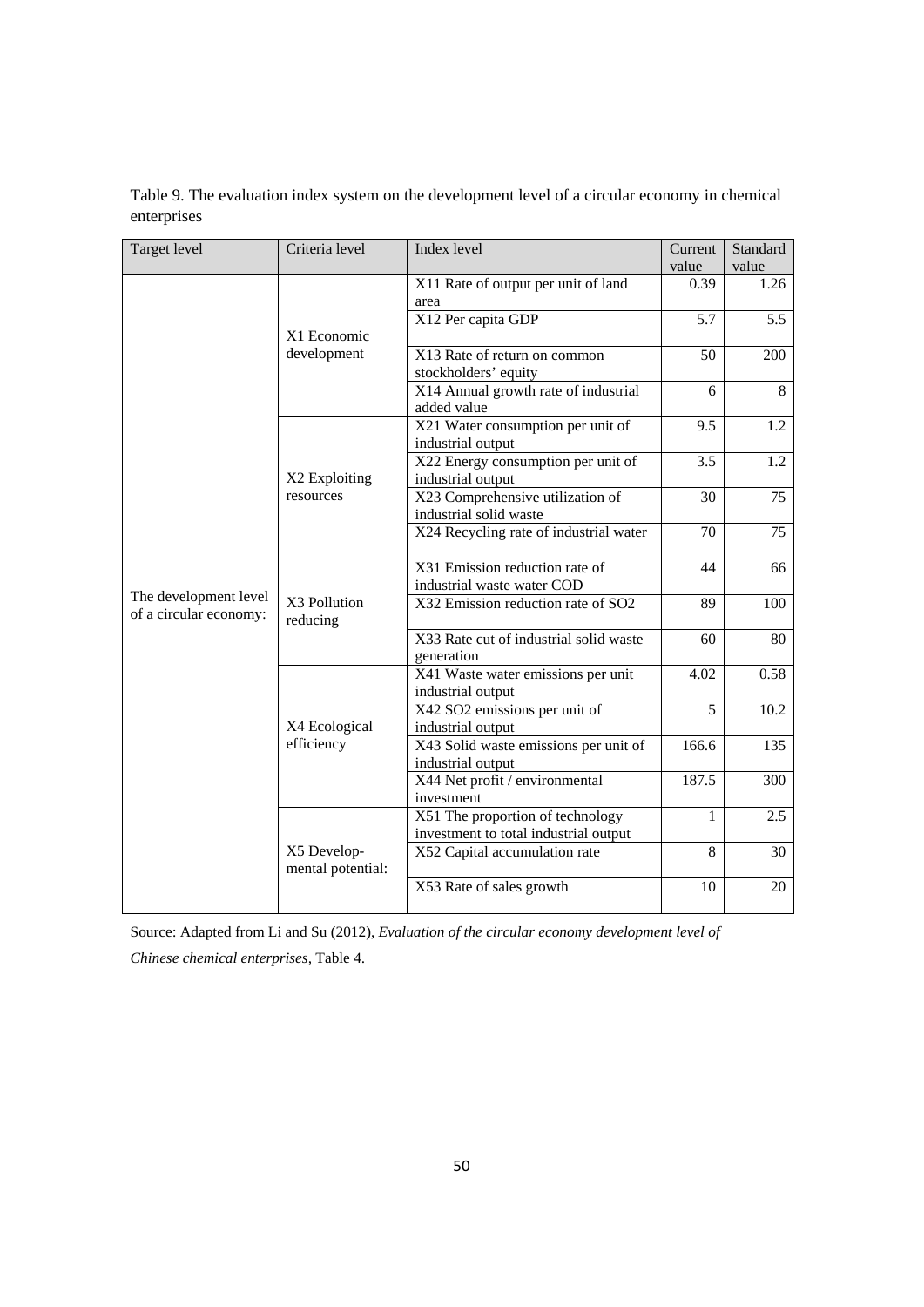| Author(s)                    | Topic of research                                                                             | Study period                         | Dimensions (number of<br>indicators)                                                                                                                                             | Method of<br>estimation/<br>computation   | Summary of findings and conclusion                                                                                                                                                                                                                                                                         |
|------------------------------|-----------------------------------------------------------------------------------------------|--------------------------------------|----------------------------------------------------------------------------------------------------------------------------------------------------------------------------------|-------------------------------------------|------------------------------------------------------------------------------------------------------------------------------------------------------------------------------------------------------------------------------------------------------------------------------------------------------------|
| Li and<br>Zhang<br>(2005)    | CE evaluation index<br>system in resource<br>based cities.                                    | Recent data<br>in two cities         | Resource factors; economic<br>factors; eco-environmental<br>factors; social factors (21).                                                                                        | Same weight.                              | Strategies for developing CE should be made<br>according to the features of the different<br>cities and external restricting factors to<br>promote its sustainable and all-round<br>development.                                                                                                           |
| Peng et al.<br>(2005)        | Promotion of clean<br>technology in SMEs<br>in China.                                         | 2002                                 | 20 barriers are grouped into<br>four major categories: policy<br>and market, financial and<br>economic, technical and<br>information, managerial and<br>organizational barriers. | Analytic<br>Hierarchy<br>Process (AHP).   | The exterior policy and financial barriers<br>should be stressed rather than the inner<br>technical and managerial barriers. Absence<br>of incentives, lax enforcement of regulations<br>and high initial capital costs were the most<br>important barriers to adoption of clean<br>technologies in China. |
| Zhang and<br>Huang<br>(2005) | Research on the CE<br>indicator system and<br>demonstrable<br>assessment for<br>Nantong city. | Data of 2002<br>and goals in<br>2020 | Economic development;<br>resource reduction; waste<br>reduction; resource recycle;<br>eco-environment (12).                                                                      | Grey correlation<br>degree method.        | In 2002-07 the goal was to focus on reducing<br>pollution and resource consumption; in 2008-<br>2010 the goal was to focus on eco-<br>environment protection, reducing pollution<br>and management; in 2011-20 the goal is to<br>control for balanced development among all<br>aspects.                    |
| Chen (2006)                  | Evaluation of CE for<br>3 different cities of<br>Shanghai, Yinchuan<br>and Rizhao.            | Experience<br>and<br>consulting      | Economic development; living<br>environment; structure features;<br>resource utilization social<br>development (38).                                                             | Analytic<br>Hierarchy<br>Process (AHP).   | Shanghai (metropolitan) scored 93, Yinchuan<br>(big city in the west) scored 76, Rizhao<br>(medium sized city in the east) scored 65.                                                                                                                                                                      |
| Meng and<br>Shen (2006)      | Research on CE's<br>evaluation of Central<br>Plain cities.                                    | 2003                                 | Economic development; green<br>development; social<br>development (25).                                                                                                          | Principal<br>Component<br>Analysis (PCA). | Economic development has proposed the<br>most influence on CE, followed by reduction<br>of resource usage and social development.                                                                                                                                                                          |
| Wang et al.<br>(2006)        | Evaluating regional<br>CE: a case study of<br>Jiangsu Province.                               | 1986-2003                            | Economic development;<br>resource reduction; recycling,<br>pollution (16).                                                                                                       | Analytic<br>Hierarchy<br>Process (AHP).   | The analysis showed that CE is developing at<br>a steady speed. According to the trend of<br>development in 1986-2003, the official goal<br>will not be achieved until 2022.                                                                                                                               |
| Wang et al.<br>(2006)        | <b>Evaluation</b> and<br>diagnosis of obstacles<br>for CE in Jiangsu's                        | 1985-2003                            | Social and economic<br>development; resource<br>reduction; recycle and reuse;                                                                                                    | Analytic<br>Hierarchy<br>Process (AHP)    | The results showed ten obstacles that are<br>impeding CE's development in Jiangsu's<br>industrial sector. Energy efficiency was the                                                                                                                                                                        |

Appendix A. Chronological summary of selected empirical studies on CE and sustainable development and entrepreneurship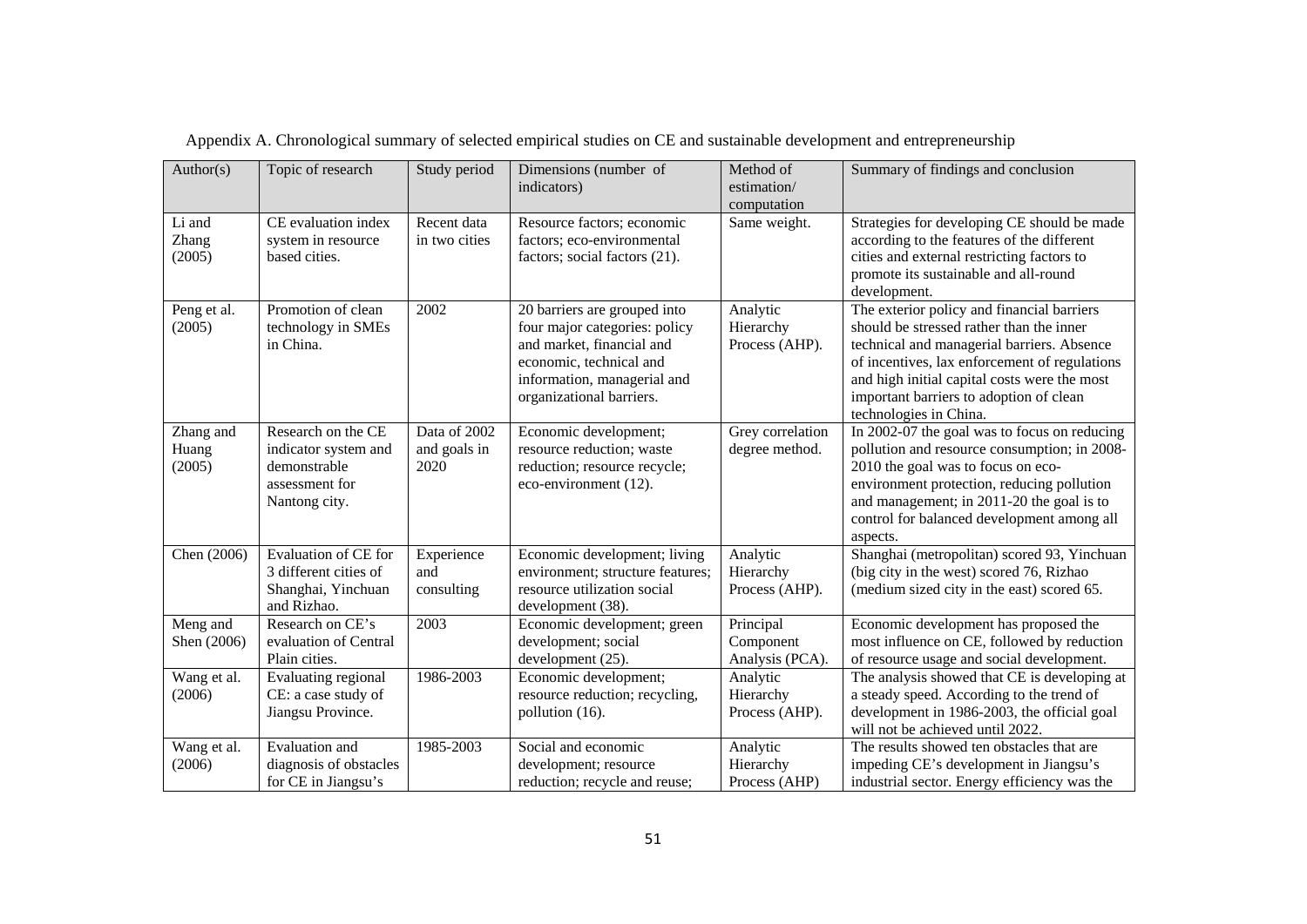| industry sector.<br>and obstacle<br>biggest obstacle. The average growth of CE<br>waste reduction; safety of<br>resources and environment<br>analysis.<br>indicators: in general (10.2%), waste<br>reduction (17.6%), resource reduction<br>(35).<br>$(9.6\%)$ , and recycle and reuse $(3.0\%)$ .<br>Zhu and Qiu<br>Eco-efficiency<br>Analytical tool for<br>1990-2004<br>Productivity of resources and<br>It lists three most serious problems in the<br>(2007)<br>urban CE planning<br>and IPAT.<br>case of Shanghai: energy supply,<br>waste $(7)$ .<br>and its application.<br>management of waste gas and solid waste.<br>The comprehensive index of CE<br>Assessment of CE's<br>Resource efficiency;<br>Analytic<br>Qian et al.<br>Recent year<br>(2008)<br>environmental impacts; social<br>development levels.<br>Hierarchy<br>development of Qingdao city is 0.73, i.e. the<br>data<br>development (28).<br>Process (AHP).<br>mid-circular state; identifying the bottlenecks<br>in the development of CE. Development<br>countermeasures are put forward.<br>In 1998-2004, CE's performance in Shaanxi<br>Comprehensive<br>1998-2004<br>Xiong et al.<br>Resource reduction; resource<br>Principal<br>(2008)<br>evaluation of CE<br>efficiency; waste generation;<br>Component<br>has improved gradually. Waste per produced<br>unit of GDP decreased and utilization of<br>resource reuse and recycle;<br>Analysis (PCA).<br>development.<br>economic aspects (19).<br>solid waste improved.<br>Eco-efficiency<br>1990-2005<br>Eco-efficiency.<br>The eco-efficiency of natural resource inputs<br>Zhu and Qiu<br>Productivity of resources and<br>indicators and their<br>in China increased during 1990-2005. It is not<br>(2008)<br>waste $(7)$ .<br>enough for China to decouple economic<br>demonstration as a<br>growth from natural resources.<br>measure of CE.<br>2003-06<br>Du and<br><b>Evaluating CE</b><br>Input: water, energy, labor<br>The CE efficiency of the iron and steel<br>Data<br>productivity, financial support.<br>industry in China on the whole is not high,<br>Cheng<br>efficiency in 47 iron<br>Envelopment<br>and steel industry<br>Output: waste water, waste gas<br>but it shows a positive trend. The main factor<br>(2009)<br>Analysis (DEA)<br>establishments.<br>that affects the enhancing of CE efficiency of<br>and solid waste (9 for inputs,<br>and Malmquist |
|---------------------------------------------------------------------------------------------------------------------------------------------------------------------------------------------------------------------------------------------------------------------------------------------------------------------------------------------------------------------------------------------------------------------------------------------------------------------------------------------------------------------------------------------------------------------------------------------------------------------------------------------------------------------------------------------------------------------------------------------------------------------------------------------------------------------------------------------------------------------------------------------------------------------------------------------------------------------------------------------------------------------------------------------------------------------------------------------------------------------------------------------------------------------------------------------------------------------------------------------------------------------------------------------------------------------------------------------------------------------------------------------------------------------------------------------------------------------------------------------------------------------------------------------------------------------------------------------------------------------------------------------------------------------------------------------------------------------------------------------------------------------------------------------------------------------------------------------------------------------------------------------------------------------------------------------------------------------------------------------------------------------------------------------------------------------------------------------------------------------------------------------------------------------------------------------------------------------------------------------------------------------------------------------------------------------------------------------------------------------------------------------------------------------|
|                                                                                                                                                                                                                                                                                                                                                                                                                                                                                                                                                                                                                                                                                                                                                                                                                                                                                                                                                                                                                                                                                                                                                                                                                                                                                                                                                                                                                                                                                                                                                                                                                                                                                                                                                                                                                                                                                                                                                                                                                                                                                                                                                                                                                                                                                                                                                                                                                     |
|                                                                                                                                                                                                                                                                                                                                                                                                                                                                                                                                                                                                                                                                                                                                                                                                                                                                                                                                                                                                                                                                                                                                                                                                                                                                                                                                                                                                                                                                                                                                                                                                                                                                                                                                                                                                                                                                                                                                                                                                                                                                                                                                                                                                                                                                                                                                                                                                                     |
|                                                                                                                                                                                                                                                                                                                                                                                                                                                                                                                                                                                                                                                                                                                                                                                                                                                                                                                                                                                                                                                                                                                                                                                                                                                                                                                                                                                                                                                                                                                                                                                                                                                                                                                                                                                                                                                                                                                                                                                                                                                                                                                                                                                                                                                                                                                                                                                                                     |
|                                                                                                                                                                                                                                                                                                                                                                                                                                                                                                                                                                                                                                                                                                                                                                                                                                                                                                                                                                                                                                                                                                                                                                                                                                                                                                                                                                                                                                                                                                                                                                                                                                                                                                                                                                                                                                                                                                                                                                                                                                                                                                                                                                                                                                                                                                                                                                                                                     |
|                                                                                                                                                                                                                                                                                                                                                                                                                                                                                                                                                                                                                                                                                                                                                                                                                                                                                                                                                                                                                                                                                                                                                                                                                                                                                                                                                                                                                                                                                                                                                                                                                                                                                                                                                                                                                                                                                                                                                                                                                                                                                                                                                                                                                                                                                                                                                                                                                     |
|                                                                                                                                                                                                                                                                                                                                                                                                                                                                                                                                                                                                                                                                                                                                                                                                                                                                                                                                                                                                                                                                                                                                                                                                                                                                                                                                                                                                                                                                                                                                                                                                                                                                                                                                                                                                                                                                                                                                                                                                                                                                                                                                                                                                                                                                                                                                                                                                                     |
|                                                                                                                                                                                                                                                                                                                                                                                                                                                                                                                                                                                                                                                                                                                                                                                                                                                                                                                                                                                                                                                                                                                                                                                                                                                                                                                                                                                                                                                                                                                                                                                                                                                                                                                                                                                                                                                                                                                                                                                                                                                                                                                                                                                                                                                                                                                                                                                                                     |
|                                                                                                                                                                                                                                                                                                                                                                                                                                                                                                                                                                                                                                                                                                                                                                                                                                                                                                                                                                                                                                                                                                                                                                                                                                                                                                                                                                                                                                                                                                                                                                                                                                                                                                                                                                                                                                                                                                                                                                                                                                                                                                                                                                                                                                                                                                                                                                                                                     |
|                                                                                                                                                                                                                                                                                                                                                                                                                                                                                                                                                                                                                                                                                                                                                                                                                                                                                                                                                                                                                                                                                                                                                                                                                                                                                                                                                                                                                                                                                                                                                                                                                                                                                                                                                                                                                                                                                                                                                                                                                                                                                                                                                                                                                                                                                                                                                                                                                     |
|                                                                                                                                                                                                                                                                                                                                                                                                                                                                                                                                                                                                                                                                                                                                                                                                                                                                                                                                                                                                                                                                                                                                                                                                                                                                                                                                                                                                                                                                                                                                                                                                                                                                                                                                                                                                                                                                                                                                                                                                                                                                                                                                                                                                                                                                                                                                                                                                                     |
|                                                                                                                                                                                                                                                                                                                                                                                                                                                                                                                                                                                                                                                                                                                                                                                                                                                                                                                                                                                                                                                                                                                                                                                                                                                                                                                                                                                                                                                                                                                                                                                                                                                                                                                                                                                                                                                                                                                                                                                                                                                                                                                                                                                                                                                                                                                                                                                                                     |
|                                                                                                                                                                                                                                                                                                                                                                                                                                                                                                                                                                                                                                                                                                                                                                                                                                                                                                                                                                                                                                                                                                                                                                                                                                                                                                                                                                                                                                                                                                                                                                                                                                                                                                                                                                                                                                                                                                                                                                                                                                                                                                                                                                                                                                                                                                                                                                                                                     |
|                                                                                                                                                                                                                                                                                                                                                                                                                                                                                                                                                                                                                                                                                                                                                                                                                                                                                                                                                                                                                                                                                                                                                                                                                                                                                                                                                                                                                                                                                                                                                                                                                                                                                                                                                                                                                                                                                                                                                                                                                                                                                                                                                                                                                                                                                                                                                                                                                     |
|                                                                                                                                                                                                                                                                                                                                                                                                                                                                                                                                                                                                                                                                                                                                                                                                                                                                                                                                                                                                                                                                                                                                                                                                                                                                                                                                                                                                                                                                                                                                                                                                                                                                                                                                                                                                                                                                                                                                                                                                                                                                                                                                                                                                                                                                                                                                                                                                                     |
|                                                                                                                                                                                                                                                                                                                                                                                                                                                                                                                                                                                                                                                                                                                                                                                                                                                                                                                                                                                                                                                                                                                                                                                                                                                                                                                                                                                                                                                                                                                                                                                                                                                                                                                                                                                                                                                                                                                                                                                                                                                                                                                                                                                                                                                                                                                                                                                                                     |
|                                                                                                                                                                                                                                                                                                                                                                                                                                                                                                                                                                                                                                                                                                                                                                                                                                                                                                                                                                                                                                                                                                                                                                                                                                                                                                                                                                                                                                                                                                                                                                                                                                                                                                                                                                                                                                                                                                                                                                                                                                                                                                                                                                                                                                                                                                                                                                                                                     |
|                                                                                                                                                                                                                                                                                                                                                                                                                                                                                                                                                                                                                                                                                                                                                                                                                                                                                                                                                                                                                                                                                                                                                                                                                                                                                                                                                                                                                                                                                                                                                                                                                                                                                                                                                                                                                                                                                                                                                                                                                                                                                                                                                                                                                                                                                                                                                                                                                     |
|                                                                                                                                                                                                                                                                                                                                                                                                                                                                                                                                                                                                                                                                                                                                                                                                                                                                                                                                                                                                                                                                                                                                                                                                                                                                                                                                                                                                                                                                                                                                                                                                                                                                                                                                                                                                                                                                                                                                                                                                                                                                                                                                                                                                                                                                                                                                                                                                                     |
|                                                                                                                                                                                                                                                                                                                                                                                                                                                                                                                                                                                                                                                                                                                                                                                                                                                                                                                                                                                                                                                                                                                                                                                                                                                                                                                                                                                                                                                                                                                                                                                                                                                                                                                                                                                                                                                                                                                                                                                                                                                                                                                                                                                                                                                                                                                                                                                                                     |
|                                                                                                                                                                                                                                                                                                                                                                                                                                                                                                                                                                                                                                                                                                                                                                                                                                                                                                                                                                                                                                                                                                                                                                                                                                                                                                                                                                                                                                                                                                                                                                                                                                                                                                                                                                                                                                                                                                                                                                                                                                                                                                                                                                                                                                                                                                                                                                                                                     |
|                                                                                                                                                                                                                                                                                                                                                                                                                                                                                                                                                                                                                                                                                                                                                                                                                                                                                                                                                                                                                                                                                                                                                                                                                                                                                                                                                                                                                                                                                                                                                                                                                                                                                                                                                                                                                                                                                                                                                                                                                                                                                                                                                                                                                                                                                                                                                                                                                     |
|                                                                                                                                                                                                                                                                                                                                                                                                                                                                                                                                                                                                                                                                                                                                                                                                                                                                                                                                                                                                                                                                                                                                                                                                                                                                                                                                                                                                                                                                                                                                                                                                                                                                                                                                                                                                                                                                                                                                                                                                                                                                                                                                                                                                                                                                                                                                                                                                                     |
|                                                                                                                                                                                                                                                                                                                                                                                                                                                                                                                                                                                                                                                                                                                                                                                                                                                                                                                                                                                                                                                                                                                                                                                                                                                                                                                                                                                                                                                                                                                                                                                                                                                                                                                                                                                                                                                                                                                                                                                                                                                                                                                                                                                                                                                                                                                                                                                                                     |
|                                                                                                                                                                                                                                                                                                                                                                                                                                                                                                                                                                                                                                                                                                                                                                                                                                                                                                                                                                                                                                                                                                                                                                                                                                                                                                                                                                                                                                                                                                                                                                                                                                                                                                                                                                                                                                                                                                                                                                                                                                                                                                                                                                                                                                                                                                                                                                                                                     |
| Productivity<br>the iron and steel industry is technical<br>and 4 for outputs).                                                                                                                                                                                                                                                                                                                                                                                                                                                                                                                                                                                                                                                                                                                                                                                                                                                                                                                                                                                                                                                                                                                                                                                                                                                                                                                                                                                                                                                                                                                                                                                                                                                                                                                                                                                                                                                                                                                                                                                                                                                                                                                                                                                                                                                                                                                                     |
| Index (MPI).<br>efficiency.                                                                                                                                                                                                                                                                                                                                                                                                                                                                                                                                                                                                                                                                                                                                                                                                                                                                                                                                                                                                                                                                                                                                                                                                                                                                                                                                                                                                                                                                                                                                                                                                                                                                                                                                                                                                                                                                                                                                                                                                                                                                                                                                                                                                                                                                                                                                                                                         |
| Comparing key CE indicators<br>Review of progress in<br>2005 and<br>Identifies several responses by Dalian<br>Geng et al.<br>Simple                                                                                                                                                                                                                                                                                                                                                                                                                                                                                                                                                                                                                                                                                                                                                                                                                                                                                                                                                                                                                                                                                                                                                                                                                                                                                                                                                                                                                                                                                                                                                                                                                                                                                                                                                                                                                                                                                                                                                                                                                                                                                                                                                                                                                                                                                 |
| for Dalian, Beijing, Shanghai<br>municipality to overcome the challenges:<br>(2009)<br>implementation of<br>$2010$ goal<br>descriptive                                                                                                                                                                                                                                                                                                                                                                                                                                                                                                                                                                                                                                                                                                                                                                                                                                                                                                                                                                                                                                                                                                                                                                                                                                                                                                                                                                                                                                                                                                                                                                                                                                                                                                                                                                                                                                                                                                                                                                                                                                                                                                                                                                                                                                                                              |
| and Tianjin in 2005. The<br>pricing and tax reforms serve as conservation<br>CE at the regional<br>statistical                                                                                                                                                                                                                                                                                                                                                                                                                                                                                                                                                                                                                                                                                                                                                                                                                                                                                                                                                                                                                                                                                                                                                                                                                                                                                                                                                                                                                                                                                                                                                                                                                                                                                                                                                                                                                                                                                                                                                                                                                                                                                                                                                                                                                                                                                                      |
| indicators cover resource<br>incentives, provision of financial support and<br>level.<br>analysis.                                                                                                                                                                                                                                                                                                                                                                                                                                                                                                                                                                                                                                                                                                                                                                                                                                                                                                                                                                                                                                                                                                                                                                                                                                                                                                                                                                                                                                                                                                                                                                                                                                                                                                                                                                                                                                                                                                                                                                                                                                                                                                                                                                                                                                                                                                                  |
| the organization of CE training programs.<br>consumption, waste discharge,                                                                                                                                                                                                                                                                                                                                                                                                                                                                                                                                                                                                                                                                                                                                                                                                                                                                                                                                                                                                                                                                                                                                                                                                                                                                                                                                                                                                                                                                                                                                                                                                                                                                                                                                                                                                                                                                                                                                                                                                                                                                                                                                                                                                                                                                                                                                          |
| More is possible and more is needed before<br>waste treatment and waste                                                                                                                                                                                                                                                                                                                                                                                                                                                                                                                                                                                                                                                                                                                                                                                                                                                                                                                                                                                                                                                                                                                                                                                                                                                                                                                                                                                                                                                                                                                                                                                                                                                                                                                                                                                                                                                                                                                                                                                                                                                                                                                                                                                                                                                                                                                                             |
| Dalian can be designated a true 'eco-city'.<br>reclamation (10).                                                                                                                                                                                                                                                                                                                                                                                                                                                                                                                                                                                                                                                                                                                                                                                                                                                                                                                                                                                                                                                                                                                                                                                                                                                                                                                                                                                                                                                                                                                                                                                                                                                                                                                                                                                                                                                                                                                                                                                                                                                                                                                                                                                                                                                                                                                                                    |
| Design of the CE<br>Hao et al.<br>Economic development; social<br>Fuzzy synthesis<br>The indicator system should be built                                                                                                                                                                                                                                                                                                                                                                                                                                                                                                                                                                                                                                                                                                                                                                                                                                                                                                                                                                                                                                                                                                                                                                                                                                                                                                                                                                                                                                                                                                                                                                                                                                                                                                                                                                                                                                                                                                                                                                                                                                                                                                                                                                                                                                                                                           |
| according to the features of the city. The<br>(2009)<br>index at the city<br>stability; resource consumption;<br>appraisal.                                                                                                                                                                                                                                                                                                                                                                                                                                                                                                                                                                                                                                                                                                                                                                                                                                                                                                                                                                                                                                                                                                                                                                                                                                                                                                                                                                                                                                                                                                                                                                                                                                                                                                                                                                                                                                                                                                                                                                                                                                                                                                                                                                                                                                                                                         |
| level.<br>environmental protection (16).<br>index system can be classified into main and                                                                                                                                                                                                                                                                                                                                                                                                                                                                                                                                                                                                                                                                                                                                                                                                                                                                                                                                                                                                                                                                                                                                                                                                                                                                                                                                                                                                                                                                                                                                                                                                                                                                                                                                                                                                                                                                                                                                                                                                                                                                                                                                                                                                                                                                                                                            |
| assistant index systems.                                                                                                                                                                                                                                                                                                                                                                                                                                                                                                                                                                                                                                                                                                                                                                                                                                                                                                                                                                                                                                                                                                                                                                                                                                                                                                                                                                                                                                                                                                                                                                                                                                                                                                                                                                                                                                                                                                                                                                                                                                                                                                                                                                                                                                                                                                                                                                                            |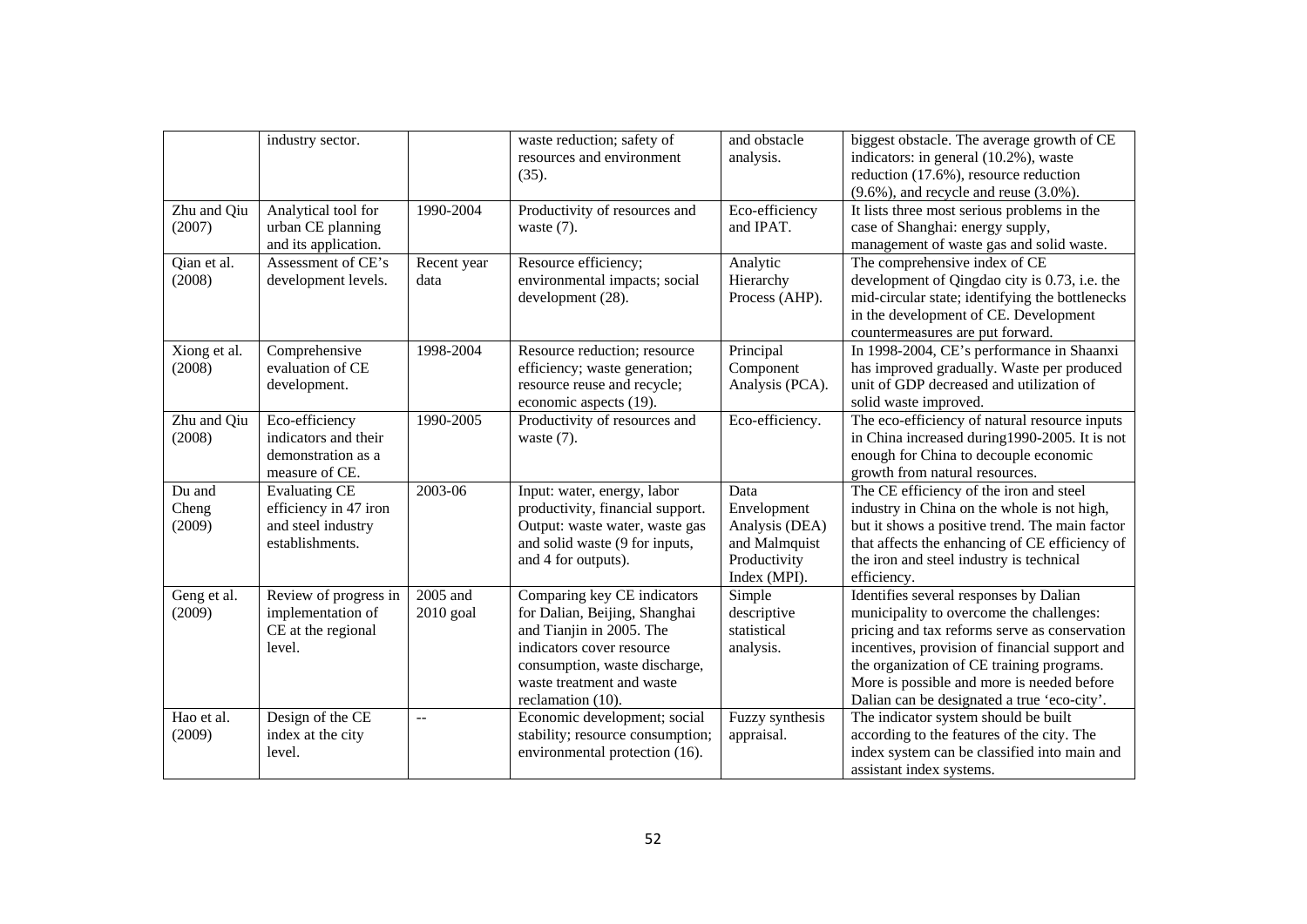| Li et al.            | Measurement                                                                                                  | Plan for          | Economic growth and                                                                                                                             | Full permutation                                                     | Value of a synthetic indicator for sustainable                                                                                                                                                                                                                       |
|----------------------|--------------------------------------------------------------------------------------------------------------|-------------------|-------------------------------------------------------------------------------------------------------------------------------------------------|----------------------------------------------------------------------|----------------------------------------------------------------------------------------------------------------------------------------------------------------------------------------------------------------------------------------------------------------------|
| (2009)               | indicators and an                                                                                            | 2004-20           | efficiency; ecological and                                                                                                                      | polygon                                                              | development of Jining was 0.24 in 2004,                                                                                                                                                                                                                              |
|                      | evaluation approach                                                                                          |                   | infrastructural construction;                                                                                                                   | synthetic                                                            | which indicates a low level. According to the                                                                                                                                                                                                                        |
|                      | for assessing urban                                                                                          |                   | environmental protection;                                                                                                                       | indicator                                                            | ecological plan for 2004-20, the indicator                                                                                                                                                                                                                           |
|                      | sustainable                                                                                                  |                   | social and welfare progress                                                                                                                     | method.                                                              | will improve to 0.45 in 2007, 0.62 in 2010                                                                                                                                                                                                                           |
|                      | development.                                                                                                 |                   | (52).                                                                                                                                           |                                                                      | and 0.90 in 2020.                                                                                                                                                                                                                                                    |
| Liu et al.<br>(2009) | Analysis of public<br>awareness and<br>performance for<br>promoting CE.                                      | 2006              | The data used was collected by<br>distributing questionnaires<br>randomly in 6 urban districts in<br>China and interviewing 600<br>respondents. | Descriptive<br>statistical<br>analysis of<br>survey data.            | The results indicate that the residents have<br>limited awareness and a poor understanding<br>about the CE program. People's awareness<br>has a positive correlation with their<br>educational levels, whereas their pro-<br>environmental and resource conservation |
|                      |                                                                                                              |                   |                                                                                                                                                 |                                                                      | behavior has a positive correlation with the<br>age of the respondents.                                                                                                                                                                                              |
| Qin et al.<br>(2009) | Integrative evaluation<br>and case study on the<br>development level of<br>CE in Guangdong.                  | 2005              | Resource usage reduction;<br>resource recycling and reuse;<br>resource and environment<br>protection; economy and social<br>development (23).   | Obstacle<br>analysis.                                                | Different status of development in 21 cities<br>in Guangdong owing to dissimilarities in<br>natural and environment conditions as well<br>as on a social and economic basis.                                                                                         |
| Wang                 | Evaluation of CE in                                                                                          | 2006              | Economic development; reuse                                                                                                                     | Principal                                                            | 16 cities' comprehensive scores show that                                                                                                                                                                                                                            |
| (2009)               | 29 Chinese cities.                                                                                           |                   | and recycle; resource reduction;                                                                                                                | Component                                                            | their CE development is more balanced than                                                                                                                                                                                                                           |
|                      |                                                                                                              |                   | emission reduction; social<br>development (10).                                                                                                 | Analysis (PCA).                                                      | others in all aspects; 12 cities' shows gaps in<br>their CE goals. Also pilot cities scored lower<br>than non-pilot cities.                                                                                                                                          |
| Jiang (2010)         | Empirical analysis of<br>regional CE<br>development in<br>provinces Jiangsu,<br>Heilongjiang and<br>Qinghai. | $-$               | Resource consumption;<br>Environmental disturbances;<br>recycling; social development<br>(16).                                                  | Fuzzy synthesis<br>appraisal;<br>comparison<br>evaluation<br>method. | Jiangsu had higher development in CE than<br>Heilongjiang and Qinghai provinces.<br>Heilongjiang needed to adopt energy<br>conservation. CE development and efficiency<br>in recycling needs powerful economic<br>security.                                          |
| Kockerts et          | The influence of                                                                                             | 2007, cross-      | Determinants of science and                                                                                                                     | <b>Ordinary Linear</b>                                               | The findings suggest that the positive impact                                                                                                                                                                                                                        |
| al. (2010)           | sustainability                                                                                               | section of        | engineering, business students                                                                                                                  | Regression                                                           | of sustainability orientation vanishes with                                                                                                                                                                                                                          |
|                      | orientation on                                                                                               | individuals       | and their alumni's intentions                                                                                                                   | Model (OLS).                                                         | business experience. Suggests measures to                                                                                                                                                                                                                            |
|                      | entrepreneurial                                                                                              |                   | about becoming self-employed.                                                                                                                   |                                                                      | nourish an evidently existing potential for                                                                                                                                                                                                                          |
|                      | intentions.                                                                                                  |                   |                                                                                                                                                 |                                                                      | sustainable entrepreneurship.                                                                                                                                                                                                                                        |
| Meek et al.          | The impact of social                                                                                         | Sample of 45      | Estimates models of a number                                                                                                                    | <b>Fixed effects</b>                                                 | The findings suggest that the efficacy of                                                                                                                                                                                                                            |
| (2010)               | norms on                                                                                                     | <b>USA</b> states | of new solar energy firms by                                                                                                                    | panel data.                                                          | state-level policies in the sponsoring of                                                                                                                                                                                                                            |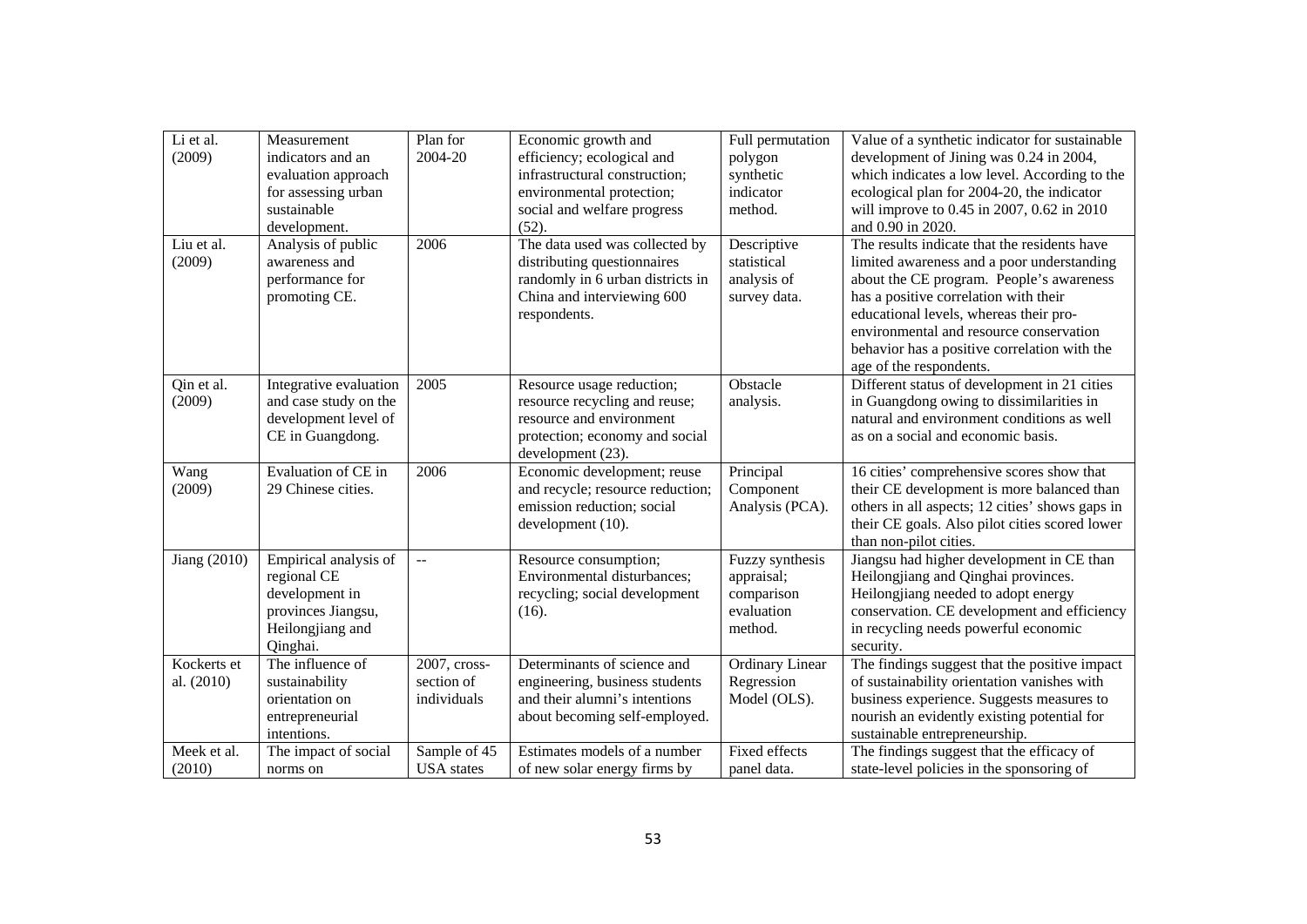|                                   | entrepreneurial<br>action.                                                      | funding solar<br>firms, panel<br>data                    | firms, state and regulations and<br>their interaction variables.                                                                                                                                                                     | Model.                                                                                       | entrepreneurial growth is dependent on the<br>social norms that prevail in the entrepreneur's<br>environment. Demonstrates the integral role<br>that social norms play in influencing the<br>creation of new firms and illustrates the<br>potential effect that social norms have on the<br>effect of environmental policies.            |
|-----------------------------------|---------------------------------------------------------------------------------|----------------------------------------------------------|--------------------------------------------------------------------------------------------------------------------------------------------------------------------------------------------------------------------------------------|----------------------------------------------------------------------------------------------|------------------------------------------------------------------------------------------------------------------------------------------------------------------------------------------------------------------------------------------------------------------------------------------------------------------------------------------|
| Xue et al.<br>(2010)              | Officials; awareness<br>on CE development<br>in China.                          | Municipal<br>and country<br>level survey<br>data in 2008 | The questionnaire targets a<br>stratified population by age,<br>income and educational levels.<br>The questions are related to:<br>understanding CE development,<br>attitude and performance<br>towards promoting CE<br>development. | Simple statistical<br>analysis of data.                                                      | Most of the officials working at municipal<br>and county levels have higher awareness and<br>understanding of the CE concept. Nearly<br>16.70% need to further improve their CE<br>awareness. The main barriers are weaknesses<br>in public awareness and lack of financial<br>support. Willingness to pay for green<br>products is low. |
| Zhu et al.<br>(2010)              | Integrated<br>management to<br>resource depletion<br>and pollution<br>problems. | Survey                                                   | Measurement items for<br>evaluating environmental<br>oriented supply chain<br>cooperation, measurement<br>items for evaluating CE<br>practices and measurement<br>items for evaluating CE<br>targeted performance (46).              | <b>Factor Analysis</b><br>(FA) and Multi-<br>Hierarchical<br>Clustering<br>Method<br>(MHCM). | The cluster analytic results with a<br>multivariate analysis of variance among four<br>types of Chinese manufacturers varying in<br>environmental-oriented supply chain<br>cooperation highlight the importance of<br>intensifying cooperation with upstream and<br>downstream supply chain partners for a CE<br>initiative to succeed.  |
| Jia and<br><b>Zhang</b><br>(2011) | <b>Evaluation</b> of<br>regional CE.                                            | 2006                                                     | The regional CE index system<br>and quality grades include<br>reduce, recycle and reuse as<br>rule layers. The layers include<br>energy and water consumption,<br>water and waste emissions and<br>recycling and treatment.          | Fuzzy<br>mathematic and<br>the matter<br>element model.                                      | The model applied to evaluate the<br>development of CE in Beijing, Anhui and<br>Sichuan shows that the quality grade of<br>Beijing is good, Anhui is middle and Sichuan<br>is in the basic circle. The proposed method<br>proved to be reasonable and reliable, and can<br>be widely used in evaluation problems.                        |
| Jiang (2011)                      | Evaluation system for<br>regional CE                                            |                                                          | Resource consumption;<br>environmental disturbances;<br>recycling; and social<br>development (16).                                                                                                                                   | Fuzzy<br>Comprehensive<br>Evaluation<br>Method and<br>Comparison<br>Evaluation<br>Method.    | It enhances ability in the evaluation model<br>and evaluation method of CE developing<br>level in Jiangsu, Heilongjiang Qinghai<br>Province.                                                                                                                                                                                             |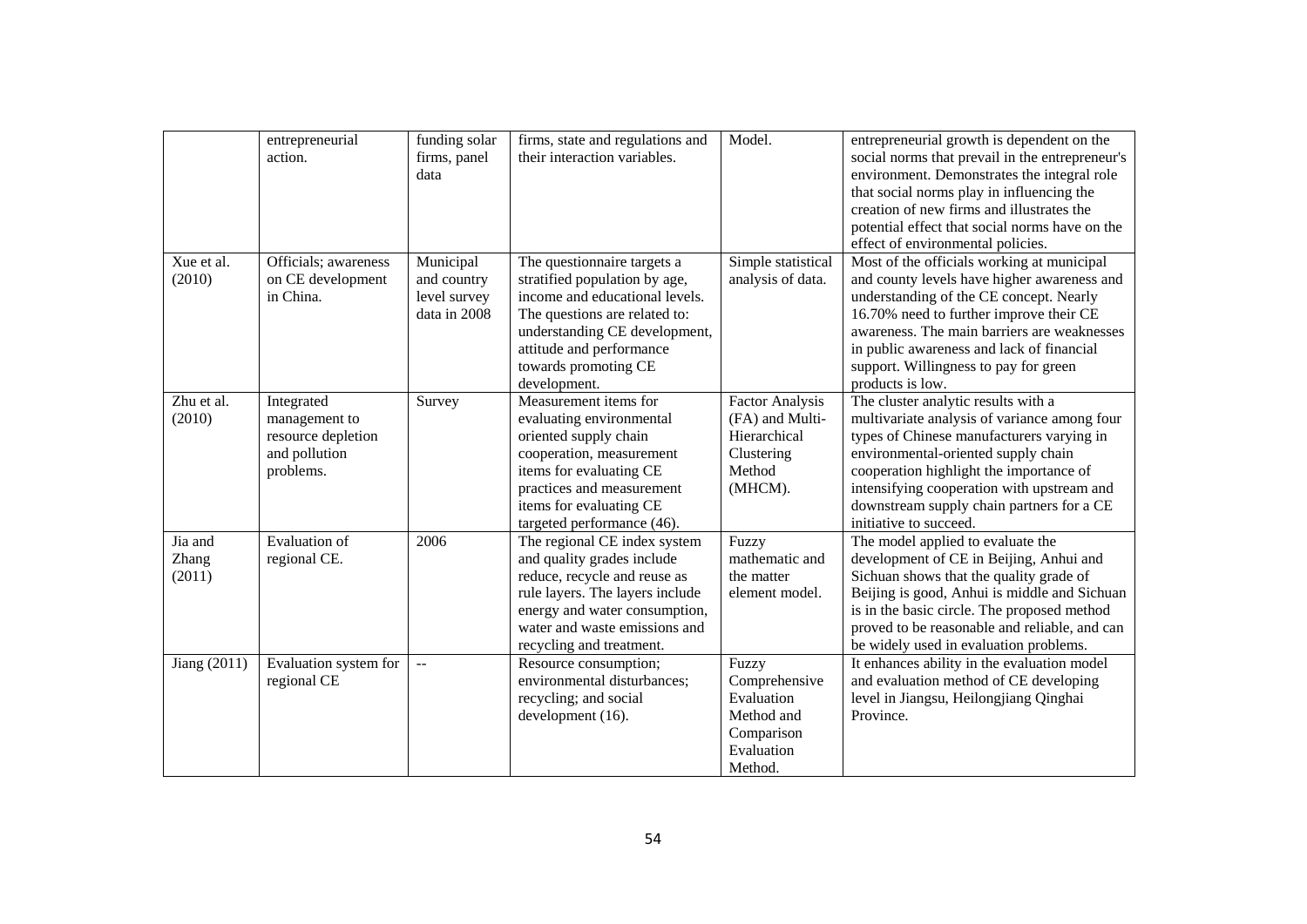| Li(2011)                     | Construction of an<br>evaluation index<br>system and<br>evaluation results for<br>eco-industrial parks. | $-$       | Element; environment;<br>economy; social; and<br>management (20).                                                                                                                                                                                                                                                           | ANP and AHP to<br>evaluate multi-<br>attribute network<br>with feedback.                | Empirical research on Jiangsu eco-industrial<br>parks illustrates the feasibility and rationality<br>of this approach. The method can provide<br>more scientific information to enhance their<br>performance and basis for decision making.                     |
|------------------------------|---------------------------------------------------------------------------------------------------------|-----------|-----------------------------------------------------------------------------------------------------------------------------------------------------------------------------------------------------------------------------------------------------------------------------------------------------------------------------|-----------------------------------------------------------------------------------------|-----------------------------------------------------------------------------------------------------------------------------------------------------------------------------------------------------------------------------------------------------------------|
| Qing et al.<br>(2011)        | Integrative evaluation<br>of development of<br>CE.                                                      | 2004-08   | Social and economic<br>development; resource<br>efficiency; resource recycling<br>and use; environmental<br>protection; and pollution<br>reduction (26).                                                                                                                                                                    | Principal<br>Component<br>Analysis (PCA)<br>and Analytic<br>Hierarchy<br>Process (AHP). | The results show that CE development in<br>Shaanxi province is steadily moving upward.<br>Advices for accelerating CE development of<br>Shaanxi.                                                                                                                |
| Xiong et al.<br>(2011)       | Evaluation of CE's<br>development<br>efficiency.                                                        | 1999-2008 | Takes labor, resources and<br>capital as input elements of CE<br>development and takes<br>economic growth, social<br>development, industrial<br>discharge treatment compliance<br>rates and the comprehensive<br>utilization rate as output to<br>construct the efficiency<br>evaluation index system of CE<br>development. | Data<br>Envelopment<br>Analysis (DEA).                                                  | Need to improve the utilization of input<br>factors and productivity of output indicators<br>in Jiangsu province. Need to improve the<br>utilization of input factors of those<br>enterprises with high water and energy<br>consumption to fully use resources. |
| Yang et al.<br>(2011)        | Integrative evaluation<br>of the development of<br>CE in Shaanxi.                                       | 2004-08   | Economic development;<br>resource efficiency; resource<br>recycling and reuse;<br>environment protection;<br>pollution reduction (59).                                                                                                                                                                                      | Principal<br>Component<br>Analysis (PCA)<br>and Analytic<br>Hierarchy<br>Process (AHP). | The results show that CE's development in<br>this province is steadily moving upwards.<br>Different indicators have different trends.                                                                                                                           |
| Zhang and<br>Huang<br>(2011) | Early-warning<br>method and<br>application of a<br>complex system of<br>CE.                             | 2007-10   | Economic sub-system; social<br>sub-system; ecological<br>resources sub-system; and<br>resources system (20).                                                                                                                                                                                                                | Fuzzy<br><b>ISODATA</b><br>cluster analysis.                                            | The fuzzy ISODATA cluster analysis based<br>on early warning systems and decision<br>analysis is practicable when applied to a<br>complex CE system for oil and gas<br>explorations.                                                                            |
| Zeng and<br>Zhang<br>(2011)  | <b>Benchmarking CE</b><br>efficiency of coal-<br>fired power plants.                                    |           | 8 input and 4 output indicators<br>in measuring CE efficiency for<br>24 coal-fired power plants.                                                                                                                                                                                                                            | Data<br>Envelopment<br>Analysis (DEA).                                                  | Though measuring, improving and<br>benchmarking, the carbon dioxide emissions<br>and pollutant discharges will be continuously<br>reduced, reused and recycled, hence the low-                                                                                  |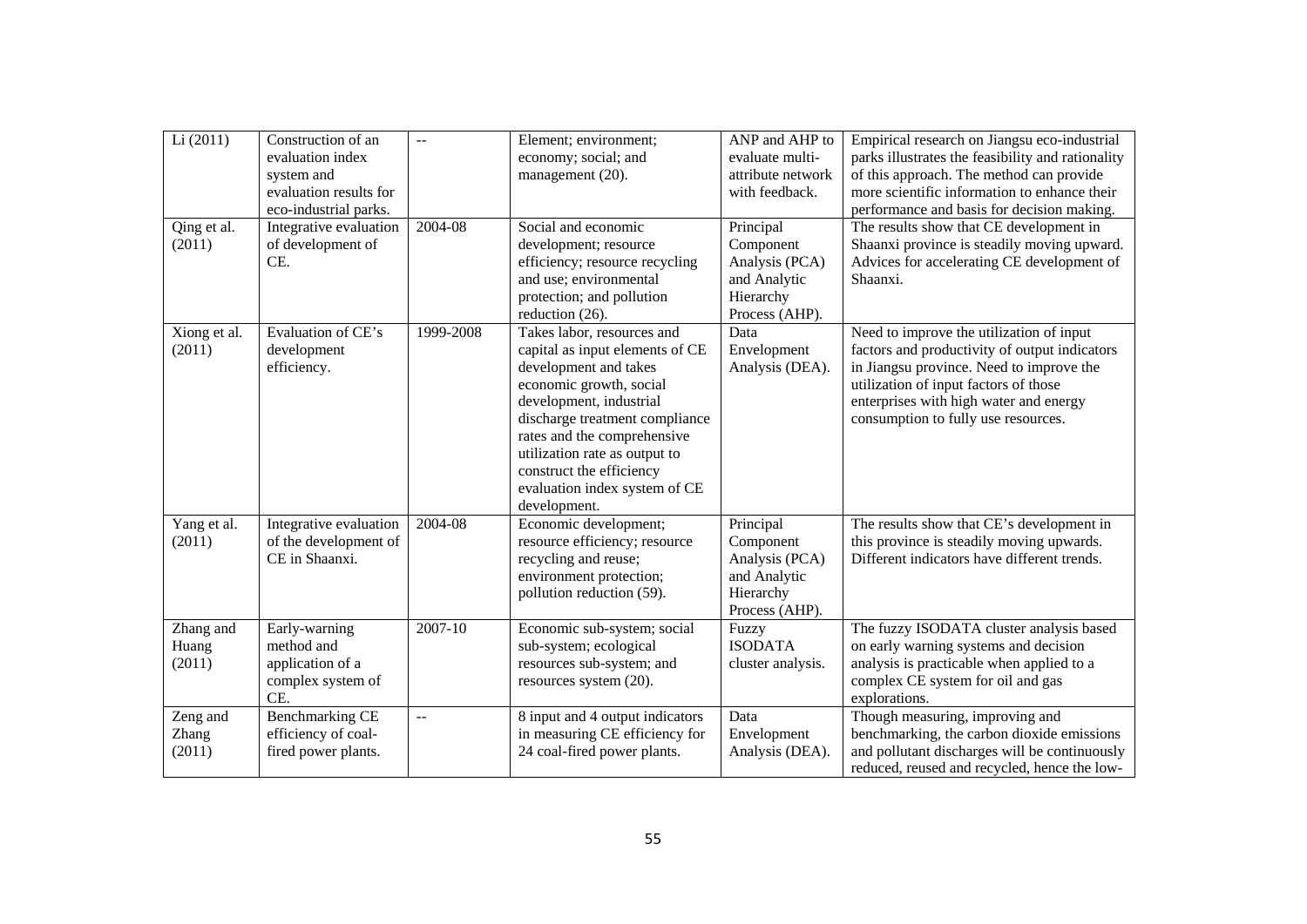|             |                       |                |                                  |                   | carbon development of electric power           |
|-------------|-----------------------|----------------|----------------------------------|-------------------|------------------------------------------------|
|             |                       |                |                                  |                   | industry can be achieved.                      |
| Geng et al. | National CE indicator |                | The evaluation indicator system  | Single indicators | Introduce a national CE indicator system.      |
| (2012)      | system.               |                | at the macro level: resource     | and composite     | Certain benefits can be gained, but            |
|             |                       |                | output and consumption rates,    | index methods.    | substantive revision is also needed due to     |
|             |                       |                | integrated resource utilization  |                   | lack of a comprehensive set of indicators      |
|             |                       |                | rate, waste disposal and         |                   | which should include social, business          |
|             |                       |                | pollutant emission and at the    |                   | indicators, urban/industrial symbiosis,        |
|             |                       |                | industry park level. At the      |                   | absolute material/energy reduction and         |
|             |                       |                | micro level 22 calculation       |                   | prevention-oriented indicators.                |
|             |                       |                | formulas are suggested.          |                   |                                                |
| Li (2012)   | Quantitative          | $\overline{a}$ | Inputs are from different        | Waste input-      | With a system analysis of the development      |
|             | evaluation of         |                | departments, resources and       | output analysis.  | and principles of CE based on the input-       |
|             | enterprise's CE.      |                | general products, departments    |                   | output analysis tools, builds a table and the  |
|             |                       |                | outside the area and waste       |                   | basic evaluation model of CE in enterprises.   |
|             |                       |                | input. Inputs include production |                   | The model still has some flaws and             |
|             |                       |                | area, pollution eliminated,      |                   | weaknesses.                                    |
|             |                       |                | waste remains in production      |                   |                                                |
|             |                       |                | and consumption areas and        |                   |                                                |
|             |                       |                | total waste output.              |                   |                                                |
| Li and Su   | Evaluation of the CE  | Enterprises'   | Economic development,            | Weighted sum      | An analysis of CE development of Beijing       |
| (2012)      | development levels in | confidential   | resources exploiting, pollution  | model.            | Petrochemical New Material Base indicates      |
|             | Chinese chemical      | data           | reducing, ecological efficiency, |                   | that the CE development in this base is in a   |
|             | enterprises.          |                | development potential. (18)      |                   | transitional stage from transitional           |
|             |                       |                |                                  |                   | development to the circular mode. In the       |
|             |                       |                |                                  |                   | future more importance should be attached to   |
|             |                       |                |                                  |                   | the efficiency of exploiting resources and     |
|             |                       |                |                                  |                   | their potential development to raise the level |
|             |                       |                |                                  |                   | of CE development.                             |
| Stefanescu  | Analysis of           | 2006-09        | Indicators of entrepreneurship   | Principal         | The hypothesis was confirmed by the results,   |
| and On      | entrepreneurship and  |                | and sustainable development.     | Component         | that is, most of the innovation-driven         |
| (2012)      | sustainable           |                | The countries are divided into   | Analysis (PCA).   | economies are grouped together, meanwhile      |
|             | development in        |                | innovation-driven and            |                   | efficiency-driven economies are placed at      |
|             | Europe.               |                | efficiency-driven groups.        |                   | some distance from the others countries.       |
| Li et al.   | Reutilization-        | 2000-10        | Total generation flows divided   | Economy-wide      | By 2010, about 60% of the overall solid        |
| (2013)      | extended material     |                | into: material reutilized        | material flow     | waste generation had already been reutilized,  |
|             | flows and CE.         |                | (agriculture and industry),      | analysis (EW-     | and more than 20% of the total resource        |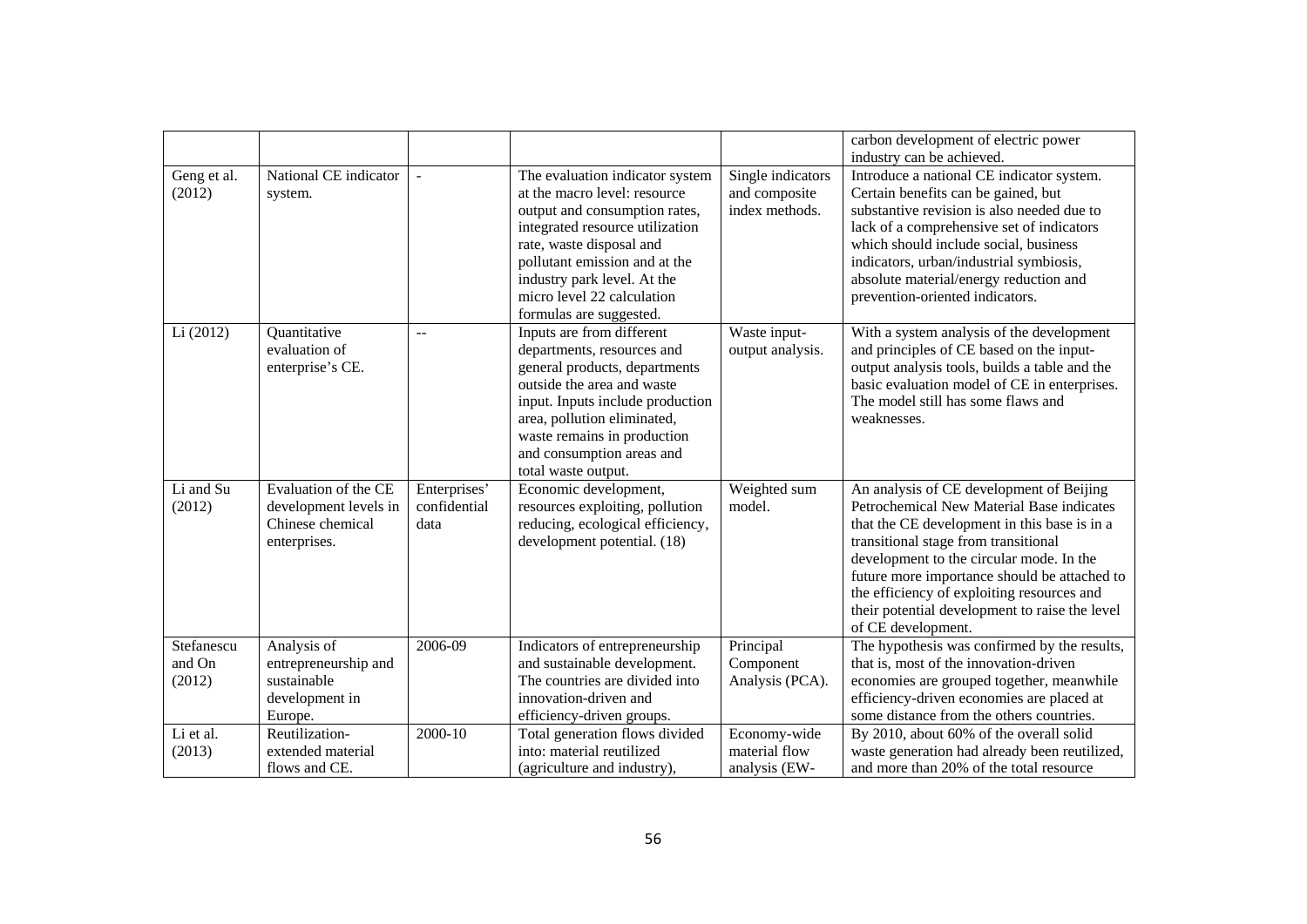|                       |                                                                                               |                              | recycled and recovered<br>materials (construction,<br>municipal solid waste, scrapped<br>vehicles, waste electronic<br>equipment) and second hand<br>products. Each is divided into a<br>number of waste categories.                                                    | MFA).                                                                             | requirements had been reutilized.<br>Interpretations of resource reutilization-<br>related laws and regulations of CE are<br>provided and corresponding policy<br>suggestions are proposed based on the<br>results.                                                                                                                                                                            |
|-----------------------|-----------------------------------------------------------------------------------------------|------------------------------|-------------------------------------------------------------------------------------------------------------------------------------------------------------------------------------------------------------------------------------------------------------------------|-----------------------------------------------------------------------------------|------------------------------------------------------------------------------------------------------------------------------------------------------------------------------------------------------------------------------------------------------------------------------------------------------------------------------------------------------------------------------------------------|
| Liu and Bai<br>(2014) | Firms' awareness and<br>behavior of CE's<br>development.                                      | Questionnaire<br>firm survey | The 10 questions asked are<br>grouped into: awareness and<br>behavior towards CE<br>development. The firms are<br>grouped into 15 industry<br>groups. Barrier categories are:<br>structural, cultural and<br>contextual.                                                | Analysis of<br>variance between<br>and within<br>groups<br>(ANOVA).               | Results indicate that the firms had a<br>relatively good understanding about CE and<br>its values and had a strong willingness to<br>operate a CE, but this was not indicative of<br>enthusiastic behavior. Gap exists between a<br>firm's awareness and its actual behaviour in<br>developing a CE. Reasons for the gap are<br>explored and recommendations for<br>overcoming them suggested. |
| Liu et al.<br>(2014)  | Constructivism<br>scenario evolutionary<br>analysis of zero<br>emission regional<br>planning. | $\overline{a}$               | Types of scenarios: natural<br>environment; social economy<br>system; human.                                                                                                                                                                                            | An evolutionary<br>analysis and<br>multi-objective<br>programming<br>model of CE. | The model provides solutions to the optimal<br>expected output levels of main chemical<br>products and minimal quantity of pollution<br>treatment facilities. The results of the paper<br>will have important policy implications for<br>regional development planning in China.                                                                                                               |
| Ma et al.<br>(2014)   | A historical<br>perspective on the<br>inherent CE mode.                                       | 2007-10                      | Four main indicators at the<br>level of: equipment used;<br>utilization of materials; slag<br>and converter slag; and<br>pollutant emission.                                                                                                                            | Established a<br>bespoke<br>evaluation<br>system.                                 | Although the implementation of a CE has<br>greatly enhanced China's iron and steel<br>industry with respect to reducing pollution,<br>further measures such as improving the<br>utilization rates of coke oven gas, converter<br>gas and converter slag, and reducing sulfur<br>dioxide emissions, are urgently required.                                                                      |
| Wu et al.<br>(2014)   | Effectiveness of the<br>CE policy.                                                            | 2005-10                      | The specific efficiency of three<br>sub-systems: resource saving<br>and pollutant reducing, waste<br>reusing and resource recycling<br>and pollution controlling and<br>waste disposing are assessed<br>along with rank comprehensive<br>CE efficiency. Each sub-system | Data<br>Envelopment<br>Analysis (DEA).                                            | The difference in regional efficiency of the<br>three sub-systems reflects the difficulty of<br>carrying out a CE policy in China, that is,<br>promoting the adaptability of regional policy<br>for local governments and enhancing the<br>coordination among various policies for<br>China's central government are the key<br>concerns for realizing sustainable                             |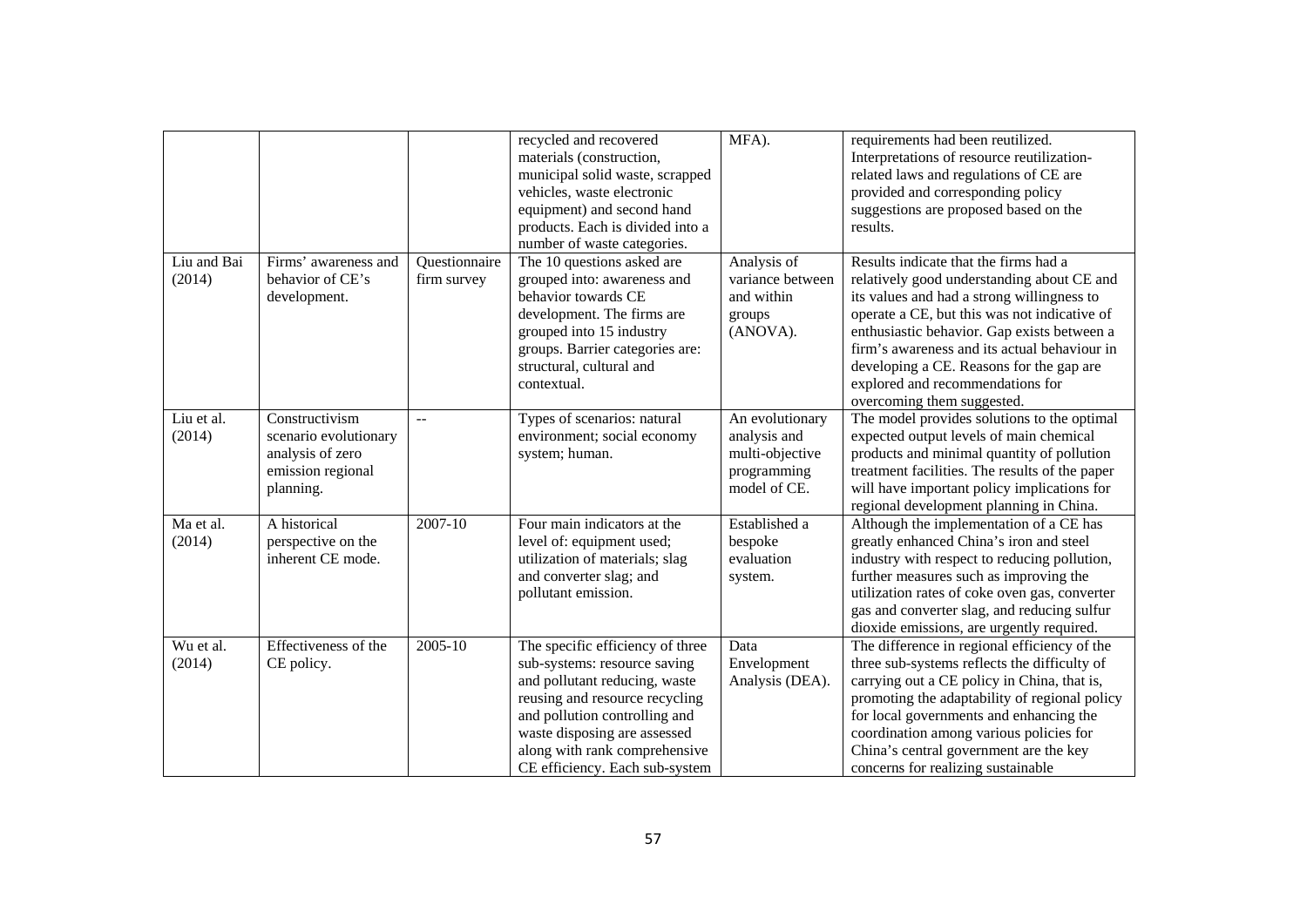|               |                       |               | has inputs and outputs.           |                    | development.                                   |
|---------------|-----------------------|---------------|-----------------------------------|--------------------|------------------------------------------------|
| Kalmykova     | Analysis of material  | 1996-2011     | Resource consumption: fossil      | Descriptive        | In recycling, waste-to-energy is growing       |
| et al. (2015) | flows to study the    |               | fuels, metals, non-metallic       | statistical        | faster than material recycling, which impedes  |
|               | dynamics of resource  |               | minerals, biomass, and            | analysis.          | the development of CE. The main limitation     |
|               | consumption.          |               | chemicals, fertilizers and others |                    | of the policies implemented to date is that    |
|               |                       |               | in Sweden, Stockholm and          |                    | they only address efficiency of use, but do    |
|               |                       |               | Gothenburg.                       |                    | nothing to reduce the demand for resources.    |
| Li and Ma     | Cleaner production    | 2013          | Dimension: resource               | Simple statistical | The GSIL papermaking park constructs a CE      |
| (2015)        | and sustainable       |               | consumption rate (energy and      | analysis of the    | industrial mode by recycling energy, water     |
|               | development by        |               | water), resource comprehensive    | data.              | and materials. The CE plan has integrated the  |
|               | developing CE.        |               | utilization rate (recycling of    |                    | resources of the papermaking and power         |
|               |                       |               | solid waste and water),           |                    | industries horizontally. Resource              |
|               |                       |               | reduction rate in waste           |                    | consumption, resource utilization and          |
|               |                       |               | discharge (pollutant) and         |                    | pollutant emission indexes of the park have    |
|               |                       |               | disposal rate of dangerous solid  |                    | reached an advanced level in the               |
|               |                       |               | waste.                            |                    | papermaking industry in China.                 |
| Ma et al.     | Application of        |               | Economic benefits; resource       | Optimization of    | Demonstrates that technological progress in    |
| (2015)        | resource efficiency   |               | efficiency; recycling efficiency; | resource           | mineral processing and the production of       |
|               | and eco-efficiency in |               | eco-efficiency.                   | efficiency.        | associated products is the endogenic           |
|               | industrial metabolism |               |                                   |                    | motivation to increase economic benefits and   |
|               | under CE.             |               |                                   |                    | for improving resource efficiency.             |
| Wen and       | Assessment of         | Questionnaire | Input (water, sludge containing   | Substance flow     | RP is enhanced by prolonging the industrial    |
| Meng          | industrial symbiosis  | 2010          | copper, waste copper foil and     | analysis (SFA)     | production chain and RP under the excluding    |
| (2015)        | for the promotion of  |               | waste etching solution) and       | and resource       | waste utilization scenario is higher than the  |
|               | CE.                   |               | output (regenerated copper,       | productivity       | waste utilization scenario for the same chain, |
|               |                       |               | regenerated etching solution      | indicator (RP).    | which can be achieved through greater          |
|               |                       |               | and loss of copper).              |                    | industrial symbiosis. Finally proposes further |
|               |                       |               |                                   |                    | implications on developing CE in eco-          |
|               |                       |               |                                   |                    | industrial parks.                              |

Note: study period is not indicated (--)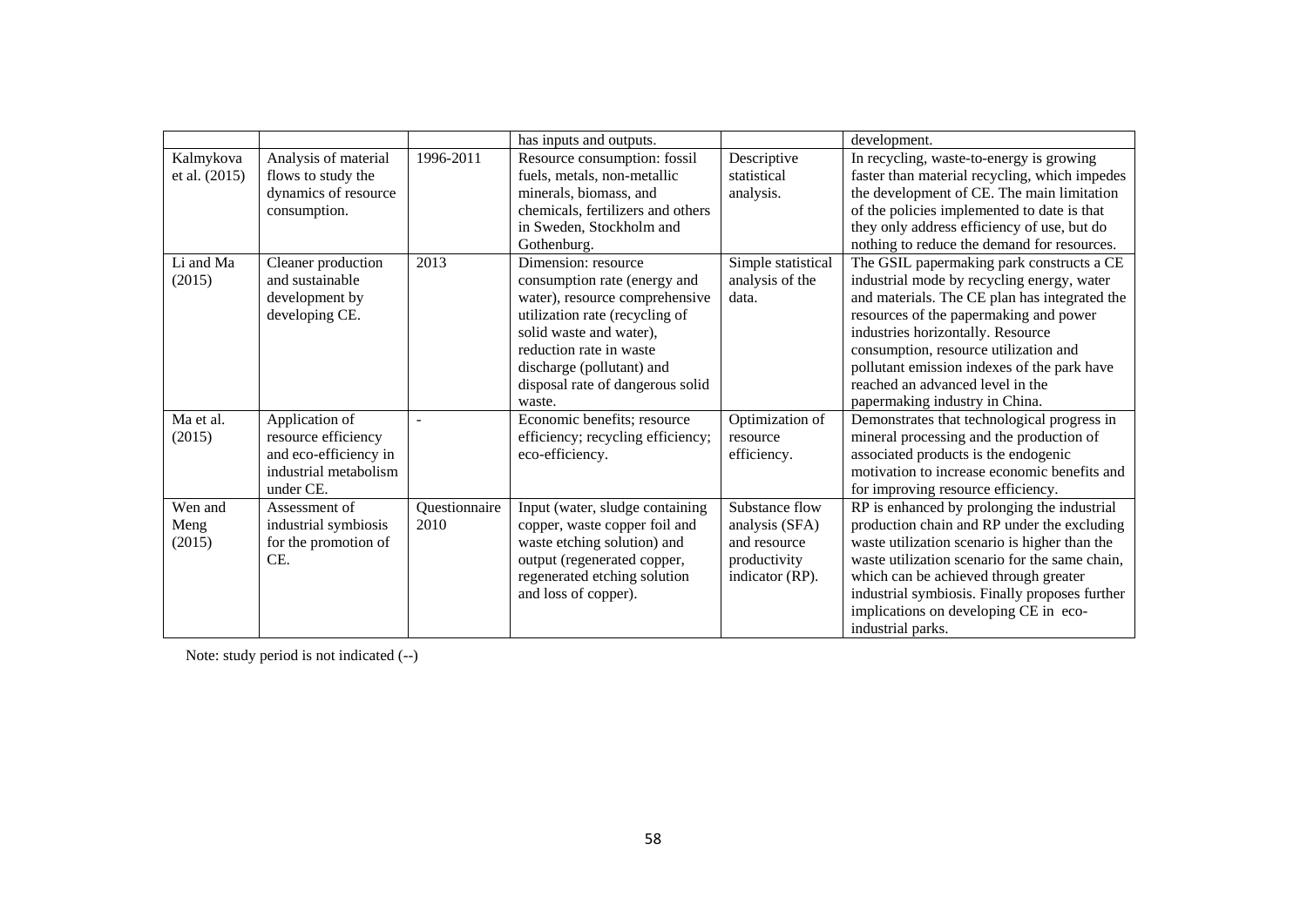Appendix B. OECD Green Growth Indicators

| Indicator group     | Theme                       | Topics                            | Proposed indicators                                                                  |
|---------------------|-----------------------------|-----------------------------------|--------------------------------------------------------------------------------------|
| A. Environmental    | A1. Carbon and              | 1. CO2 productivity               | 1.1. Production-based CO2 productivity.                                              |
| and resource        | energy productivity         |                                   | GDP per unit of energy-related CO2 emitted.                                          |
| productivity of the |                             |                                   | 1.2. Demand-based CO2 productivity.                                                  |
| economy             |                             |                                   | Real income per unit of energy-related CO2 emitted.                                  |
|                     |                             | 2. Energy productivity            | 2.1. Energy productivity                                                             |
|                     |                             |                                   | (GDP per unit of TPES).                                                              |
|                     |                             |                                   | 2.2. Energy intensity by sector (manufacturing, transport,<br>households, services). |
|                     |                             |                                   | 2.3. Share of renewable energy sources in TPES, in electricity                       |
|                     |                             |                                   | production.                                                                          |
|                     |                             |                                   |                                                                                      |
|                     | A2. Resource                | 3. Material productivity (non-    | 3.1. Demand-based material productivity (comprehensive measure;                      |
|                     | productivity                | energy)                           | original units in physical terms) related to real disposable income.                 |
|                     |                             |                                   | · Domestic material productivity (GDP/DMC)                                           |
|                     |                             |                                   | - Biotic materials (food, other biomass).                                            |
|                     |                             |                                   | - Abiotic materials (metallic minerals, industrial minerals).                        |
|                     |                             |                                   | 3.2. Waste generation intensity and recovery ratios by sector, per                   |
|                     |                             |                                   | unit of GDP or value added, per capita.                                              |
|                     |                             |                                   | 3.3. Nutrient flows and balances: Nutrient balances in agriculture                   |
|                     |                             |                                   | (N, P) per agricultural land area and change in agricultural output.                 |
|                     |                             | 4. Water productivity             | Value added per unit of water consumed, by sector (for agriculture:                  |
|                     |                             |                                   | irrigation water per hectare irrigated).                                             |
|                     |                             |                                   |                                                                                      |
|                     | A3. Multifactor             | 5. Multifactor productivity       | Comprehensive measure; original units in monetary terms.                             |
|                     | productivity                | reflecting environmental services |                                                                                      |
|                     |                             |                                   |                                                                                      |
| B. The natural      | B1. Natural resource        | 6. Index of natural resources     | Comprehensive measure expressed in monetary terms.                                   |
| asset base          | stocks                      |                                   |                                                                                      |
|                     |                             |                                   |                                                                                      |
|                     | <b>B2.</b> Renewable stocks | 7. Freshwater resources           | Available renewable natural resources (groundwater, surface water)                   |
|                     |                             |                                   | and related abstraction rates (national, territorial).                               |
|                     |                             | 8. Forest resources               | Area and volume of forests; stock changes over time.                                 |
|                     |                             | 9. Fish resources                 | Proportion of fish stocks within safe biological limits (global).                    |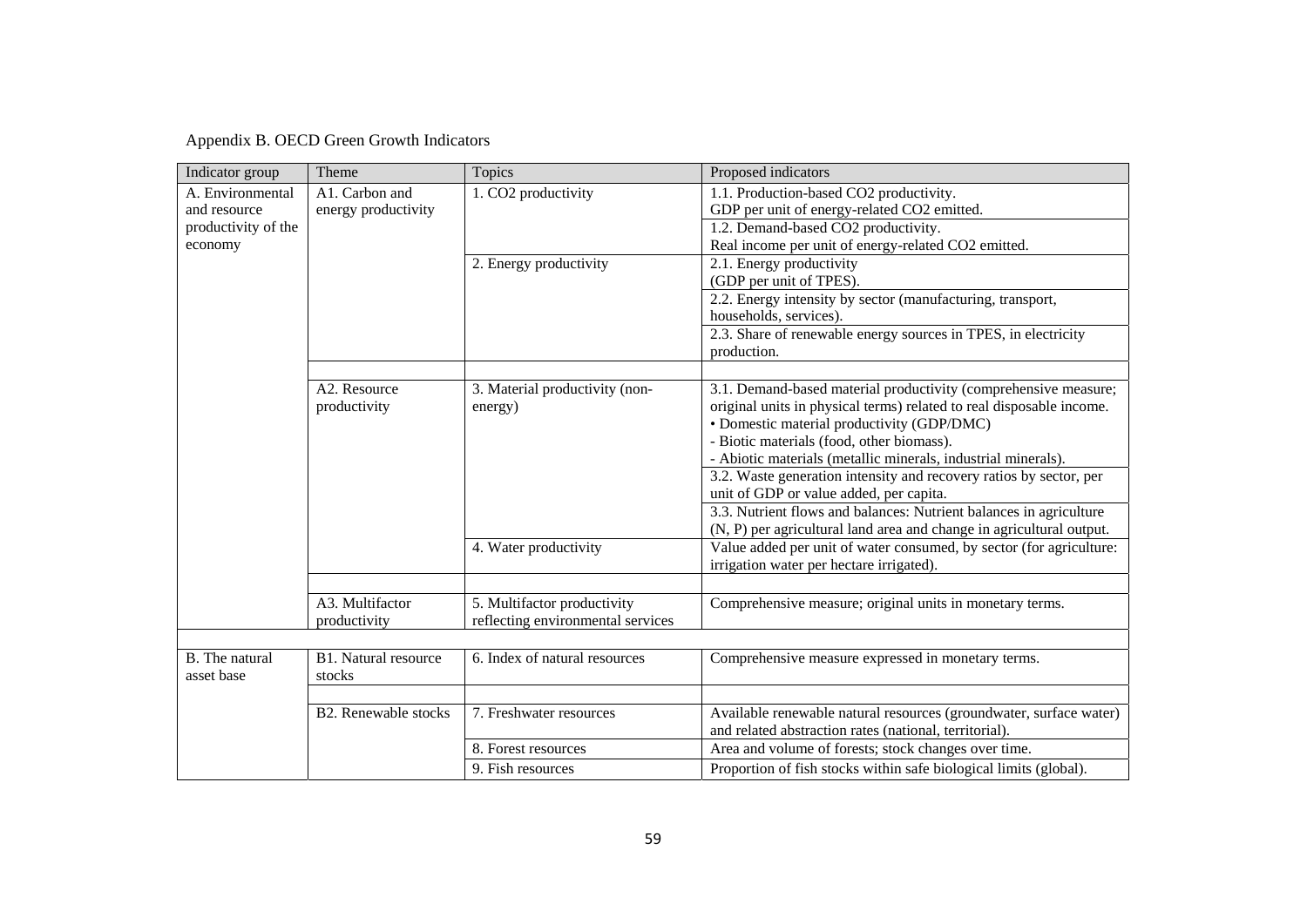|                                                         | B3. Non-renewable<br>stocks                              | 10. Mineral resources                                                      | Available (global) stocks or reserves of selected minerals: metallic<br>minerals, industrial minerals, fossil fuels, critical raw materials;<br>and related extraction rates.                                                     |
|---------------------------------------------------------|----------------------------------------------------------|----------------------------------------------------------------------------|-----------------------------------------------------------------------------------------------------------------------------------------------------------------------------------------------------------------------------------|
|                                                         |                                                          |                                                                            |                                                                                                                                                                                                                                   |
|                                                         | B4. Biodiversity and<br>ecosystems                       | 11. Land resources                                                         | Land cover types, conversions and cover changes from natural state<br>to artificial state:<br>• Land use: state and changes.                                                                                                      |
|                                                         |                                                          | 12. Soil resources                                                         | Degree of topsoil losses on agricultural land, on other land:<br>• Agricultural land area affected by water erosion, by class of<br>erosion.                                                                                      |
|                                                         |                                                          | 13. Wildlife resources (to be further<br>refined)                          | • Trends in farmland or forest bird populations or in breeding bird<br>populations.<br>• Species threat status: mammals, birds, fish, vascular plants in per<br>cent species assessed or known.<br>• Trends in species abundance. |
|                                                         |                                                          |                                                                            |                                                                                                                                                                                                                                   |
| C. Environmental<br>dimension of the<br>quality of life | C1. Environmental<br>health and risks                    | 14. Environmentally induced health<br>problems and related costs           | For example, years of healthy life lost from degraded<br>environmental conditions.<br>• Population exposure to air pollution.                                                                                                     |
|                                                         |                                                          | 15. Exposure to natural or industrial<br>risks and related economic losses |                                                                                                                                                                                                                                   |
|                                                         |                                                          |                                                                            |                                                                                                                                                                                                                                   |
|                                                         | C <sub>2</sub> . Environmental<br>services and amenities | 16. Access to sewage treatment and<br>drinking water                       | 16.1. Population connected to sewage treatment (at least secondary,<br>in relation to optimal connection rate).                                                                                                                   |
|                                                         |                                                          |                                                                            | 16.2. Population with sustainable access to safe drinking water.                                                                                                                                                                  |
|                                                         |                                                          |                                                                            |                                                                                                                                                                                                                                   |
| D. Economic<br>opportunities and<br>policy responses    | D1. Technology and<br>innovation                         | 17. R&D expenditure's importance<br>for green growth                       | - Renewable energy sources (% of energy-related R&D).<br>- Environmental technology (% of total R&D, by type).<br>- All-purpose business R&D (% of total R&D).                                                                    |
|                                                         |                                                          | 18. Patents for importance to green<br>growth                              | (% of country applications under the Patent Cooperation Treaty):<br>- Environment-related and all-purpose patents.<br>- Structure of environment-related patents.                                                                 |
|                                                         |                                                          | 19. Environment-related innovation<br>in all sectors                       |                                                                                                                                                                                                                                   |
|                                                         |                                                          |                                                                            |                                                                                                                                                                                                                                   |